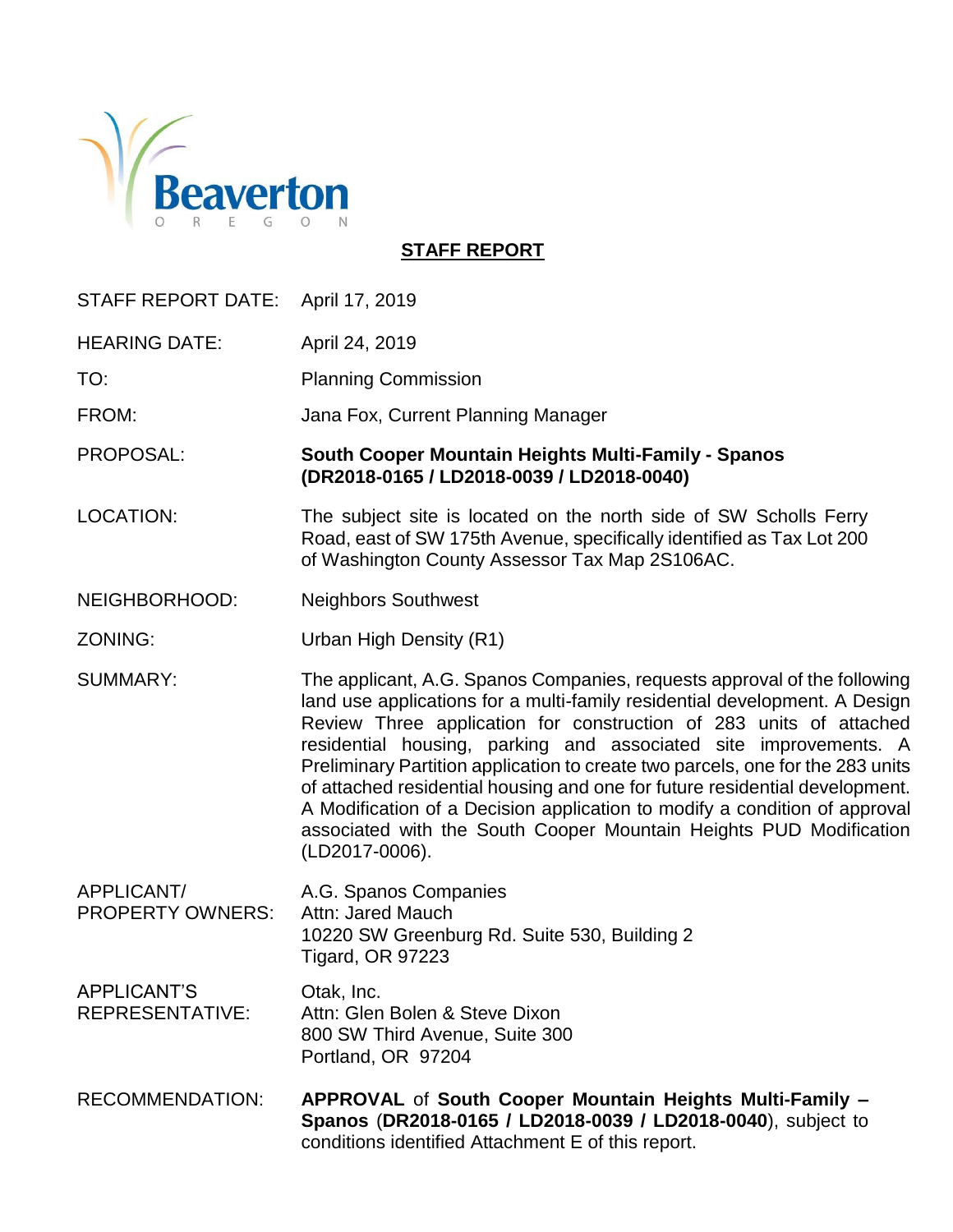## **TABLE OF CONTENTS**

| <b>Attachment A:</b><br><b>Facilities Review Committee Technical Review and Recommendation</b><br>Report | $FR1 - FR12$                  |
|----------------------------------------------------------------------------------------------------------|-------------------------------|
| Attachment B: DR2018-0165<br><b>Design Review Three</b>                                                  | $DR-1 - DR-12$                |
| <b>Attachment C: LD2018-0039</b><br><b>Land Division-Preliminary Partition</b>                           | LD1-LD4                       |
| Attachment D: LD2018-0040<br>Land Division-Preliminary Subdivision-Modification of a Decision            | Modification<br>LD1-LD8       |
| <b>Attachment E:</b><br>Proposed Conditions of Approval;                                                 | COA1-COA11                    |
| <b>Exhibit 1: Exhibits by City Staff</b><br><b>Exhibit 1.1 Zoning Map</b><br>Exhibit 1.2 Aerial Map      | Page Numbers:<br>$SR3 - SR4$  |
| <b>Exhibit 2: Exhibits by Applicant</b><br><b>Exhibit 2.1</b> Applicant Materials                        | Combined<br>materials package |
| <b>Exhibit 3: Public Testimony / Comments</b><br>None Received                                           | Exhibits by #                 |
| <b>Exhibit 4: Agency Comments</b><br>Exhibit 4.1 TVF&R                                                   | Exhibits by #                 |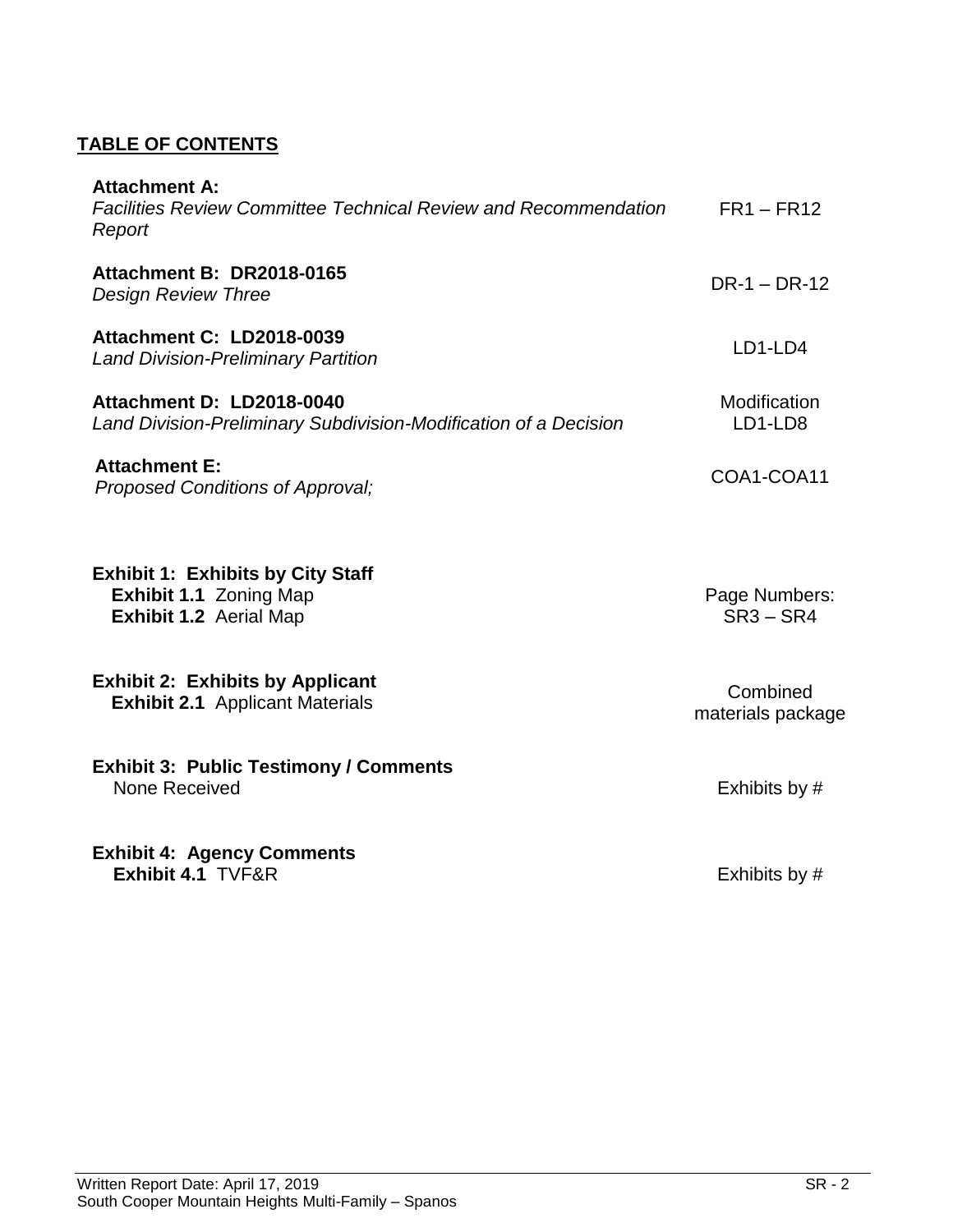# **Exhibit 1.1**





**South Cooper Mountain Heights Multi-Family - Spanos DR2018-0165 / LD2018-0039 / LD2018-0040**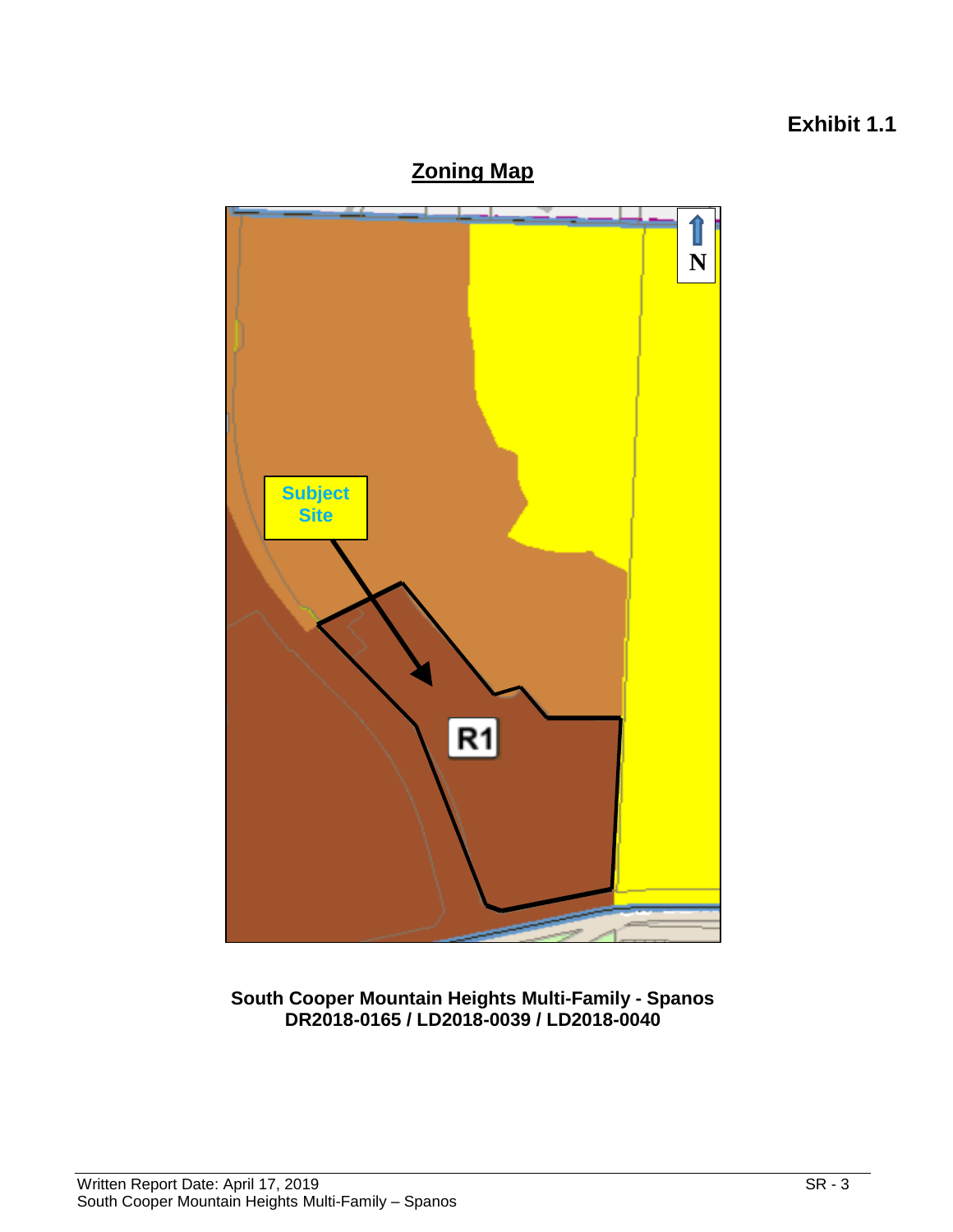**Exhibit 1.2**

# **Aerial Map**



**South Cooper Mountain Heights Multi-Family - Spanos DR2018-0165 / LD2018-0039 / LD2018-0040**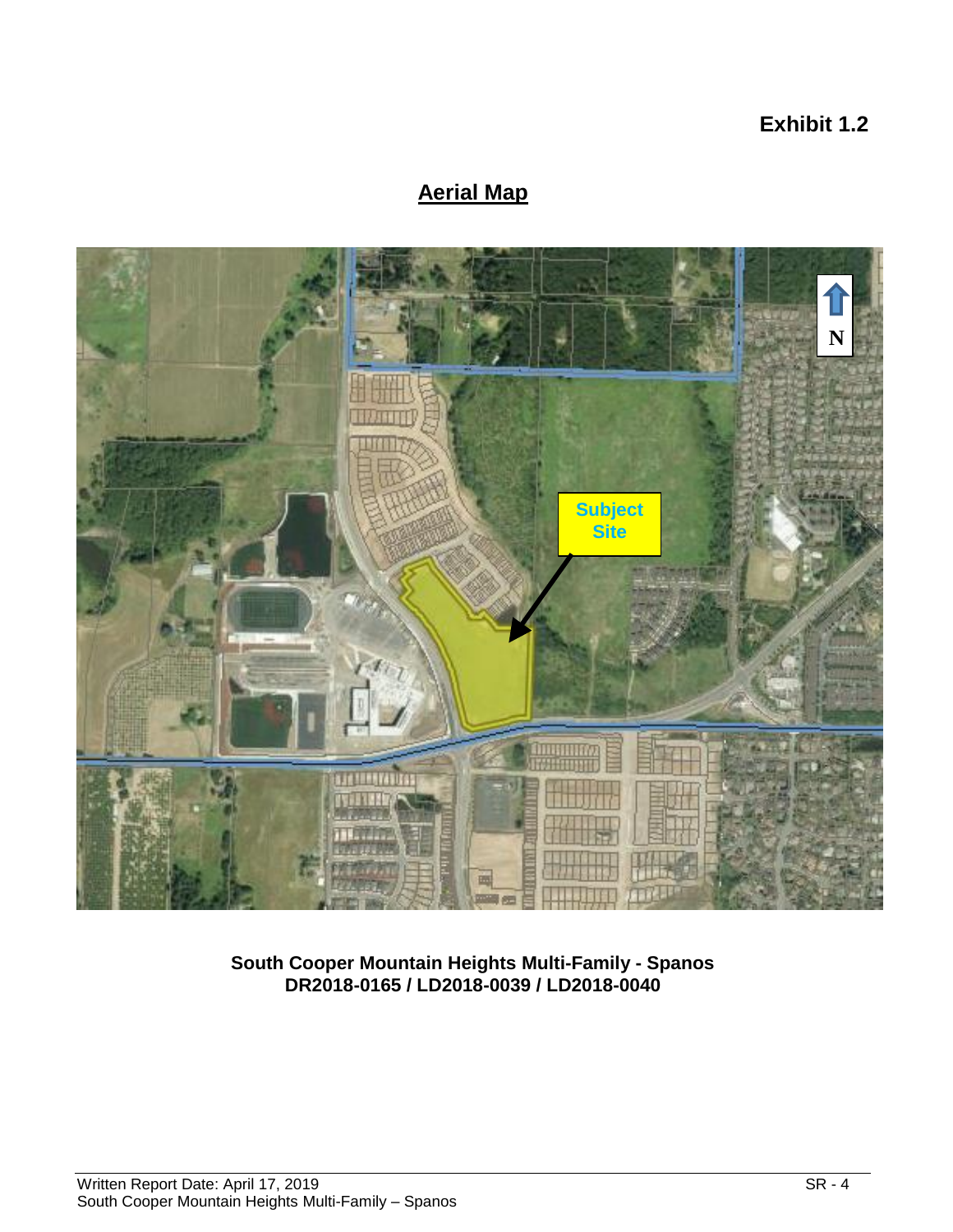## **BACKGROUND FACTS**

## **Key Application Dates**

| <b>Application</b> | <b>Submittal Date</b> | <b>Deemed</b><br><b>Complete</b> | $120$ -Day   | $365$ -Day*      |
|--------------------|-----------------------|----------------------------------|--------------|------------------|
| DR2018-0165        | November 21, 2018     | February 6, 2019                 | July 4, 2019 | February 6, 2019 |
| LD2018-0039        | November 21, 2018     | February 6, 2019                 | July 4, 2019 | February 6, 2019 |
| LD2018-0040        | November 21, 2018     | February 6, 2019                 | July 4, 2019 | February 6, 2019 |

\*Pursuant to Section 50.25.8 of the Development Code this is the latest date, without a continuance, by which a final written decision on the proposal can be made.

## **Existing Conditions Table**

| Zoning                                    | Urban High Density Residential (R1)                                                                                                                                                                                                                                                                       |  |
|-------------------------------------------|-----------------------------------------------------------------------------------------------------------------------------------------------------------------------------------------------------------------------------------------------------------------------------------------------------------|--|
| <b>Current</b>                            | The site is currently undeveloped but previously approved for 310 multi-                                                                                                                                                                                                                                  |  |
| <b>Development</b>                        | family units through previous Design Review and PUD approvals.                                                                                                                                                                                                                                            |  |
| <b>Site Size &amp;</b><br><b>Location</b> | $±11$ Acres                                                                                                                                                                                                                                                                                               |  |
| <b>NAC</b>                                | <b>Neighbors Southwest</b>                                                                                                                                                                                                                                                                                |  |
| <b>Surrounding</b><br><b>Uses</b>         | Uses:<br>Zoning:<br>North: Residential<br>North: Urban Medium Density (R2)<br>South: Residential<br>South: City of Tigard – Residential (R-25)<br>Medium High Density)<br>East: Residential<br>Urban Standard Density (R5)<br>East:<br>West: Urban High Density (R1)<br>West: Mountainside High<br>School |  |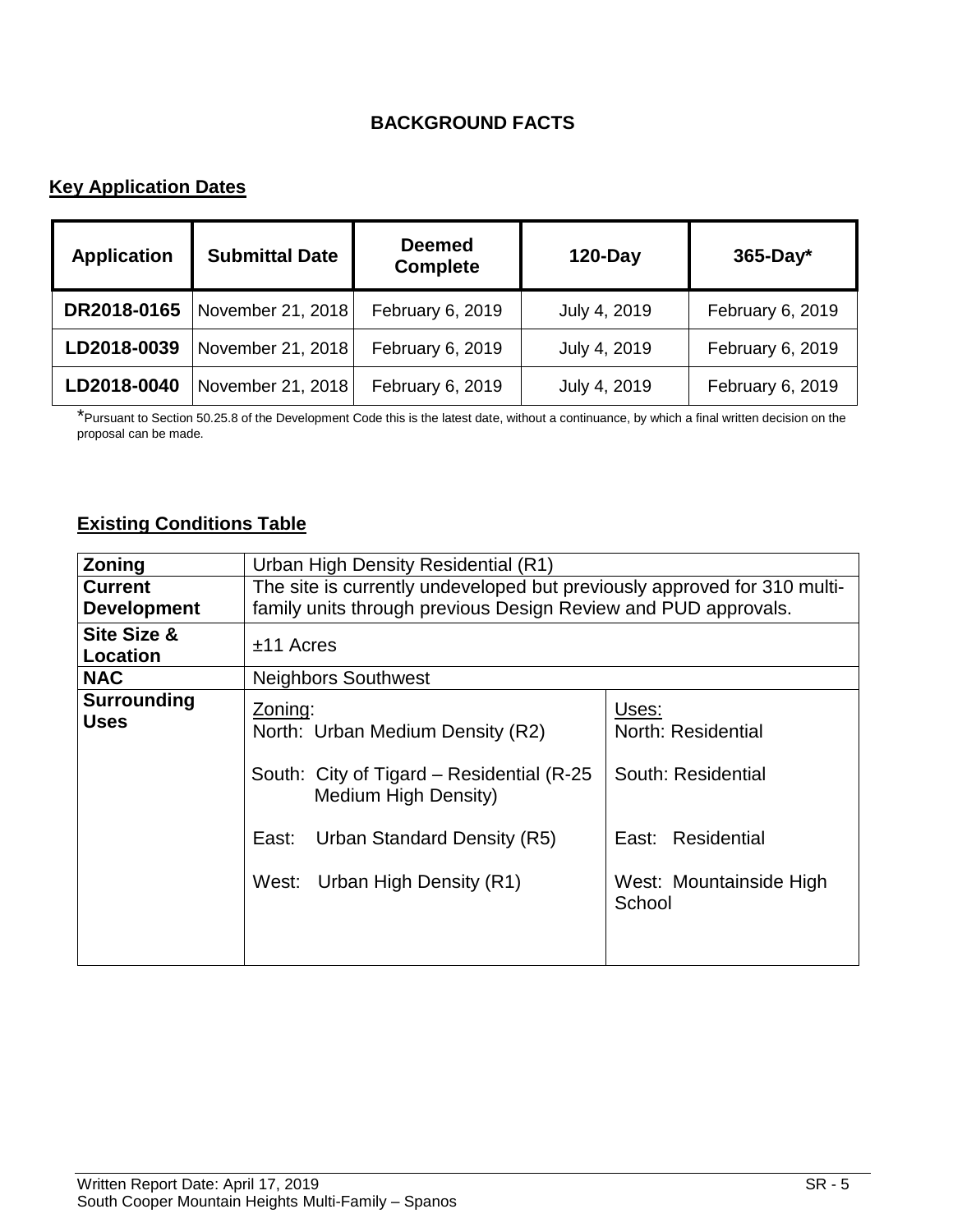## **Subject Site History**

The subject site is part of the South Cooper Mountain Heights PUD. The South Cooper Mountain Heights PUD received Planning Commission approval on February 3, 2016 for the construction of 721 dwelling units to be constructed in five (5) Phases. The project, as approved included a mix of housing types, ranging from single-family detached (271 units), to single-family attached (110 townhomes), and multi-family (340 apartment) units. Land Use Applications: CU2015-0006 / DR2015-0071 / LD2015-0013 / TP2015-0008 / ZMA2015-0006 (South Cooper Mountain Heights PUD)

On December 8, 2017 A Design Review Three was approved for the multi-family portion of the development (Phase 5) of the PUD, which included seven (7) multi-family residential apartment buildings, and one (1) clubhouse, each approximately 2-5 stories, and the clubhouse proposed at one (1) story. A total of 340 dwelling (apartment) units were approved, in addition to various open space amenities, a community trail adjacent to the resource area to the east, a multi-use pathway to the north along Street F, and parking intended for vehicles and bicycles. Land Use Application: DR2017-0094 (South Copper Mountain Heights Multi-Family).

On March 16, 2018 Modifications to the approved South Cooper Mountain Heights PUD were approved by the Planning Commission. The proposal included entirely new updated conditions of approval for the PUD to reflect changes in proposed phases and the addition of units to the single family portions of the development. Land Use Applications: CU2017-0005 / LD2017-0006 / LD2017-0014 / TP2017-0011 (South Cooper Mountain Heights PUD Modifications).

On July 19, 2018 A Design Review Three and Director's Interpretation for Phase 5 of the South Cooper Mountain Heights PUD was approved to lower the required density to 310 units and modify the propose building designs. Land Use Applications: DR2018-0061 / DI2018-0002 (South Cooper Mountain Heights Multi-Family Heights Modifications).

## **Project Overview**

The applicant, A.G. Spanos Companies, proposes a new multi-family development of Phase 5 of South Cooper Mountain Heights PUD. The applicant proposes to divide the existing R1 zoned site into two parcels, one parcel for the currently proposed 283 dwelling units and one remnant site which can accommodate the required minimum 27 additional dwelling units. The proposal includes a request to modify condition of approval number 150 of the South Cooper Mountain Heights PUD Modifications LD2017-0006 which required connections into the site of SW Albatross Lane (Street H) and SW 172nd Terrace (Street K). In lieu of the full connection of SW Albatross Lane into the subject site applicant proposes a pedestrian connection into the site.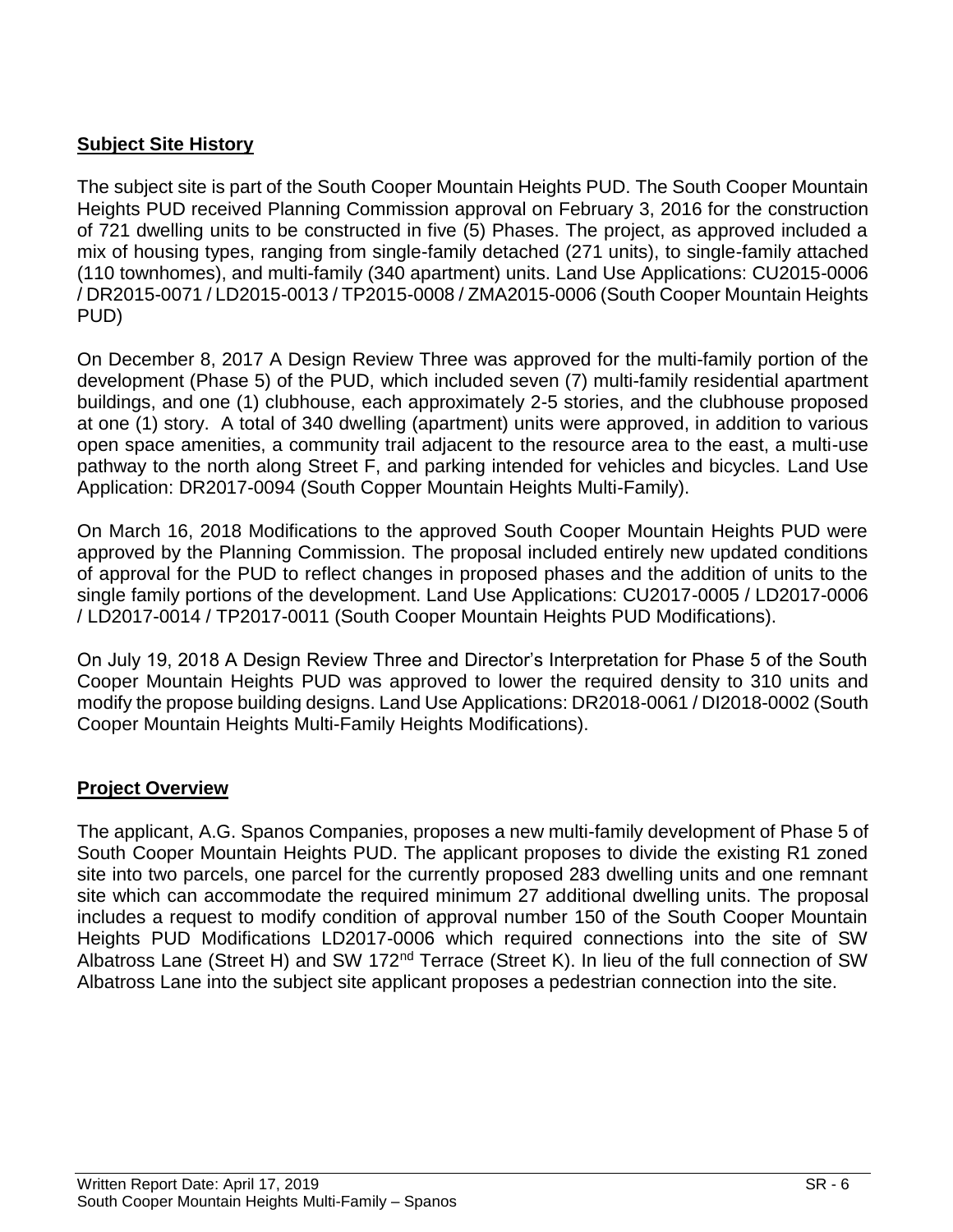# **FACILITIES REVIEW COMMITTEE TECHNICAL REVIEW AND RECOMMENDATIONS South Cooper Mountain Heights Multi-Family-Spanos DR2018-0165 / LD2018-0039 / LD2018-0040**

#### **Section 40.03 Facilities Review Committee:**

The Facilities Review Committee has conducted a technical review of the application, in accordance with the criteria contained in Section 40.03 of the Development Code. The Committee's findings and recommended conditions of approval are provided to the decisionmaking authority. As they will appear in the Staff Report, the Facilities Review Conditions may be re-numbered and placed in different order.

The decision-making authority will determine whether the application, as presented, meets the Facilities Review approval criteria for the subject application and may choose to adopt, not adopt, or modify the Committee's findings below.

**The Facilities Review Committee Criteria for Approval will be reviewed for all criteria that are applicable to the submitted applications as identified below:**

 **All twelve (12) criteria are applicable to the submitted Design Review Three, Preliminary Partition, and Modification of a Decision (Preliminary Subdivision) applications as proposed.**

#### *A. All critical facilities and services related to the development have, or can be improved to have, adequate capacity to serve the proposed development at the time of its completion.*

Chapter 90 of the Development Code defines "critical facilities" to be services that include public water, public sanitary sewer, storm water drainage and retention, transportation, and fire protection. The Committee finds that the proposal includes necessary on-site and off-site connections and improvements to public water, public sanitary sewer and storm water drainage facilities.

The applicant proposes to construct the multi-family portion (Phase 5) of the South Cooper Mountain Heights PUD. The proposal includes construction of 283 multi-family dwelling units, with a separate future development parcel which can accommodate the required PUD minimum of 27 dwelling units. The proposal includes a two-story parking structure and surface parking, with a total of 403 full size parking spaces for the multi-family development, as well as an additional 46 compact or parallel spaces. The applicant propose to modify one condition of approval (number 150) for LD2017-0006 related to extension of the public streets into the site (SW Albatross Lane and SW 172<sup>nd</sup> Terrace), to replace the required connection to SW Albatross Lane from a full connection to a bike and pedestrian connection.

#### *Public Water, Sanitary Sewer and Storm*

The City of Beaverton is the public water service provider to the site. Water service is provided to the site via 24-inch water mains located in SW Scholls Ferry Road and SW 175<sup>th</sup> Avenue. Water service is provided by extending the existing City of Beaverton water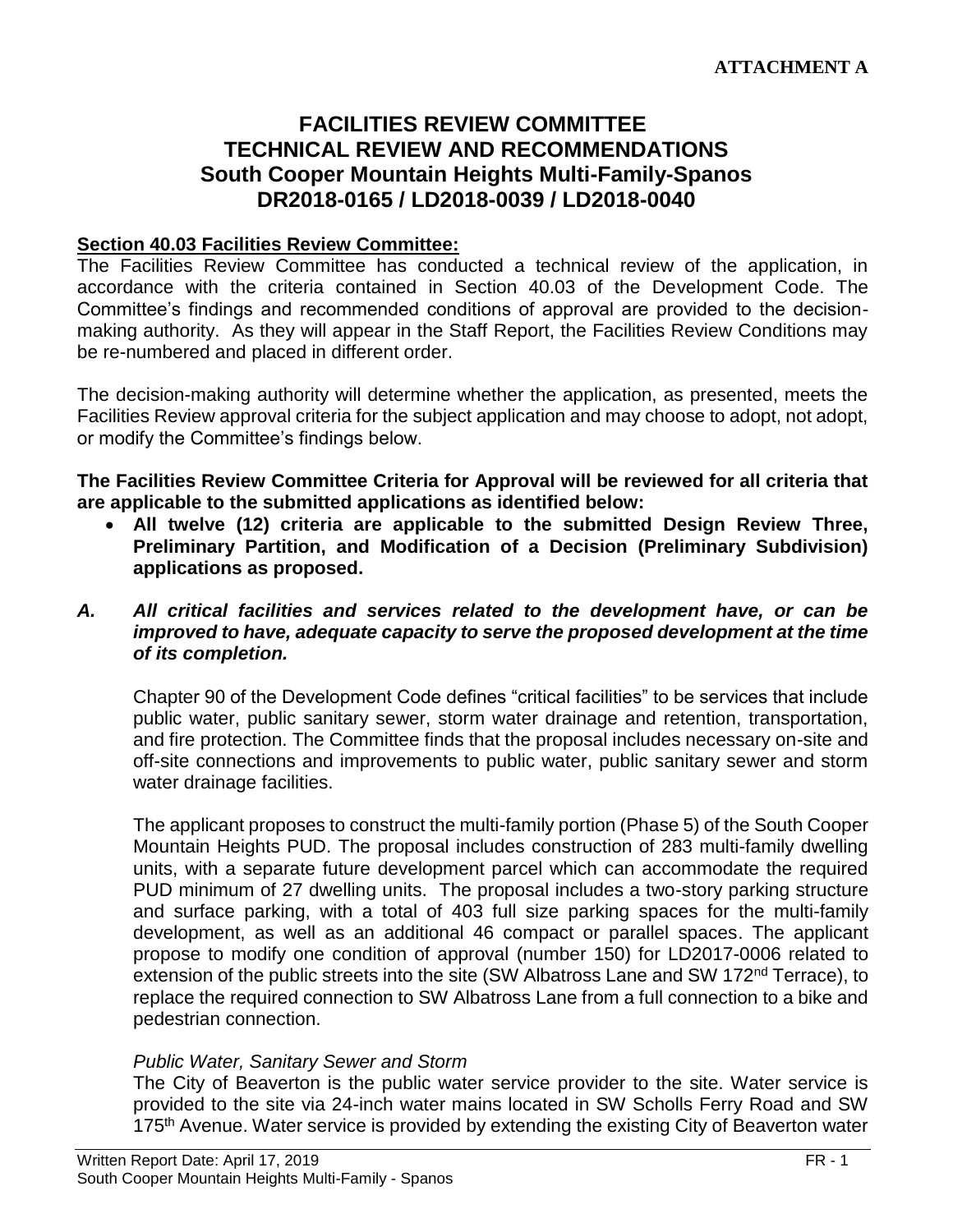main stub located in SW Scholls Ferry Road, approximately 300 feet east of the intersection with SW 175th Avenue and looping the water line to the existing line in SW 172<sup>nd</sup> Terrace. The non-potable waterline (purple pipe) will be extended as well to serve the site. The Committee finds that adequate water service can be provided to the site to serve the proposed development.

Public sanitary sewer will be provided by the City of Beaverton. An existing public sanitary sewer line runs through the site, west of the natural resource area. The proposal includes relocation of a portion of the sanitary sewer line to accommodate the proposed development layout. The applicant proposes to connect to the existing sanitary sewer system. The Committee finds that adequate sanitary sewer service can be provide to the site to serve the proposed development.

Proposed storm water drainage has been identified and described in the applicant's narrative and plans. A Preliminary Drainage Report is included with the materials as Impact Study A. The applicant's plans include a storm water conveyance system, vegetated swale, underground detention chambers, and a flow control manhole. The proposed system is private and will be maintained by the property owner. Discharge from the proposed storm water facilities will be directed to the existing drainage to the east. The system is designed to meet the SLOPES V criteria to comply with City of Beaverton and Clean Water Services (CWS) standards. Final design will be evaluated in the Site Development phase of permitting. The Committee finds that adequate storm water service can be provided to the site to serve the proposed development.

## *Transportation*

The multifamily portion of the South Cooper Mountain Heights PUD is bordered by SW 175<sup>th</sup> Avenue on the west and SW Scholls Ferry Road on the south, both of which are Arterial Streets under the operational and maintenance jurisdiction of Washington County. Access to the site is proposed from SW 172<sup>nd</sup> Terrace. The applicant proposes to modify condition of approval number 105 of LD2017-0006 which required showing the extension of SW 172<sup>nd</sup> Terrace and SW Albatross Avenue into the multi-family site. The applicant proposes to extend SW 172nd Terrace into the site with a private dive which serves the four proposed multi-family buildings, parking structure and surface parking areas. A pedestrian and bicycle connection is proposed in lieu of a full street extension into the site, in the general vicinity of SW Albatross Lane. An emergency vehicle only connection is provided to SW 175<sup>th</sup> Avenue which is not available for public vehicular access. Bicycle and pedestrian connections are provided to and through the site as well as along the northsouth trail to the east, adjacent to the natural resource area. The applicant's proposal will not increase anticipated vehicular trips to the site. The PUD approval which anticipated 340 dwelling units on the multi-family site and currently only 283 are proposed, therefore not TIA is required.

## *Fire Protection*

Fire protection will be provided to the site by Tualatin Valley Fire and Rescue (TVF&R). TVF&R has reviewed the proposal and provided conditions of approval specific to this phase of the PUD development. TVF&R will require aerial fire apparatus access to buildings greater than 30 feet in height, fire apparatus access roads, painted curbs, secondary emergency access, turning radii to accommodate fire apparatus and additional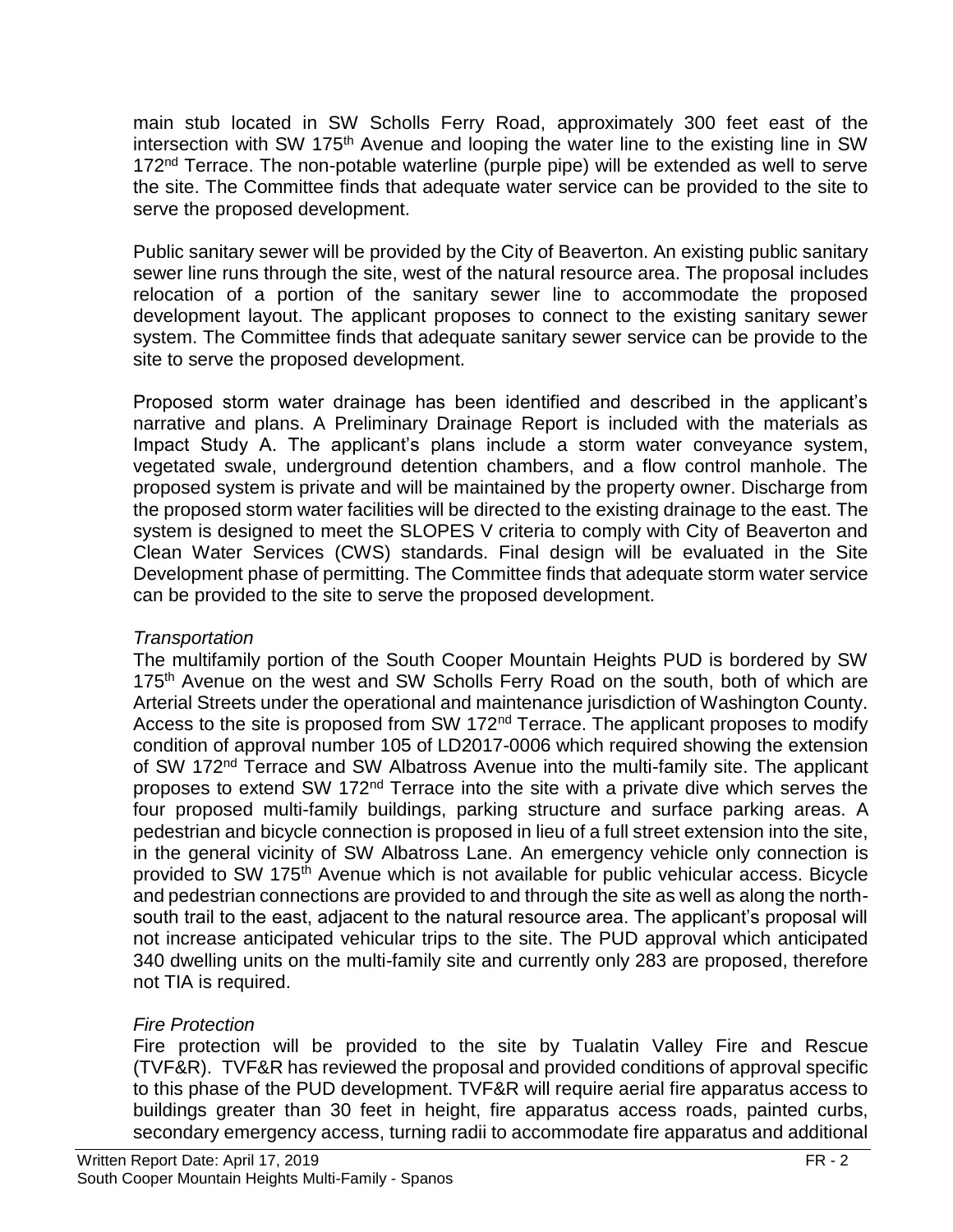conditions of approval. By meeting the conditions of approval, the proposal will meet TVF&R requirements, which will be verified at the time of Site Development Permit issuance.

With the recommended conditions of approval, the Committee finds that the proposal will provide the fire-related critical facilities necessary for the proposed development and that those facilities will have adequate capacity to serve the development at the time of its completion.

**Therefore, the Committee finds that, by meeting the conditions of approval, the proposal meets this criterion.** 

*B. Essential facilities and services are available, or can be made available, with adequate capacity to serve the development prior to occupancy. In lieu of providing essential facilities and services, a specific plan may be approved if it adequately demonstrates that essential facilities, services, or both will be provided to serve the proposed development within five years of occupancy.*

Chapter 90 of the Development Code defines "essential facilities" to be services that include schools, transit improvements, police protection, and pedestrian and bicycle facilities in the public right-of-way.

## *Schools*

The proposed development is within the Beaverton School District (BSD) boundaries and will be served by Scholls Heights Elementary School (16400 SW Loon Drive); Conestoga Middle School (12250 SW Conestoga Drive), and Mountainside High School (SW Scholls Ferry and SW 175<sup>th</sup> Avenue).

At the time of original application review for the South Cooper Mountain Heights PUD, a Service Provider Letter (dated July 30, 2015), was provided to staff by the BSD which addressed the anticipated impacts of the proposed PUD, including the multi-family portion of Phase 5 on the designated schools. The number of dwelling units proposed is currently less than what was anticipated in the original BSD SPL, therefore the anticipated impact to local schools is less with the proposed development than was originally anticipated. As part of the overall PUD approval, a school-to-school trail was required along SW Barrows (east/west collector) for all students attending Scholls Heights Elementary School and the new Mountainside High School. Therefore, staff finds the multi-family (Phase 5) portion of the South Cooper Mountain Heights PUD, will provide for Safe Routes to Schools for students.

## *Parks*

The site will be served by the Tualatin Hills Park and Recreation District (THPRD). The entire PUD site was annexed to THPRD in 2015, including the subject multi-family site. The PUD has identified a 2.7 acre Neighborhood Park site to the east of the subject multifamily project site.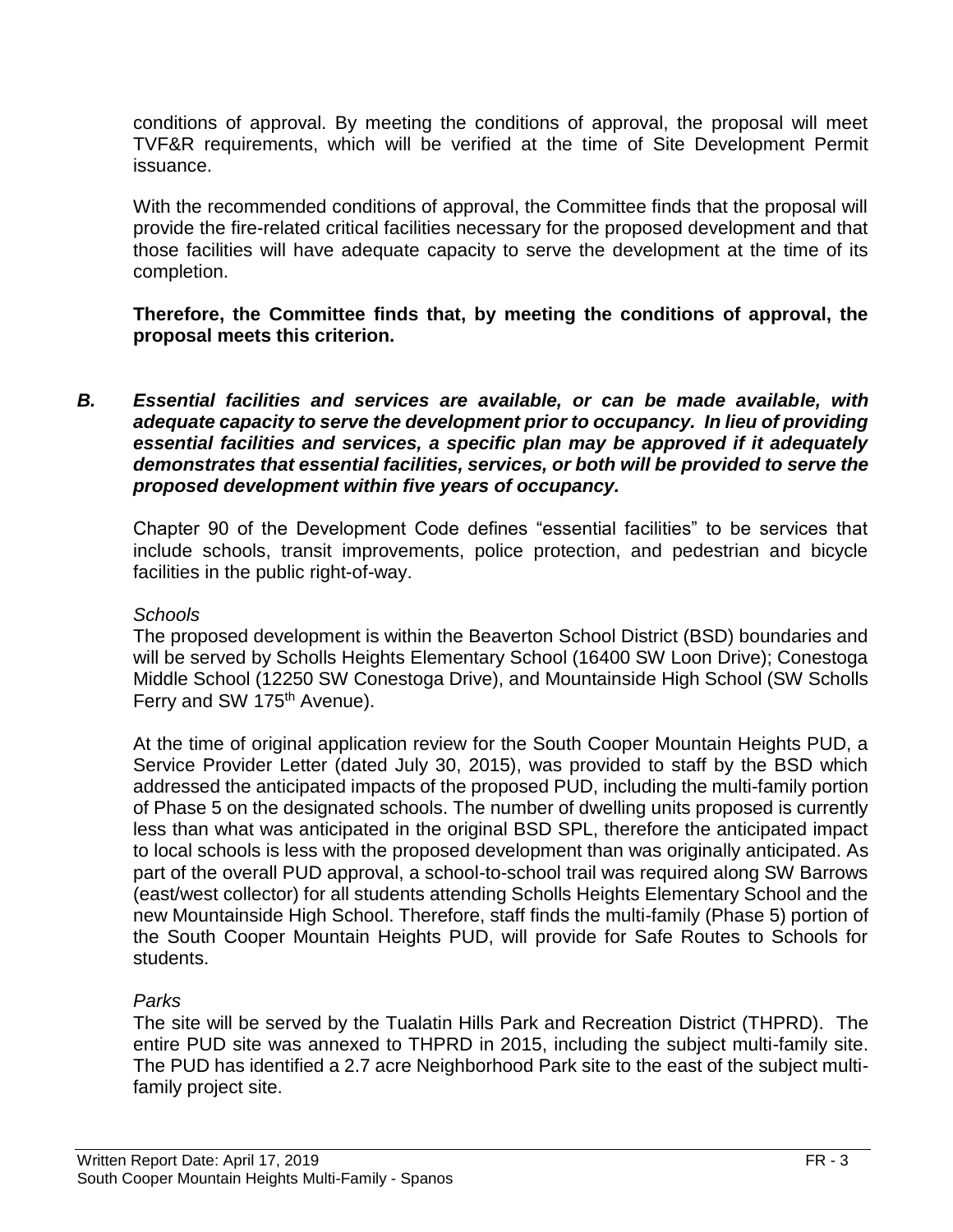## *Transit Improvements*

Currently the site is not served by transit. The nearest bus stop is the South Beaverton Express, Line 92 (approximately 1.2 miles away) which stops at the intersection of SW Teal Boulevard/SW Scholls Ferry Road/SW Horizon Boulevard. Line 62 stops at SW Murray Boulevard and SW Scholls Ferry Road, and is a bit further to the east than Line 92.

#### *Pedestrian and Bicycle Facilities*

The applicant states that the transportation network was designed in accordance with the South Cooper Mountain Community Plan. The South Cooper Mountain Heights PUD proposed and required all public street, sidewalk and bicycle improvements for all streets within and surrounding the proposed development. The applicant proposed to construct the neighborhood trail east of the buildings, as approved in the South Cooper Mountain Heights PUD. All streets exterior to the site have been developed, with the exception of the sidewalk along SW Scholls Ferry Road which must be upgraded to meet the PUD approved conditions related to sidewalk and planter strip width. Construction of buffered bike lanes on SW 175<sup>th</sup> Avenue has been completed by Washington County.

As a condition of approval from the South Cooper Mountain Heights PUD approval, the applicant is also responsible for constructing sidewalk and planter strip improvements along the site's SW Scholls Ferry Road frontage. The applicant has proposed to construct the school to school trail, a 12-foot multi-use pathway, along the south side of SW Goldcrest Lane, which was previously constructed with Phase 4 of the South Cooper Mountain Heights PUD, connecting to SW 175<sup>th</sup> Avenue, in conjunction with the townhome development to the northeast of the subject site. Lastly, a 10-foot wide community trail will run north-south near the eastern edge of the project site along the natural resource area, which will connect SW Scholls Ferry Road with SW 171<sup>st</sup> Terrace and the townhome development of Phase 4.

## *Police*

The City of Beaverton Police will continue to serve the development site.

## *Open Space*

The project requires 1.40 acres of active open space the applicant has proposed 1.19 acres of active open space in this phase, which does not meet the minimum required by the PUD, however Phases 1 and 4 which have been previously constructed provided excess active open space which can be utilized to meet the minimum required for this phase per the PUD approval. Staff recommends a condition of approval that the applicant must provide a plan prior to Site Development permit issuance, which shows that the above listed open space is provided within the phase boundaries, or a plan showing that excess open space has been provided in already constructed phase. Per the PUD approval, excess active open space from previously constructed phases may be used to meet any deficiency in the proposed phase.

In summary of the above, the Committee finds that the proposed development will provide the required essential facilities, as conditioned.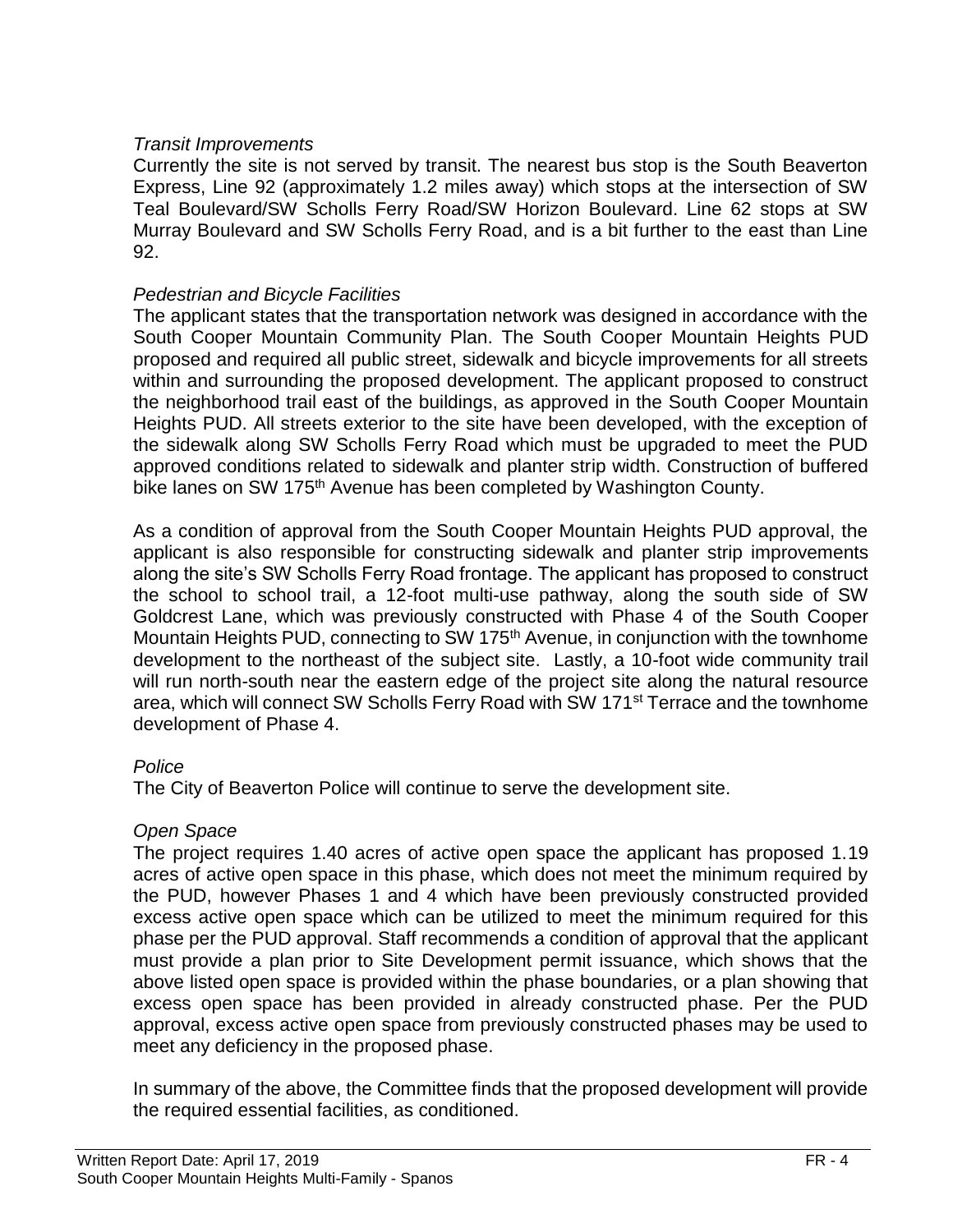**Therefore, the Committee finds that by meeting the conditions of approval, the proposal meets the criterion.** 

#### *C. The proposal is consistent with all applicable provisions of Chapter 20 (Land Uses) unless the applicable provisions are modified by means of one or more applications which shall be already approved or which shall be considered concurrently with the subject proposal.*

Staff cites the Code Conformance Analysis chart below, which evaluates the project as it relates the applicable Code requirements of Chapter 20 for the Urban High Density (R1) zone as applicable to the above-mentioned criteria. As demonstrated on the chart, the development proposal meets all applicable standards of the proposed zone.

## **Therefore, the Committee finds that the proposal meets the criterion.**

#### *D. The proposed development is consistent with all applicable provisions of Chapter 60 (Special Regulations) and all improvements, dedications, or both, as required by the applicable provisions of Chapter 60 (Special Regulations), are provided or can be provided in rough proportion to the identified impact(s) of the proposal.*

Staff cites the Code Conformance Analysis chart below, which evaluates the proposal as it relates the applicable Code requirements of Chapter 60 in response to the abovementioned criteria.

## *Off-Street Parking (Section 60.30)*

Attached Dwellings have a minimum of 1.25 to 1.75 spaces per unit, depending on the number of bedrooms. There are 188 one (1) bedroom units  $(1.25 \times 188 = 235$  spaces), 80 two (2) bedroom units (1.5 x 80 = 120 spaces), and 15 three (3) bedroom units (1.75 x 15 = 26 spaces) for a total of 381 required parking spaces. The applicant states that a total of 403 parking spaces are provided. In addition 46 spaces are provided which are either compact or parallel on the site. The applicant is also providing for bicycle parking, both long-term and short-term. Long-term is proposed to accommodate 283 bicycles (1 per dwelling unit) within each unit and in addition 345 spaces are provided in bike rooms throughout the site. Short term bike parking is required at a ratio of 1 bike parking space per 20 dwelling units, for a total of 14 required short term bicycle parking spaces. The applicant proposes to accommodate 14 short term bicycle parking spaces on site.

## *Transportation Facilities (Section 60.55)*

The proposed multi-family development is consistent with the assumptions made in the 2015 Traffic Impact Analyses. The mitigation measures required by the initial approval of the larger South Cooper Mountain Heights PUD development remain in effect. Therefore, the applicant, by meeting the conditions of approval associated with this application and with those associated with the larger PUD, will meet the City's requirements for transportation facilities.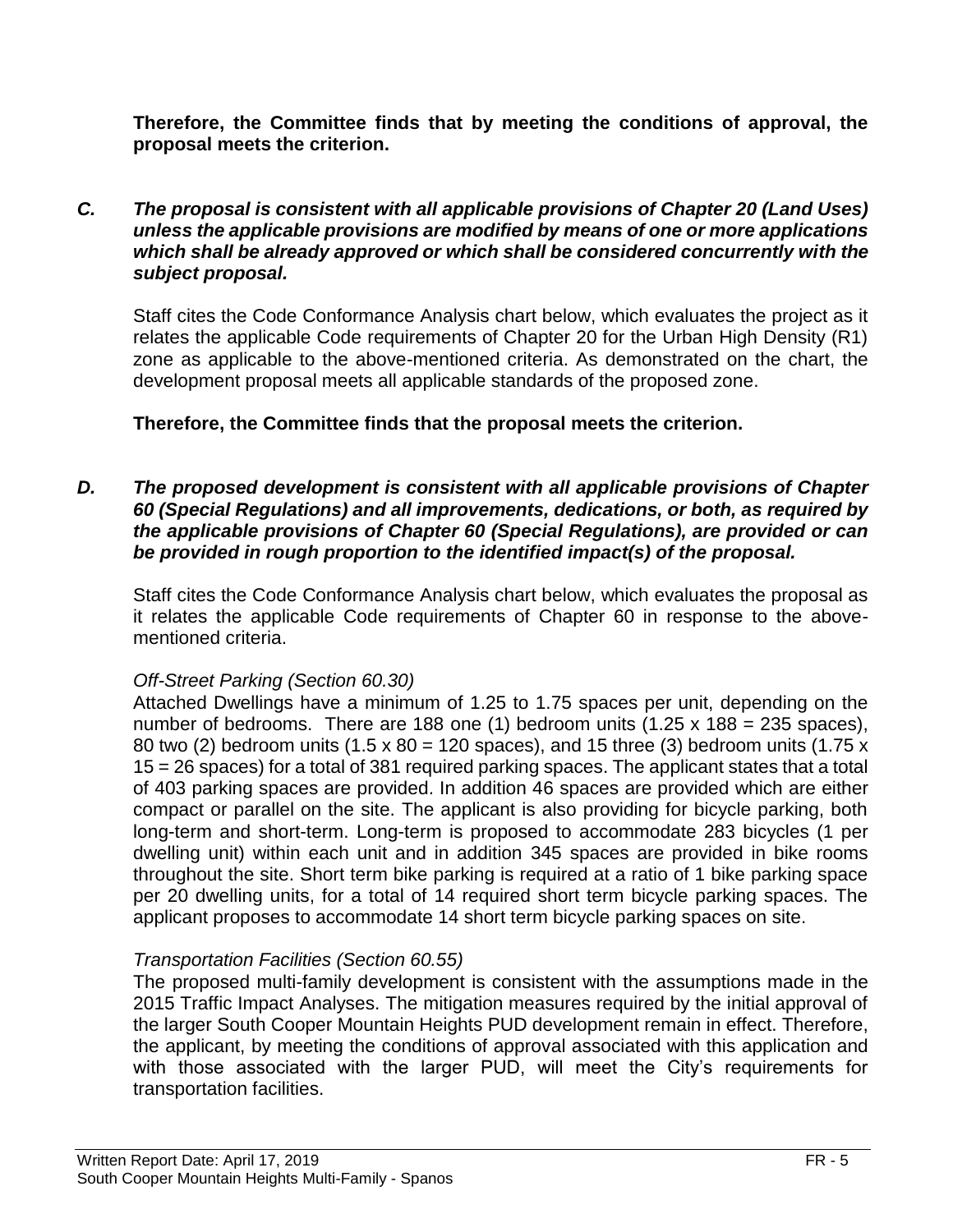The streets provide for safe and efficient circulation and access for motor vehicles, bicycles, and pedestrians. Bicycle and pedestrian connections provide for safe and efficient circulation and access for bicycles and pedestrians. Specific findings for this development proposal are provided below under the responses for Section 40.03.F. and G.

## **Therefore, the Committee finds that the proposal meets the criterion.**

*E. Adequate means are provided or can be provided to ensure continued periodic maintenance and necessary normal replacement of the following private common facilities and areas, as applicable: drainage ditches, roads and other improved rights-of-way, structures, recreation facilities, landscaping, fill and excavation areas, screening and fencing, ground cover, garbage and recycling storage areas and other facilities not subject to maintenance by the City or other public agency.*

The applicant states that a property management company will be employed by the owner or owners of the proposed multifamily buildings and will be responsible for the continued maintenance of the private common facilities. Staff finds that the proposal as designed would allow for adequate maintenance of the proposed common facilities.

**Therefore, the Committee finds that the proposal meets the criterion.** 

## *F. There are safe and efficient vehicular and pedestrian circulation patterns within the boundaries of the development.*

The applicant's plans show a private street extension of SW 172<sup>nd</sup> Terrace into the proposed site to serve the development. The street connection provides access to the parking structure as well as several surface parking areas. The parking structure will provide the primarily vehicular destination within the site, however the additional parking areas have been designed to function in a safe and efficient manner.

Pedestrian connections are provided to the site from SW Scholls Ferry Road, SW 175<sup>th</sup> Avenue, SW 172<sup>nd</sup> Terrace and SW Albatross Lane. The applicant has provided a main pedestrian connection through the center of the site connecting from SW 175<sup>th</sup> Avenue, through the top parking deck, between buildings 3 and 4 and connecting directly to the trail adjacent to the resource area. The applicant proposes three additional connections to the trail, one in the northern, one in the middle, and one in the southern portion of the site. North-south pedestrian connections are provided by the trail, as well as along the private street extension of SW 175<sup>th</sup> Avenue. The proposed pedestrian connection which the applicant provides in lieu of the vehicular connection, provides a direct connection from SW 172<sup>nd</sup> Terrace to 175<sup>th</sup> Avenue separating the proposed development from the future development parcel to the north. An additional east-west connection is provided between 175<sup>th</sup> avenue, past the 175<sup>th</sup> building entrances, across the parking structure and connecting to the internal north-south sidewalk and further to the trail.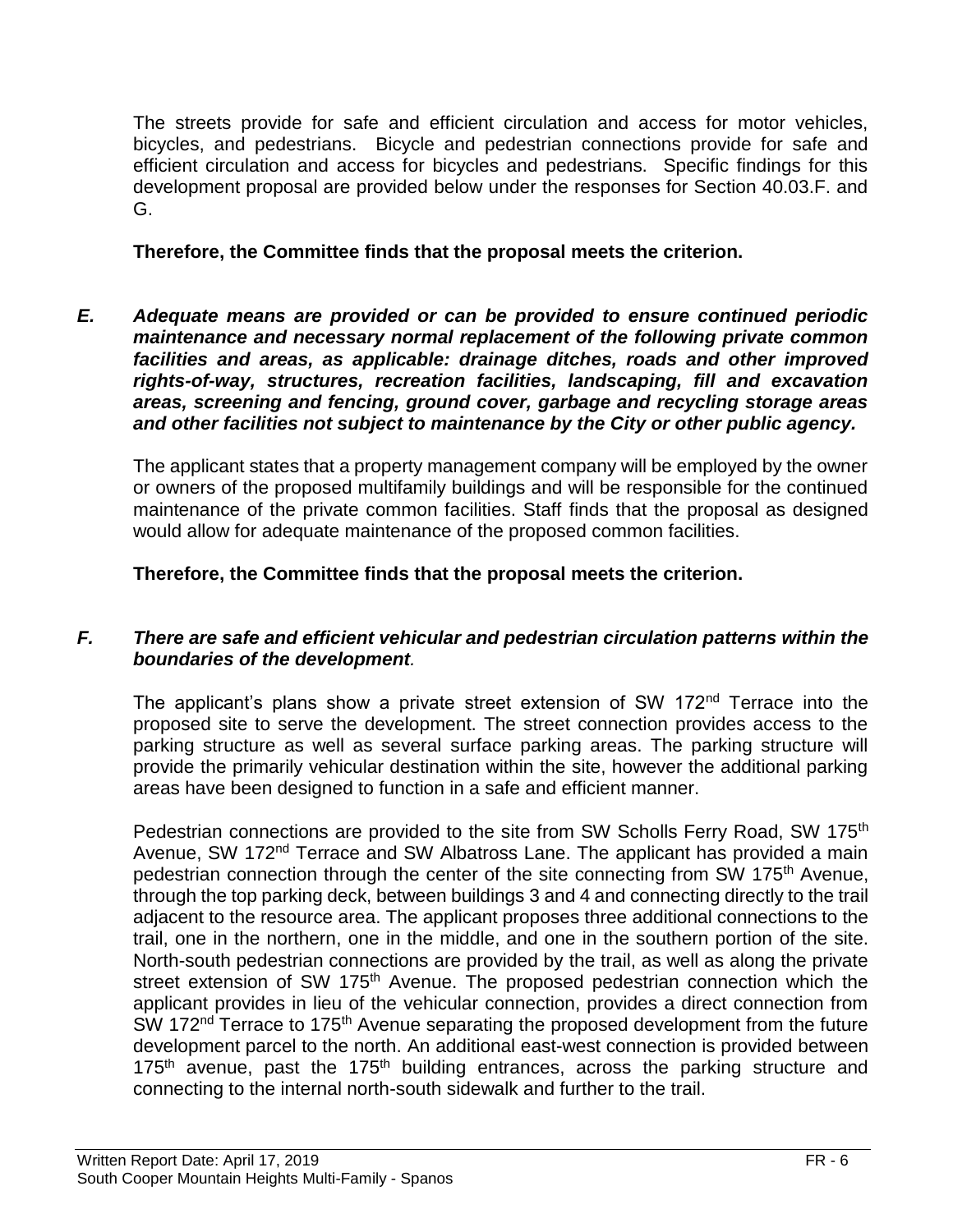Staff finds that the proposed vehicular and pedestrian circulation systems within the proposed development are safe and efficient.

**Therefore, the Committee finds that the proposal meets the criterion.**

## *G. The development's on-site vehicular and pedestrian circulation systems connect to the surrounding circulation systems in a safe, efficient, and direct manner.*

The applicant's plans show the following connections to the surrounding circulation systems:

- Pedestrian, bicycle, and vehicular access between SW 175<sup>th</sup> Avenue and SW 172<sup>nd</sup> Terrace.
- Pedestrian and bicycle access between SW Scholls Ferry Road and SW Albatross Lane via the north-south neighborhood trail and the internal sidewalk system.
- Pedestrian and bicycle access to SW 175<sup>th</sup> Avenue at three points.

With the provision of these connections as shown on the applicant's plans, connections to the public street and sidewalk system the applicants proposal connects in a safe, efficient, and direct manor to the surrounding circulation system.

## **Therefore, the Committee finds that the proposal meets the criterion.**

## *H. Structures and public facilities serving the development site are designed in accordance with adopted City codes and standards and provide adequate fire protection, including, but not limited to, fire flow.*

Fire protection will be provided by Tualatin Valley Fire & Rescue (TVF&R) Department. Preliminary comments and conditions of approval have been received from Tualatin Valley Fire and Rescue District (TVF&R), which are incorporated herein. Specific details regarding fire flow and hydrant placement will be reviewed for flow calculations and hydrant locations during site development and building permit stages.

All building permits will be issued by the City of Beaverton Building Division and must comply with State of Oregon Building Code(s) and codes published by the International Code Council, as applicable.

The Committee concludes that, subject to meeting the conditions of approval, the site can be designed in accordance with City codes and standards and provide adequate fire protection.

## **Therefore, the Committee finds that by meeting the conditions of approval, the proposal meets the criterion.**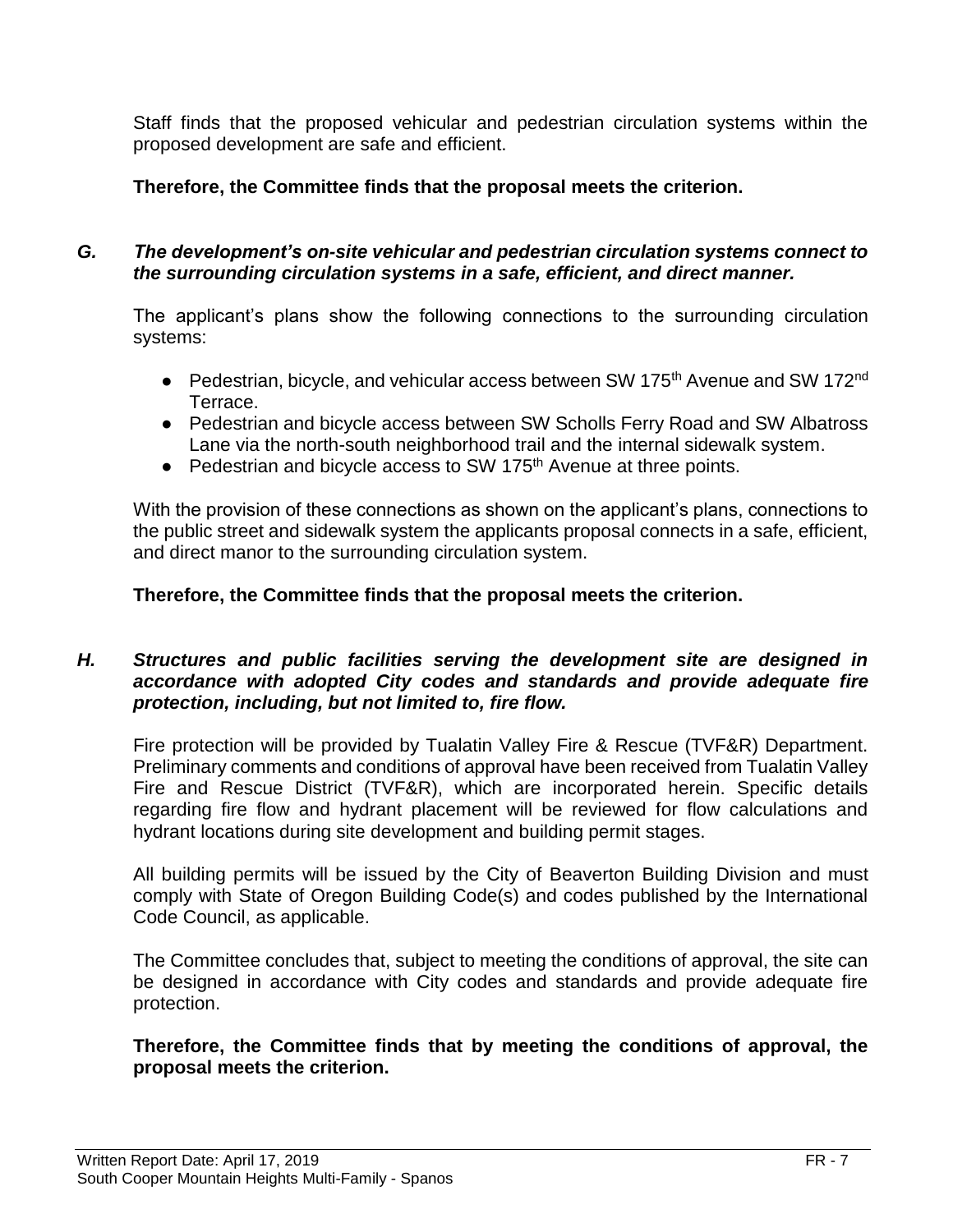*I.* **Structures and public facilities serving the development site are designed in accordance with adopted City codes and standards and provide adequate protection from hazardous conditions due to inadequate, substandard or illdesigned development.**

The applicant states that all streets and public facilities are designed in accordance with the City of Beaverton's Engineering Design Manual (EDM), and thus should provide protection from crime, accident and hazardous conditions. All proposed sidewalks and walkways will be adequately lighted to meet the minimum applicable Design Standards as a Condition of Approval.

The Committee finds that review of the construction documents at the building and site development permit stages will ensure protection from hazardous conditions due to inadequate, substandard or ill-designed development.

**Therefore, the Committee finds that by meeting the conditions of approval, the proposal meets the criterion.** 

*J. Grading and contouring of the development site is designed to accommodate the proposed use and to mitigate adverse effect(s) on neighboring properties, public right-of-way, surface drainage, water storage facilities, and the public storm drainage system.*

Site grading is subject to the standards of Section 60.15.10 of the Development Code. Grading for new streets must meet the applicable standards of Chapter II Streets, Chapter VII Bicycle and Pedestrian Facilities, and Chapter VII Standard Drawings of the Engineering Design Manual (EDM).

All new streets are required to meet the applicable standards of Section 210 of the EDM. Compliance with these standards will be reviewed with the Site Development Permits for the development; however, staff believe that grading can be feasibly accommodated in compliance with the EDM to show compliance with Site Development erosion control measures at the time of Site Development permit issuance.

## **Therefore, the Committee finds that by meeting the conditions of approval, the proposal meets the criterion.**

### *K. Access and facilities for physically handicapped people are incorporated into the development site and building design, with particular attention to providing continuous, uninterrupted access routes.*

The applicant will be required to meet all applicable accessibility standards of the International Building Code, Fire Code and other standards as required by the American Disabilities Act (ADA). Compliance with ADA requirements are reviewed at the time of Building Permit application. The applicant has indicated that the street network and facilities are designed in accordance with the EDM to provide accessibility as required.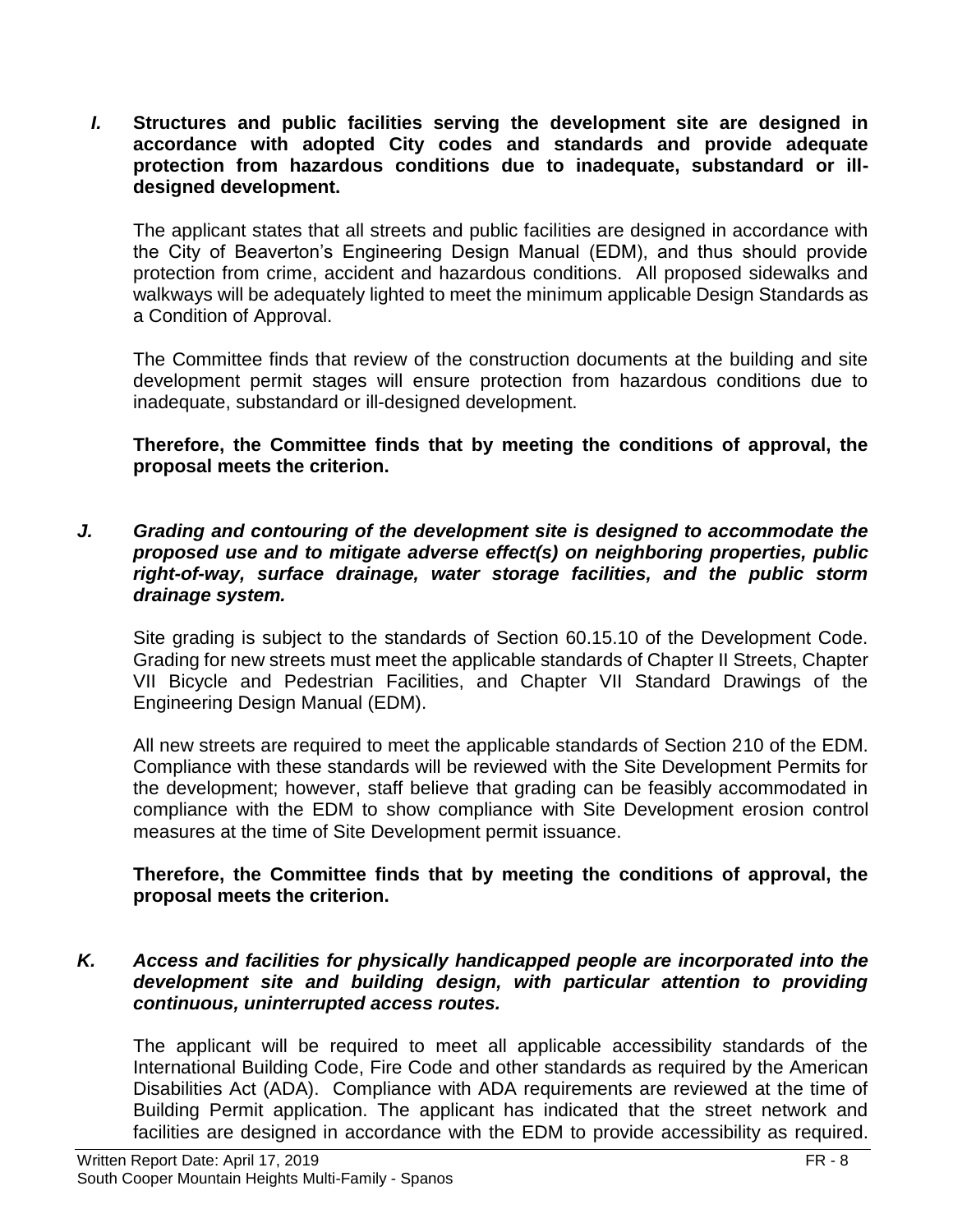Any required on-site pedestrian routes will meet the standards of the American with Disabilities Act (ADA). ADA ramps will be provided within the development to facilitate accessible travel.

Conformance with the technical design standards for Code accessibility requirements are to be shown on the approved construction plans associated with Site Development and Building Permit approvals. Staff finds that review of the proposed plans at Site Development and Building Permit stages are sufficient to guarantee compliance with accessibility standards.

Therefore, the Committee finds that by meeting the conditions of approval, the site will be in conformance with ADA requirements.

## **Therefore, the Committee finds that the proposal meets the criterion for approval.**

## *L. The proposal contains all applicable application submittal requirements as specified in Section 50.25.1 of the Development Code.*

The applicant submitted the application on November 21, 2018. Staff deemed the application complete on February 6, 2019. In review of the materials during the application review, the Committee finds that all applicable application submittal requirements, identified in Section 50.25.1 are contained within this proposal.

## **Therefore, the Committee finds the proposal meets the criterion.**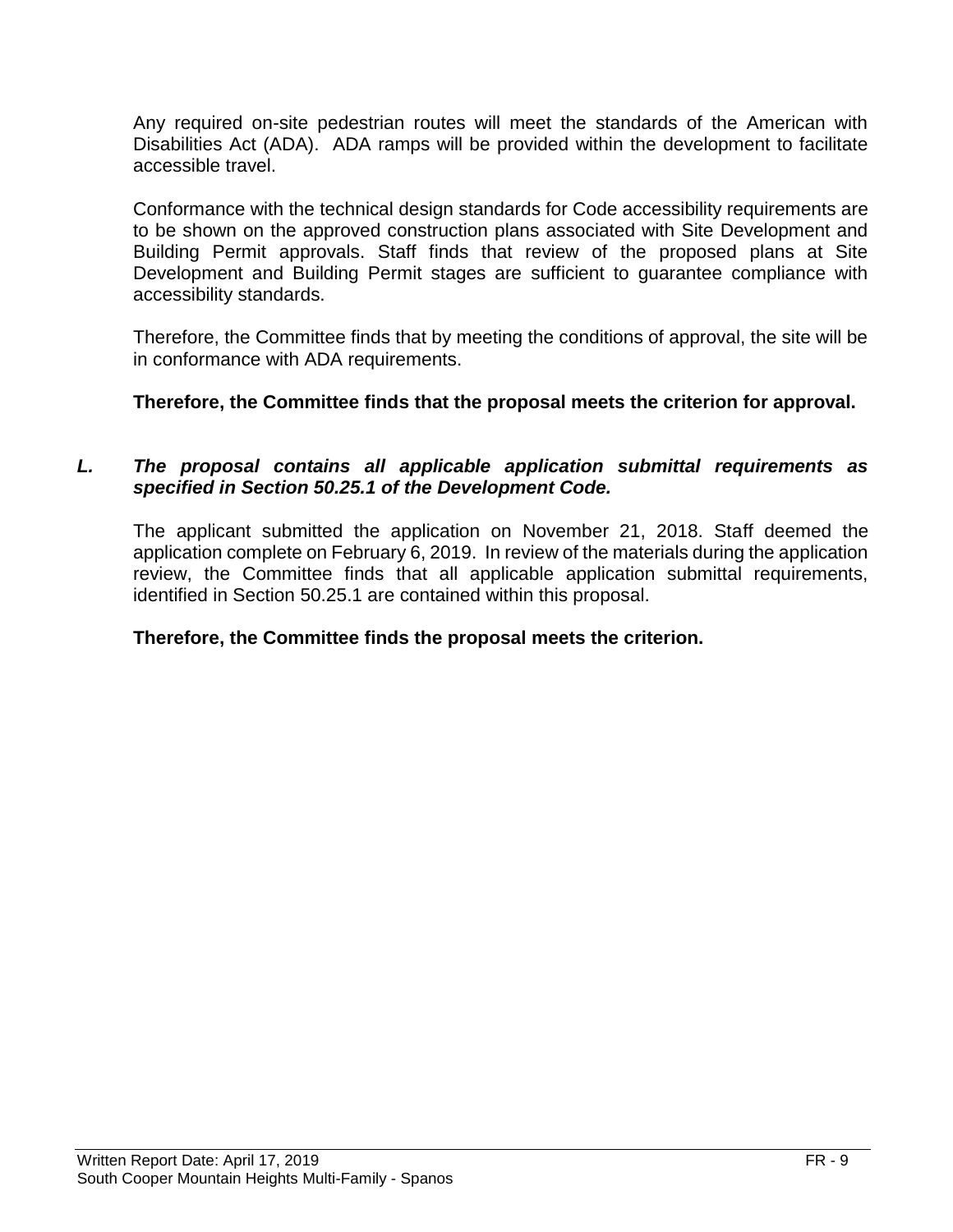# **Code Conformance Analysis Chapter 20 Use and Site Development Requirements**

| <b>CODE</b><br><b>STANDARD</b>           | <b>CODE REQUIREMENT</b>                                                     | <b>PROJECT PROPOSAL</b>                                                                                                                                                                                                                                                                                                                                                                                                                                                        | <b>MEETS</b><br>CODE? |
|------------------------------------------|-----------------------------------------------------------------------------|--------------------------------------------------------------------------------------------------------------------------------------------------------------------------------------------------------------------------------------------------------------------------------------------------------------------------------------------------------------------------------------------------------------------------------------------------------------------------------|-----------------------|
|                                          |                                                                             | <b>Development Code Section 20.05.20 (Uses)</b>                                                                                                                                                                                                                                                                                                                                                                                                                                |                       |
| R <sub>1</sub>                           | Permitted                                                                   | <b>Multifamily Dwellings</b>                                                                                                                                                                                                                                                                                                                                                                                                                                                   | <b>YES</b>            |
|                                          |                                                                             | Development Code Section 20.25.05 - Density Calculations                                                                                                                                                                                                                                                                                                                                                                                                                       |                       |
| Minimum<br><b>Residential</b><br>Density | Minimum Density: 310 units<br>Maximum Density: 502 units                    | The applicant proposes to currently<br>construct 283 units on the southern portion<br>of the development site and propose to<br>create separate parcel which can<br>accommodate, at minimum the additional<br>27 units required to meet minimum<br>density. The applicant has provided a plan<br>showing how the required 27 units,<br>associated parking and landscaping can<br>be accommodated on the northern parcel<br>which is not currently proposed for<br>development. | <b>YES</b><br>w/COA   |
|                                          |                                                                             | Development Code Section 20.05.15 (Site Development Standards)                                                                                                                                                                                                                                                                                                                                                                                                                 |                       |
| Minimum Lot<br>Area                      | R1 - 1,000 sq. ft. / DU                                                     | Adjusted with approved PUD                                                                                                                                                                                                                                                                                                                                                                                                                                                     | <b>YES</b>            |
| Minimum Yard<br><b>Setbacks</b>          | Required:<br>Front Yard: 10 feet<br>Side Yard: 5 feet<br>Rear Yard: 15 feet | The applicant proposes an 105-foot front<br>yard setback from SW Scholls Ferry Road;<br>11 foot side setback from SW 175 <sup>th</sup><br>Avenue, and a 70 foot rear setback.                                                                                                                                                                                                                                                                                                  | <b>YES</b>            |
| <b>Maximum</b><br><b>Building Height</b> | $R1 - 60$ feet                                                              | 58 feet 9.5 inches                                                                                                                                                                                                                                                                                                                                                                                                                                                             | <b>YES</b>            |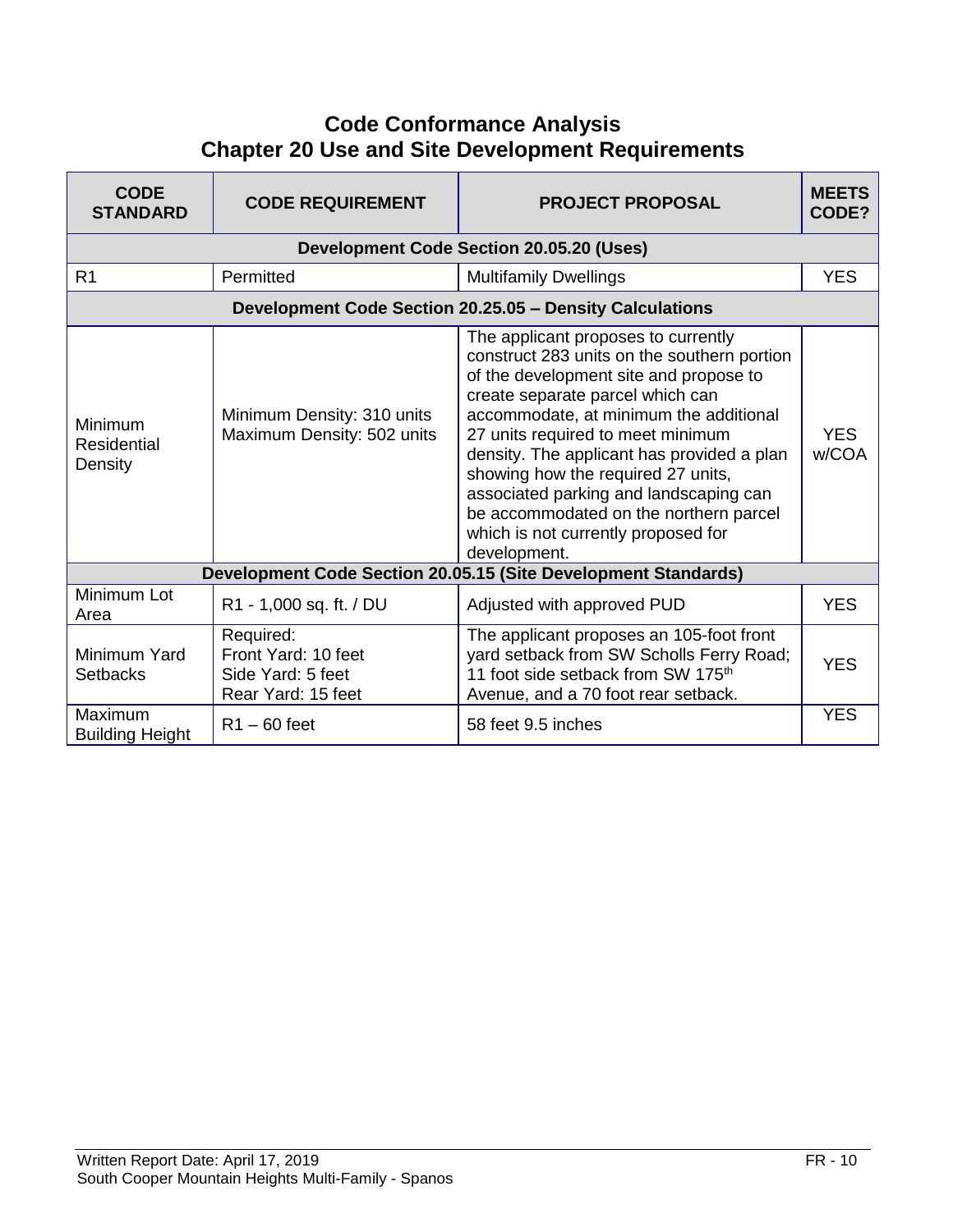# **Chapter 60 Special Requirements**

| <b>CODE</b><br><b>STANDARD</b>                                  | <b>CODE REQUIREMENT</b>                                                                                                                                                                            | <b>PROJECT PROPOSAL</b>                                                                                                                                                                                                                     | <b>MEETS</b><br>CODE? |  |  |
|-----------------------------------------------------------------|----------------------------------------------------------------------------------------------------------------------------------------------------------------------------------------------------|---------------------------------------------------------------------------------------------------------------------------------------------------------------------------------------------------------------------------------------------|-----------------------|--|--|
|                                                                 | <b>Development Code Section 60.05</b>                                                                                                                                                              |                                                                                                                                                                                                                                             |                       |  |  |
| Design Review Principles,<br><b>Standards, and Guidelines</b>   | Requirements for new<br>development and redevelopment.                                                                                                                                             | Design Review Standards and<br>Guidelines will be reviewed in<br>the Design Review portion of<br>the staff report.                                                                                                                          | See DR<br>Findings    |  |  |
|                                                                 | <b>Development Code Section 60.10</b>                                                                                                                                                              |                                                                                                                                                                                                                                             |                       |  |  |
| <b>Floodplain Regulations</b>                                   | Requirements for properties<br>located in floodplain, floodway, or<br>floodway fringe.                                                                                                             | The site is not located within a<br>Floodplain.                                                                                                                                                                                             | N/A                   |  |  |
|                                                                 | <b>Development Code Section 60.12</b>                                                                                                                                                              |                                                                                                                                                                                                                                             |                       |  |  |
| Habitat Friendly and Low Impact<br><b>Development Practices</b> | Optional program offering various<br>credits available for use of specific Impact Development credits<br>Habitat Friendly or Low Impact<br>Development techniques.                                 | No Habitat Friendly or Low<br>requested.                                                                                                                                                                                                    | N/A                   |  |  |
|                                                                 | <b>Development Code Section 60.30</b>                                                                                                                                                              |                                                                                                                                                                                                                                             |                       |  |  |
| Off-street motor<br>vehicle parking                             | Minimum: 381<br>Maximum: 528                                                                                                                                                                       | The applicant proposes 403<br>parking spaces, more than the<br>minimum and less than the<br>maximum.                                                                                                                                        | <b>YES</b>            |  |  |
| <b>Required Bicycle Parking</b>                                 | <b>Short Term Spaces:</b><br>-14<br>Long Term Spaces: 283                                                                                                                                          | The applicant has provided<br>the required bicycle parking.                                                                                                                                                                                 | <b>YES</b>            |  |  |
|                                                                 | <b>Development Code Section 60.55</b>                                                                                                                                                              |                                                                                                                                                                                                                                             |                       |  |  |
| <b>Transportation Facilities</b>                                | Regulations pertaining to the<br>construction or reconstruction of<br>transportation facilities.                                                                                                   | <b>Refer to Facilities Review</b><br>Committee findings herein.                                                                                                                                                                             | YES w/<br><b>COA</b>  |  |  |
|                                                                 | <b>Development Code Section 60.60</b>                                                                                                                                                              |                                                                                                                                                                                                                                             |                       |  |  |
| Trees & Vegetation                                              | Regulations pertaining to the<br>removal and preservation of trees.                                                                                                                                | No Tree Plan application<br>submitted for the multi-family<br>site.                                                                                                                                                                         | N/A                   |  |  |
|                                                                 | <b>Development Code Section 60.65</b>                                                                                                                                                              |                                                                                                                                                                                                                                             |                       |  |  |
| Utility Undergrounding                                          | All existing overhead utilities and<br>any new utility service lines within<br>the project and along any existing<br>frontage, except high voltage lines<br>(>57kV) must be placed<br>underground. | The applicant indicates all<br>utilities will be placed<br>underground. To ensure the<br>proposal meets requirements<br>of this code section, staff<br>recommends a condition<br>requiring undergrounding<br>completion prior to occupancy. | YES-<br>with COA      |  |  |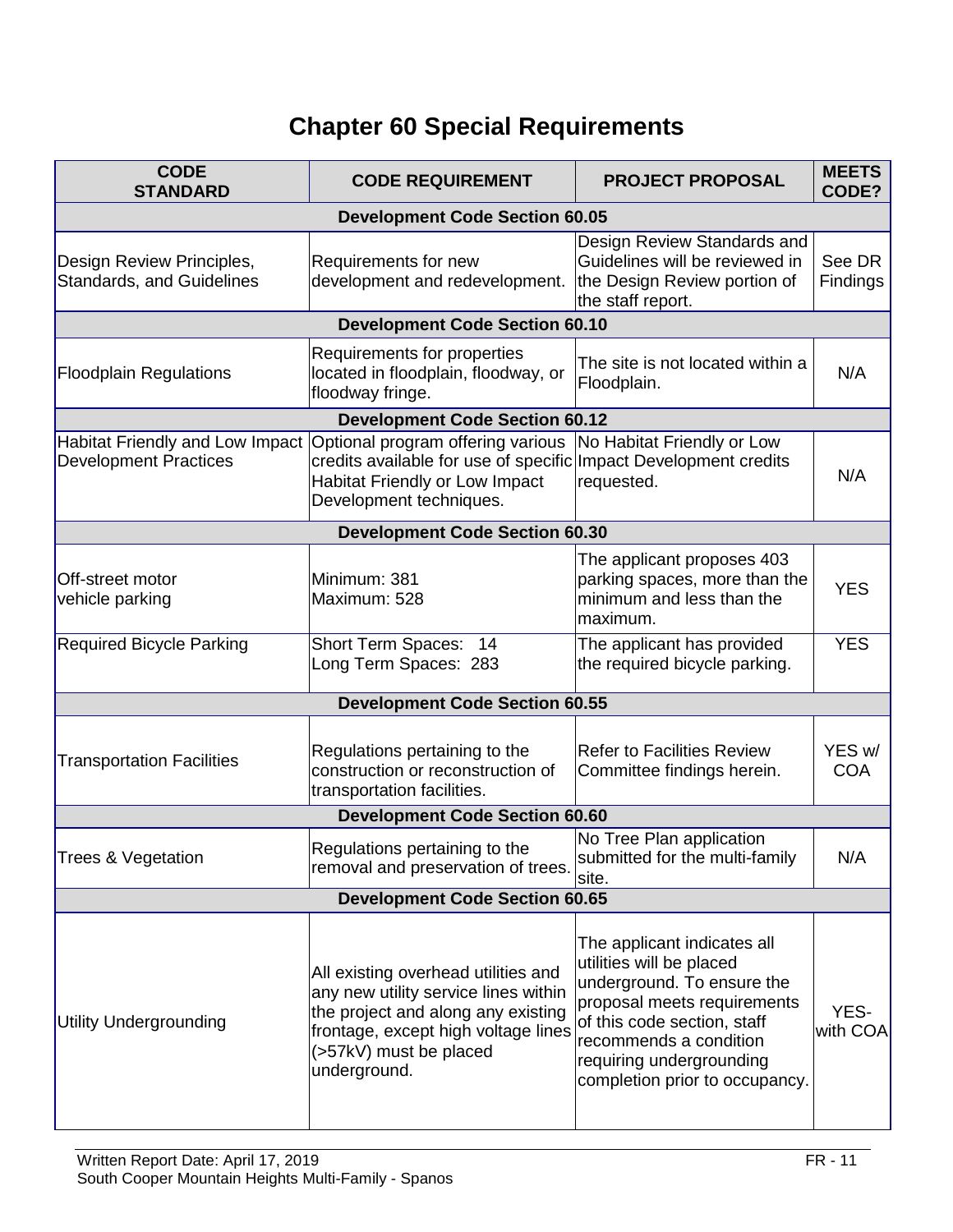| <b>Development Code Section 60.67 Significant Natural Resources</b> |                                                            |                                                                                                                                                                                                                                                                                                                      |                      |
|---------------------------------------------------------------------|------------------------------------------------------------|----------------------------------------------------------------------------------------------------------------------------------------------------------------------------------------------------------------------------------------------------------------------------------------------------------------------|----------------------|
| Significant Natural Resources                                       | Regulations pertaining to<br>Significant Natural Resources | The applicant has provided a<br>natural resources study as<br>part of the overall PUD<br>approval, which includes the<br>Multi-Family portion. The<br>applicant will be required to<br>comply with the South Cooper<br>Mountain Plan, which<br>lidentifies natural resources in<br>the vicinity of the subject site. | YES w/<br><b>COA</b> |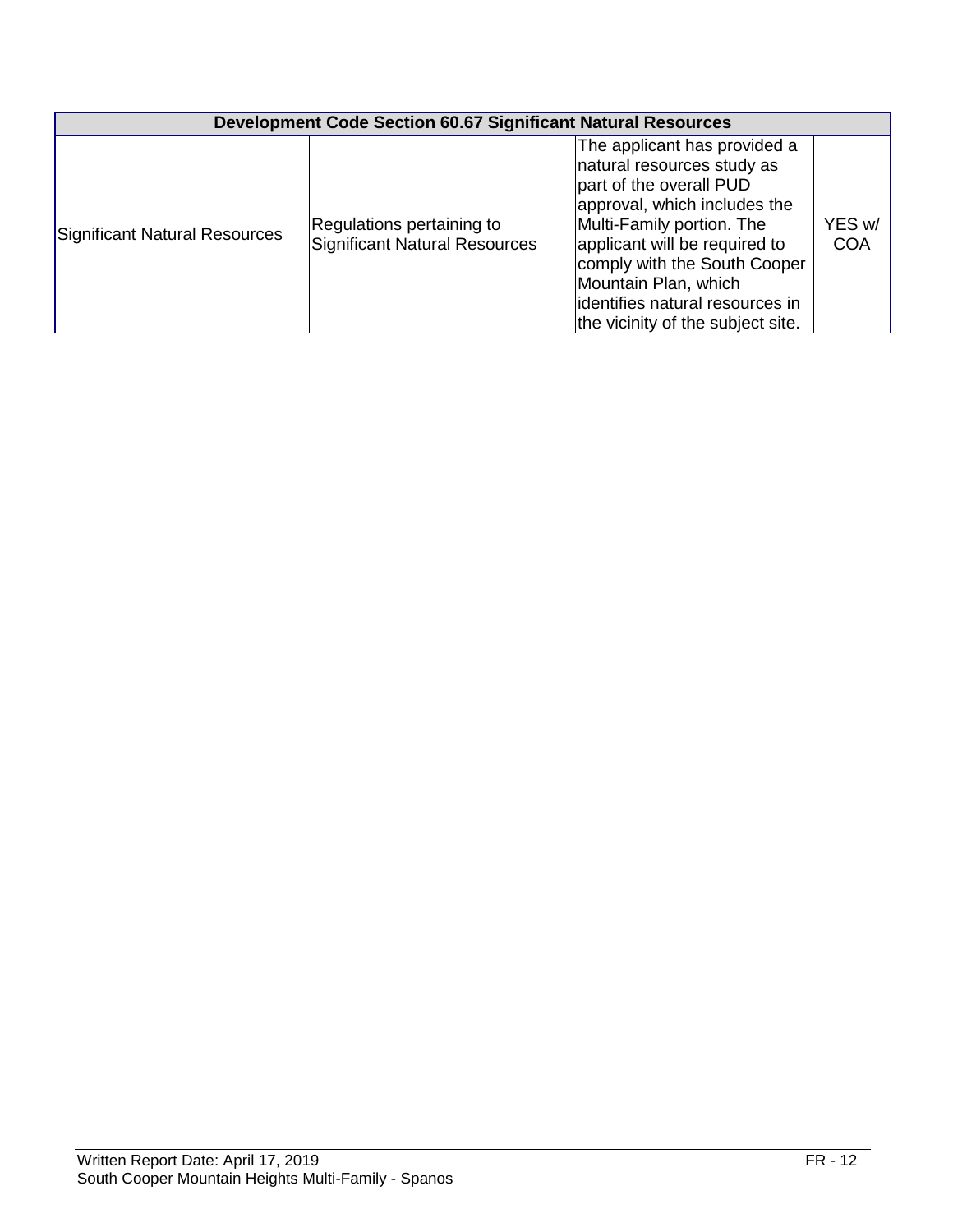#### **DR2018-0165 ANALYSIS AND FINDINGS FOR DESIGN REVIEW THREE APPROVAL**

#### **Section 40.03.1 Facilities Review Approval Criteria:**

*The applicant for development must establish that the application complies with all relevant standards in conformance with Section 50.25.1.B and all the following criteria have been met:* 

#### **Facilities Review Approval Criteria Section 40.03.1.A-L**

Staff has reviewed the applicable Facilities Review criteria in Attachment A to this report. Staff cites the findings presented in Attachment A in response to the Facilities Review approval criteria. As identified in Attachment A, above, the proposal meets Criteria A-L, and therefore meets the criterion for approval.

#### **Therefore, the Committee finds that the proposal meets the criteria.**

**Section 40.20.05. Design Review Applications- Purpose:** The purpose of Design Review is to promote Beaverton's commitment to the community's appearance, quality pedestrian environment, and aesthetic quality. It is intended that monotonous, drab, unsightly, dreary and inharmonious development will be discouraged. Design Review is also intended to conserve the City's natural amenities and visual character by insuring that proposals are properly related to their sites and to their surroundings by encouraging compatible and complementary development.

**Section 40.20.15.3.C Approval Criteria:** In order to approve a Design Review Three application, the decision making authority shall make findings of fact based on evidence provided by the applicant demonstrating that all the following criteria are satisfied:

#### *1. The proposal satisfies the threshold requirements for a Design Review Three application.*

The applicant proposes 283 attached residential dwelling units in four buildings with a two (2) story parking deck and associated site improvements. The proposal meets the threshold for a Design Review Two application, however, the applicant has chosen to address a combination of Design Guidelines and Standards, thereby meeting Threshold 8 of a Design Review Three.

*8. A project meeting the Design Review Two thresholds which does not meet an applicable design standard.*

#### **Therefore, staff finds that the criterion is met.**

#### *2. All City application fees related to the application under consideration by the decision making authority have been submitted.*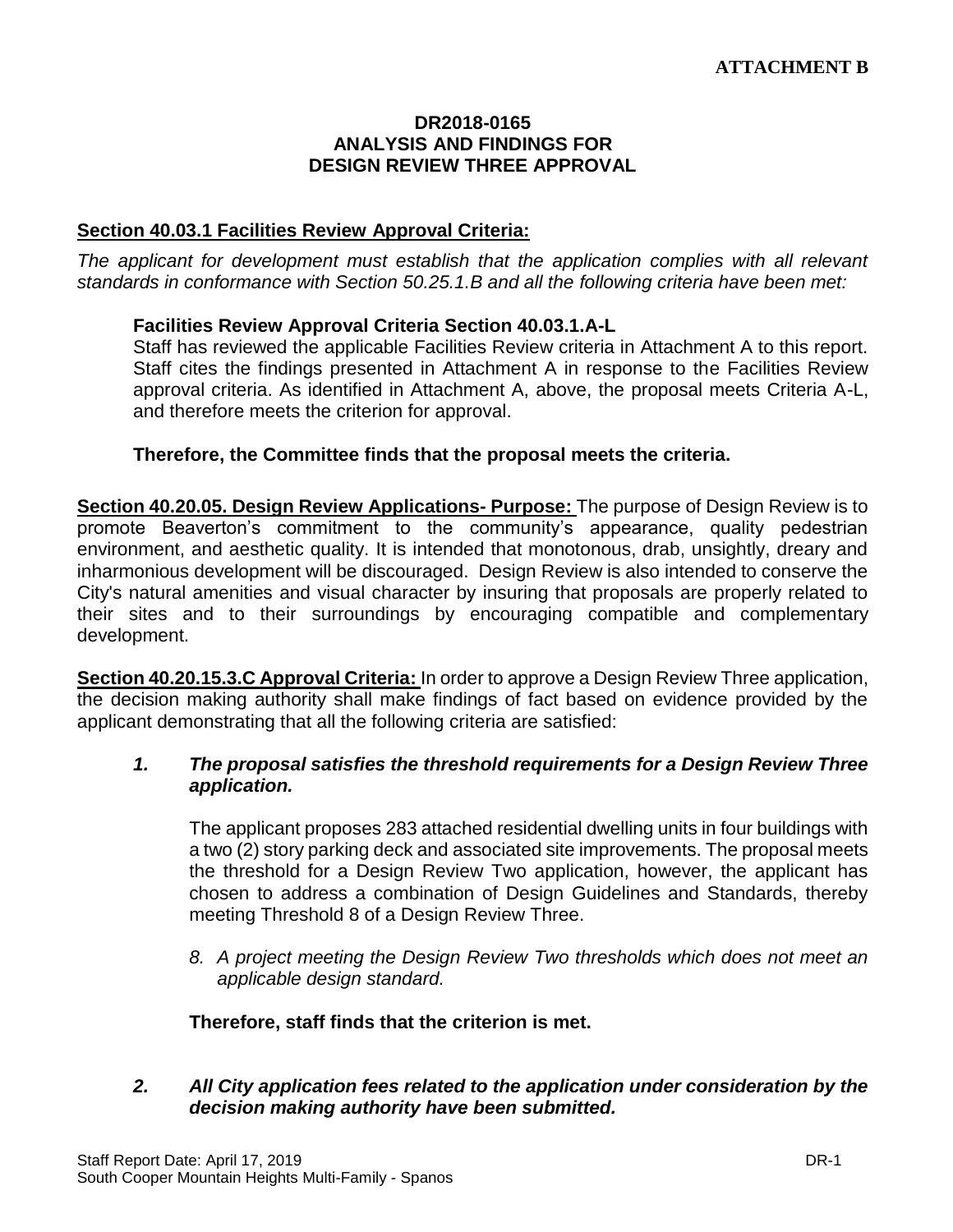The applicant paid the required fees for the Design Review Three application.

**Therefore, staff finds that the criterion is met.**

*3. For proposals meeting Design Review Three application thresholds numbers 1 through 6, the proposal is consistent with all applicable provisions of Sections 60.05.35 through 60.05.50 (Design Guidelines).*

This proposal meets Design Review Three Threshold No. 8, therefore this criterion is not applicable.

**Therefore, staff finds the criterion not applicable.**

- *4. For additions to or modifications of existing development, the proposal is consistent with all applicable provisions of Sections 60.05.35 through 60.05.50 (Design Guidelines) or can demonstrate that the additions or modifications are moving towards compliance of specific Design Guidelines if any of the following conditions exist:*
	- *a. A physical obstacle such as topography or natural feature exists and prevents the full implementation of the applicable guideline; or*
	- *b. The location of existing structural improvements prevent the full implementation of the applicable guideline; or*
	- *c. The location of the existing structure to be modified is more than 300 feet from a public street.*

The proposal is not an addition or modification of exiting development.

**Therefore, staff finds the criterion not applicable.**

*5. For DRBCP proposals which involve the phasing of required floor area, the proposed project shall demonstrate how future development of the site, to the minimum development standards established in this Code or greater, can be realistically achieved at ultimate build out of the DRBCP.*

The applicant does not propose a DRBCP.

**Therefore, staff finds the criterion is not applicable.**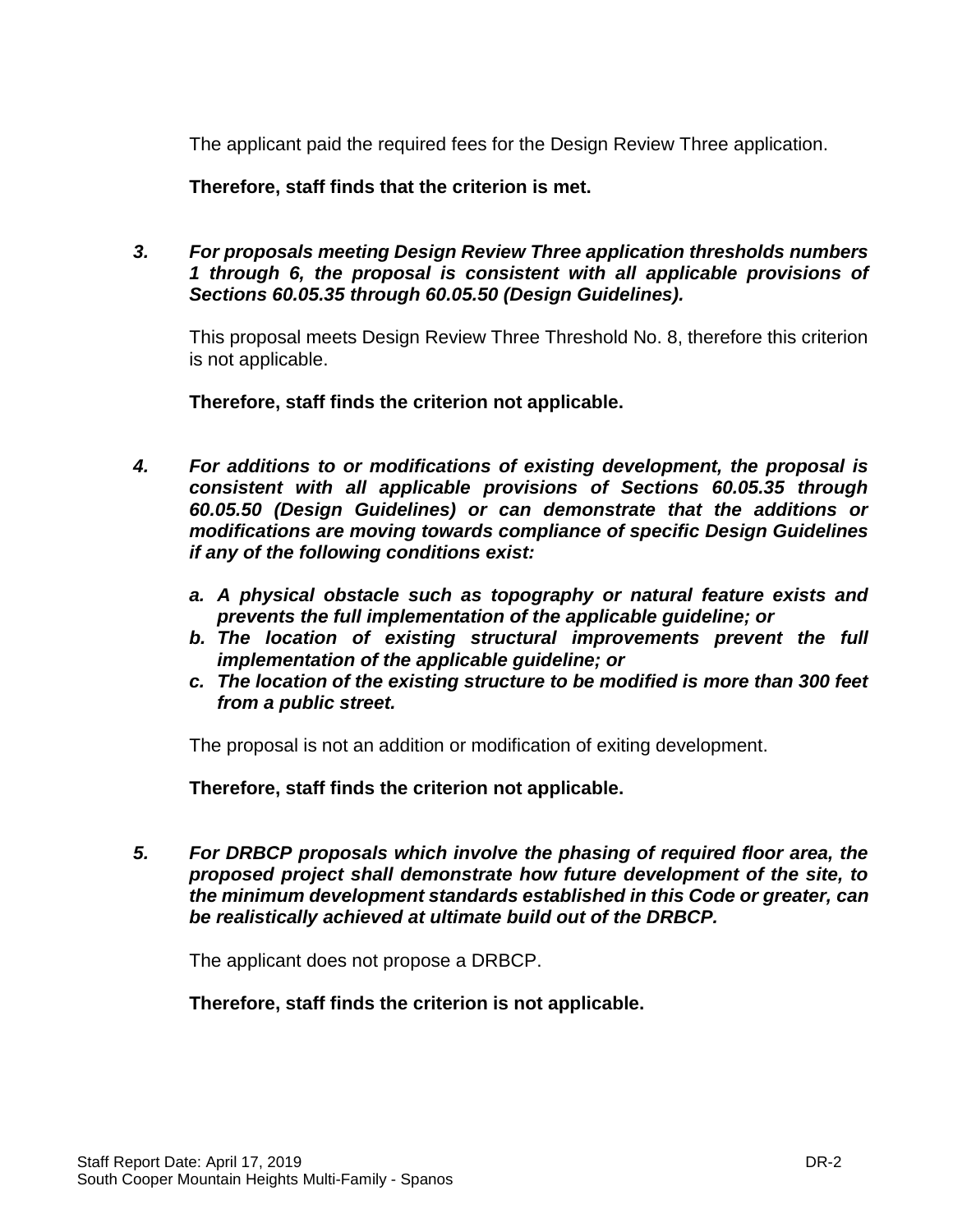**6.** *For proposals meeting Design Review Three application Threshold numbers 7 or 8, where the applicant has decided to address a combination of standards and guidelines, the proposal is consistent with all applicable provisions of Sections 60.05.15 through 60.05.30 (Design Standards) except for the Design Standard(s) where the proposal is instead subject to the applicable corresponding Design Guideline(s).* 

The applicant proposes to meet Design Standards where possible, and where not able, will meet the Design Guidelines. Staff cites the code conformance analysis at the end of this section as it pertains to meeting Design Standards and Guidelines.

**Therefore, staff finds that by meeting the conditions of approval the criterion is met.**

*7. For proposals meeting Design Review Three application Threshold numbers 7 or 8, where the applicant has decided to address Design Guidelines only, the proposal is consistent with all applicable provisions of Sections 60.05.35 through 60.05.50 (Design Guidelines).*

The applicant proposes to meet a combination of Design Standards and Design Guidelines, therefore this criteria is not applicable.

**Therefore, staff finds the criterion is not applicable.**

## *8. Applications and documents related to the request, which will require further City approval, shall be submitted to the City in the proper sequence.*

The applicant has submitted all documents related to this request for Design Review Three approval. This application is dependent upon the approval of the Preliminary Partition (LD2018-0039) and Modification of a Decision (LD2018-0040) being reviewed concurrently. Therefore the Planning Commission will review all the applications concurrently. Staff recommend a condition of approval which states that approval of the Design Review Three application is subject to approval of the Preliminary Partition and Modification of a Decision applications.

## **Therefore, staff finds that by meeting the conditions of approval the criterion is met.**

## **Recommendation**

Based on the facts and findings presented, staff recommends **APPROVAL** of **DR2018-0165 (South Cooper Mountain Heights Multi-Family - Spanos),** subject to the proposed conditions of approval in Attachment E.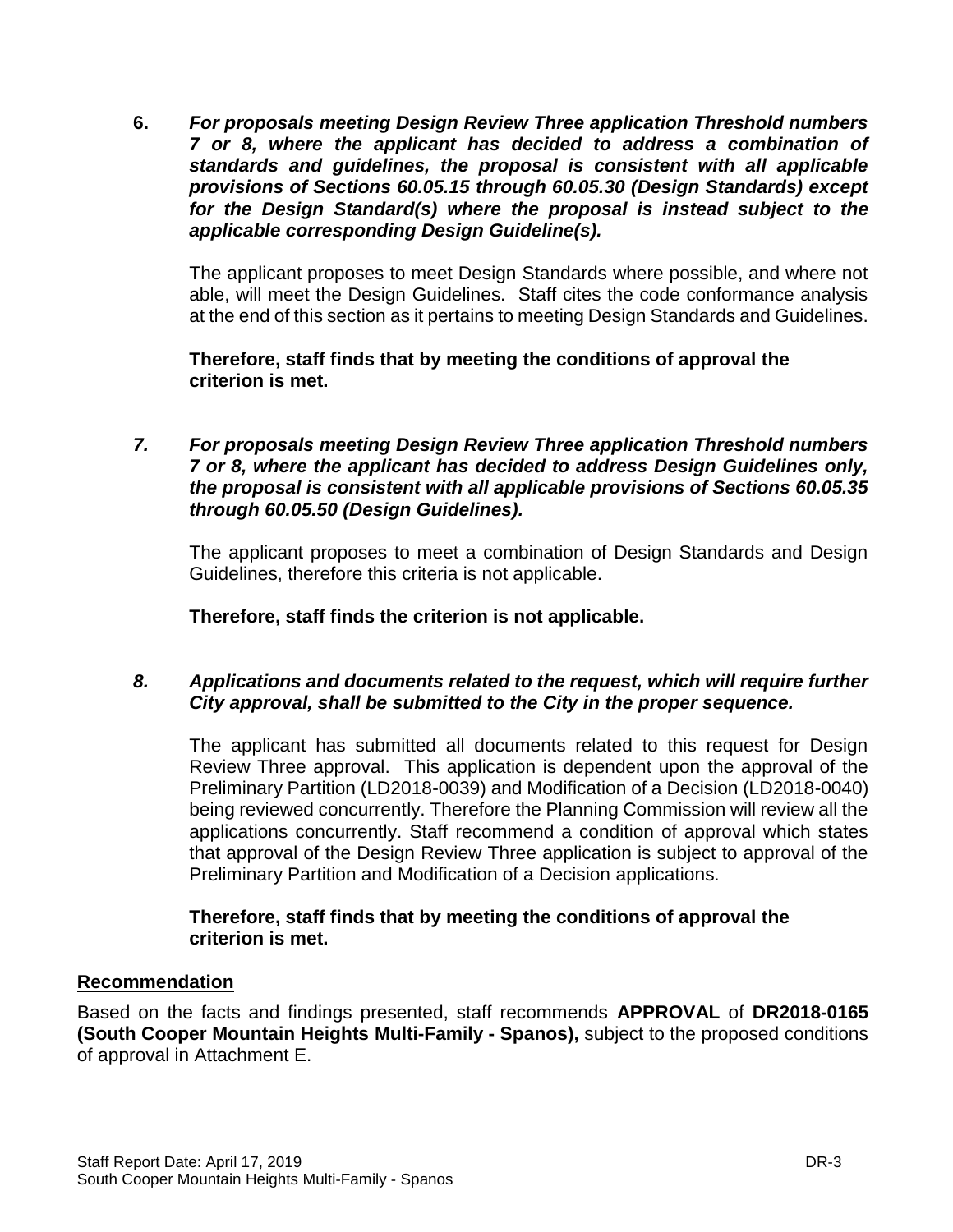# **Design Review Standards Analysis Section 60.05.15 Building Design and Orientation**

| <b>DESIGN STANDARD</b>                                                                              | <b>PROJECT PROPOSAL</b>                                                                                                                                                                                                                                          | <b>MEETS</b><br><b>STANDARD</b> |  |
|-----------------------------------------------------------------------------------------------------|------------------------------------------------------------------------------------------------------------------------------------------------------------------------------------------------------------------------------------------------------------------|---------------------------------|--|
| <b>Building Articulation and Variety</b>                                                            |                                                                                                                                                                                                                                                                  |                                 |  |
| 60.05.15.1.A<br>Maximum length of<br>attached residential<br>buildings - 200 feet.                  | The applicant has chosen to address the<br>Design Guideline.                                                                                                                                                                                                     | <b>See Guideline</b>            |  |
| 60.05.15.1.B<br>Min. 30% articulation for<br>buildings visible from /<br>within 200 feet of street. | The applicant states that every elevation<br>contains permanent architectural features<br>indulging windows, offsetting walls, and<br>changes in material type. Each feature<br>exceeds 25 square feet and comprises<br>more than 30% of each respective façade. | <b>YES</b>                      |  |
| 60.05.15.1.C<br>Max 40' space between<br>architectural features.                                    | The applicant states that each of the<br>buildings' elevations are well-articulated<br>and maximum spacing between<br>architectural features is less than 40 feet.                                                                                               | <b>YES</b>                      |  |
| 60.05.15.1.D<br>Maximum 150 sq. ft.<br>undifferentiated blank<br>walls facing streets.              | The applicant has chosen to address the<br>Design Guideline.                                                                                                                                                                                                     | <b>See Guideline</b>            |  |
|                                                                                                     | <b>Roof Forms</b>                                                                                                                                                                                                                                                |                                 |  |
| 60.05.15.2.A<br>Min roof pitch = $4:12$                                                             | The applicant states that all buildings have<br>sloped roofs that feature a pitch of 4/12 or<br>greater.                                                                                                                                                         | <b>YES</b>                      |  |
| 60.05.15.2.B<br>Roof eave for pitched<br>roof must be at least 12"                                  | The applicant states that all buildings have<br>a minimum 1 foot eve projecting from the<br>building.                                                                                                                                                            | <b>YES</b>                      |  |
| 60.05.15.2.C<br>Flat roofs need parapets                                                            | No flat roofs are proposed.                                                                                                                                                                                                                                      | N/A                             |  |
| 60.05.15.2.D<br>New structures in<br>existing development be<br>similar.                            | This is proposed new development.                                                                                                                                                                                                                                | N/A                             |  |
|                                                                                                     | <b>Primary Building Entrances</b>                                                                                                                                                                                                                                |                                 |  |
| 60.05.15.3.A<br>Weather protection for<br>primary entrance (6 feet<br>wide by 4 feet deep)          | The applicant has provided weather<br>protection for the primary building<br>entrances of all buildings.                                                                                                                                                         | <b>YES</b>                      |  |
| <b>Exterior Building Materials</b>                                                                  |                                                                                                                                                                                                                                                                  |                                 |  |
| 60.05.15.4.A<br>Residential double wall<br>construction                                             | All proposed buildings are to be comprised<br>of double-wall construction as defined by<br>the Development Code in Chapter 90.                                                                                                                                   | <b>YES</b>                      |  |
|                                                                                                     | <b>Roof-Mounted Equipment</b>                                                                                                                                                                                                                                    |                                 |  |
| 60.05.15.5.A through C<br><b>Equipment screening</b>                                                | Roof mounted equipment is proposed at<br>one location and is screened by raised<br>walls and parapets.                                                                                                                                                           | <b>YES</b>                      |  |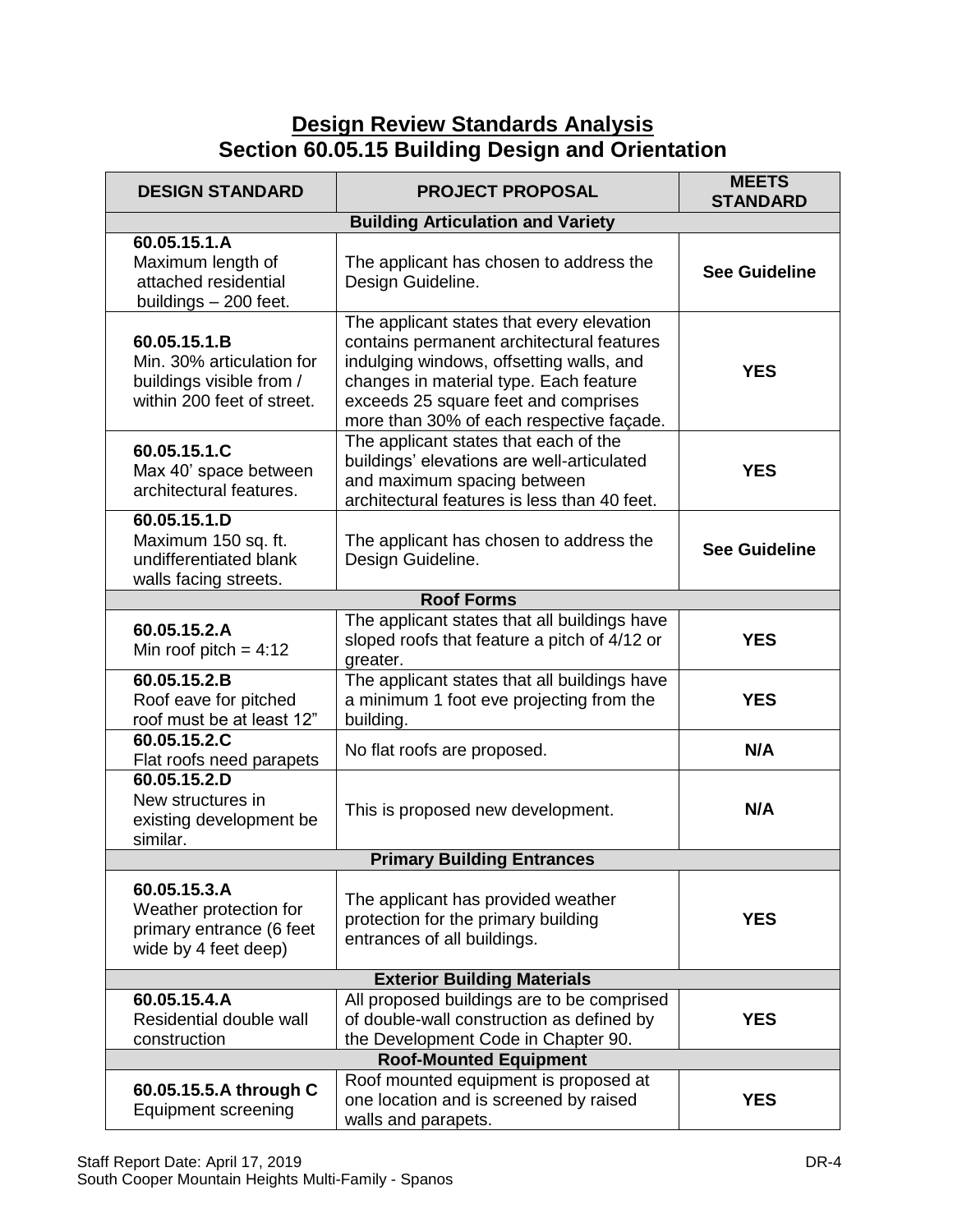| Section 60.05.20 Circulation and Parking Design |  |  |
|-------------------------------------------------|--|--|
|-------------------------------------------------|--|--|

| <b>DESIGN STANDARD</b>                                                                                                                          | <b>PROJECT</b><br><b>PROPOSAL</b>                                                                                                                                                                                                                                                                                                                                                                                                                                                                                                                                        | <b>MEETS</b><br><b>STANDARD</b> |  |  |  |
|-------------------------------------------------------------------------------------------------------------------------------------------------|--------------------------------------------------------------------------------------------------------------------------------------------------------------------------------------------------------------------------------------------------------------------------------------------------------------------------------------------------------------------------------------------------------------------------------------------------------------------------------------------------------------------------------------------------------------------------|---------------------------------|--|--|--|
|                                                                                                                                                 | Connections to the public street system                                                                                                                                                                                                                                                                                                                                                                                                                                                                                                                                  |                                 |  |  |  |
| 60.05.20.1<br>Connect on-site circulation to<br>existing and planned street<br>system                                                           | The public street system has been<br>evaluated as part of the associated<br>preliminary subdivision and PUD<br>applications. The multi-family residential<br>development plan will connect to the<br>existing and planned street system. The<br>applicant requests through a<br>Modification of a Decision application to<br>modify a condition of approval that<br>172 <sup>nd</sup> Avenue and Albatross Avenue<br>continue into the multi-family site. Staff<br>recommends a condition of approval<br>that the Modification of a Decision<br>application be approved. | <b>YES w/ COA</b>               |  |  |  |
|                                                                                                                                                 | Loading Areas, solid waste facilities and similar improvements                                                                                                                                                                                                                                                                                                                                                                                                                                                                                                           |                                 |  |  |  |
| 60.05.20.2.A-D<br>Screening of waste facilities<br>and loading docks.                                                                           | Each multi-family building will have<br>internal areas devoted to solid waste<br>and recycling facilities. No loading<br>areas are proposed or required.                                                                                                                                                                                                                                                                                                                                                                                                                 | <b>YES</b>                      |  |  |  |
|                                                                                                                                                 | <b>Pedestrian Circulation</b>                                                                                                                                                                                                                                                                                                                                                                                                                                                                                                                                            |                                 |  |  |  |
| 60.05.20.3.A<br>Links to adjacent pedestrian<br>facilities (existing and<br>planned)                                                            | Pedestrian circulation is provided to the<br>sidewalk system evaluated as part of<br>the associated PUD. The multi-family<br>residential development plan connects<br>to the planned pedestrian pathways,<br>including the 10-foot wide community<br>trail running north to south at the<br>eastern side of the project area.                                                                                                                                                                                                                                            | <b>YES</b>                      |  |  |  |
| 60.05.20.3.B<br>Direct walkway connection<br>between primary entrances<br>and public / private streets<br>and other pedestrian<br>destinations. | Pedestrian circulation is provided to the<br>proposed sidewalk system from the<br>primary building entrances to proposed<br>public and private streets. Plan Sheet<br>C1.1 provides a visual representation of<br>pedestrian circulation throughout the<br>development.                                                                                                                                                                                                                                                                                                  | <b>YES</b>                      |  |  |  |
| 60.05.20.3.C<br>Walkways provided for every<br>300 feet of street frontage.                                                                     | The applicant provides three walkways<br>along the approximately 730 feet of<br>frontage along SW 175 <sup>th</sup> Avenue within<br>the project boundary. Two walkways<br>along the approximately 380 feet of<br>frontage along SW Scholls Ferry Road,<br>and connections to SW 172 <sup>nd</sup> Terrace<br>and SW Albatross Lane which have<br>frontages of less than 300 feet.                                                                                                                                                                                       | <b>YES</b>                      |  |  |  |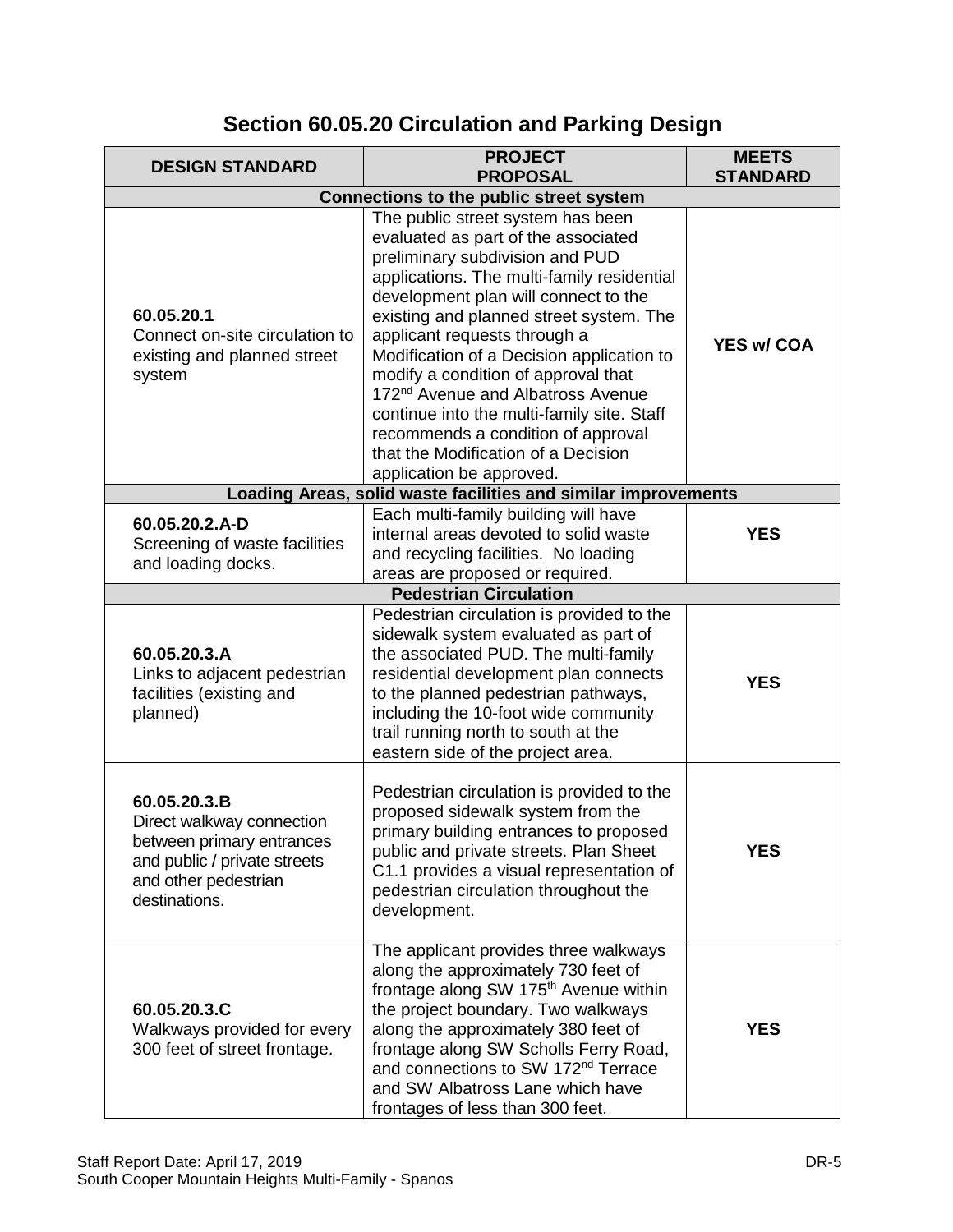| <b>DESIGN STANDARD</b>                                                                                                                                                              | <b>PROJECT</b><br><b>PROPOSAL</b>                                                                                                                                                                                                                                                                                                                                | <b>MEETS</b><br><b>STANDARD</b> |
|-------------------------------------------------------------------------------------------------------------------------------------------------------------------------------------|------------------------------------------------------------------------------------------------------------------------------------------------------------------------------------------------------------------------------------------------------------------------------------------------------------------------------------------------------------------|---------------------------------|
| 60.05.20.3.D<br>Pedestrian connections<br>through parking lots<br>physically separated by use<br>of curbs, landscaping,<br>trees                                                    | The applicant proposes differentiated<br>pedestrian crossings through raised<br>connections, curbs, or landscaping.                                                                                                                                                                                                                                              | <b>YES</b>                      |
| 60.05.20.3.E<br>Distinct paving for pedestrian<br>walkways.                                                                                                                         | The applicant proposes concrete or<br>non-asphalt pathways to distinguish<br>pedestrian pathway from asphalt vehicle<br>dive aisles and parking lots.                                                                                                                                                                                                            | <b>YES</b>                      |
| 60.05.20.3.F<br>5' minimum width / ADA                                                                                                                                              | The proposed pedestrian walkways are<br>a minimum of 5 feet in width to meet the<br>standard.                                                                                                                                                                                                                                                                    | <b>YES</b>                      |
|                                                                                                                                                                                     | <b>Landscape to Street Frontages and Parking Areas</b>                                                                                                                                                                                                                                                                                                           |                                 |
| 60.05.20.4.A<br>Six foot perimeter<br>landscaping between parking<br>lot and abutting public street<br>OR a solid wall or fence with<br>landscape and ground cover<br>next to wall. | Surface parking areas do not abut<br>public streets.                                                                                                                                                                                                                                                                                                             | N/A                             |
|                                                                                                                                                                                     | <b>Parking and Landscaping</b>                                                                                                                                                                                                                                                                                                                                   |                                 |
| 60.05.20.5.A<br>1 Landscape island per 8<br>parking spaces.                                                                                                                         | Landscaped planter islands are<br>proposed within all surface parking lots<br>for every eight (8) contiguous parking<br>spaces, with the exception of one row of<br>parking at the southeastern most<br>parking area which has 10 contiguous<br>spaces without a landscape island. The<br>applicant has chosen to address the<br>corresponding Design Guideline. | <b>See Guideline</b>            |
| 60.05.20.5.B<br>70 sq. ft.                                                                                                                                                          | All proposed landscape islands are a<br>minimum of 70 square feet and contain<br>a tree and other vegetation.                                                                                                                                                                                                                                                    | YES                             |
| 60.05.20.5.C<br><b>Raised Sidewalks</b>                                                                                                                                             | Raised sidewalks are not proposed to<br>be counted towards the number of<br>landscape islands.                                                                                                                                                                                                                                                                   | N/A                             |
| 60.05.20.5.D<br><b>Trees from Street Tree List</b>                                                                                                                                  | All proposed trees will comply with City<br>requirements.                                                                                                                                                                                                                                                                                                        | <b>YES</b>                      |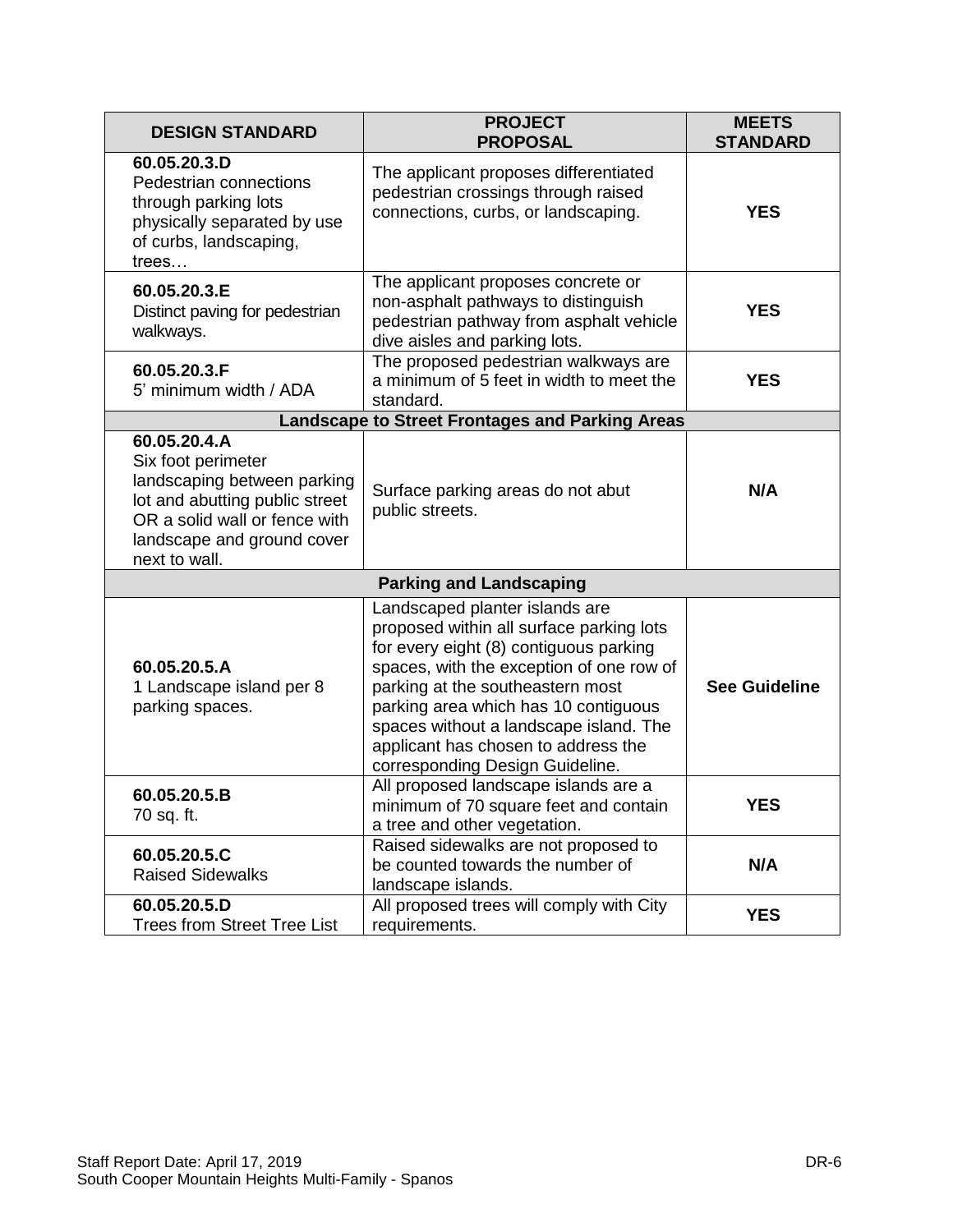# **Section 60.05.25 Landscape, Open Space, and Natural Areas Design Standards**

| <b>DESIGN STANDARD</b>                                                                            | <b>PROJECT</b><br><b>PROPOSAL</b>                                                                                                                                                                                                                                                                                                                                          | <b>MEETS</b><br><b>STANDARD</b> |  |  |
|---------------------------------------------------------------------------------------------------|----------------------------------------------------------------------------------------------------------------------------------------------------------------------------------------------------------------------------------------------------------------------------------------------------------------------------------------------------------------------------|---------------------------------|--|--|
|                                                                                                   | <b>Minimum Open Space</b>                                                                                                                                                                                                                                                                                                                                                  |                                 |  |  |
| 60.05.25.3.A-I<br>Minimum Landscape<br>Area and Standards                                         | The proposal is recognized as part of a<br>larger PUD which supersedes the Design<br>Review provisions of this section. Open<br>space for entire PUD has been evaluated.<br>The development plan for Phase 5 does not<br>alter that portion of the plan identified for<br>common open space.                                                                               | Yes w/COA                       |  |  |
|                                                                                                   | Active open space for entire PUD has been<br>evaluated, including the "active" areas<br>specific to Phase 5. Staff sites the Facilities<br>Review report as applicable to this<br>standard.                                                                                                                                                                                |                                 |  |  |
|                                                                                                   | <b>Minimum Landscaping</b>                                                                                                                                                                                                                                                                                                                                                 |                                 |  |  |
| 60.05.25.4.A-D<br>Landscaping standards<br>for attached residential.                              | Standards call for planting to minimum<br>numbers and spacing distances - around<br>proposed buildings and for proposed<br>pedestrian plazas. Staff finds that the<br>standard has been met, and references<br>Sheets L1.0-L3.0.                                                                                                                                           | <b>YES</b>                      |  |  |
| 60.05.25.4.E<br>Minimum number of<br>trees, shrubs, and<br>ground cover.                          | The applicant proposes 128,761 square<br>feet of landscaping, which includes 300<br>trees (one tree every 429 square feet);<br>2450 shrubs, which is equivalent to 1 shrub<br>for every 52 square feet of landscaping.<br>Proposed live ground cover includes 41,774<br>square feet. All inert materials are limited<br>to less than 25 percent of the landscaped<br>area. | <b>YES</b>                      |  |  |
| 60.05.25.4.F<br><b>Pedestrian Plaza</b><br>materials.                                             | The applicant proposes a pool with a plaza,<br>the paved portion comprises less than 25%<br>of the overall landscaping.                                                                                                                                                                                                                                                    | <b>YES</b>                      |  |  |
|                                                                                                   | <b>Retaining Walls</b>                                                                                                                                                                                                                                                                                                                                                     |                                 |  |  |
| 60.05.25.8<br><b>Retaining Walls</b><br>greater than 6 feet in<br>height or 50 feet in<br>length. | The applicant states that no retaining walls<br>are in excess of six feet in height. The<br>proposed retaining walls will be<br>incorporated into the landscape plan. The<br>applicant proposes texture and pattern on<br>the retaining walls to minimize visual<br>impact. Landscape plantings will further<br>soften the visual impact of proposed walls.                | <b>YES</b>                      |  |  |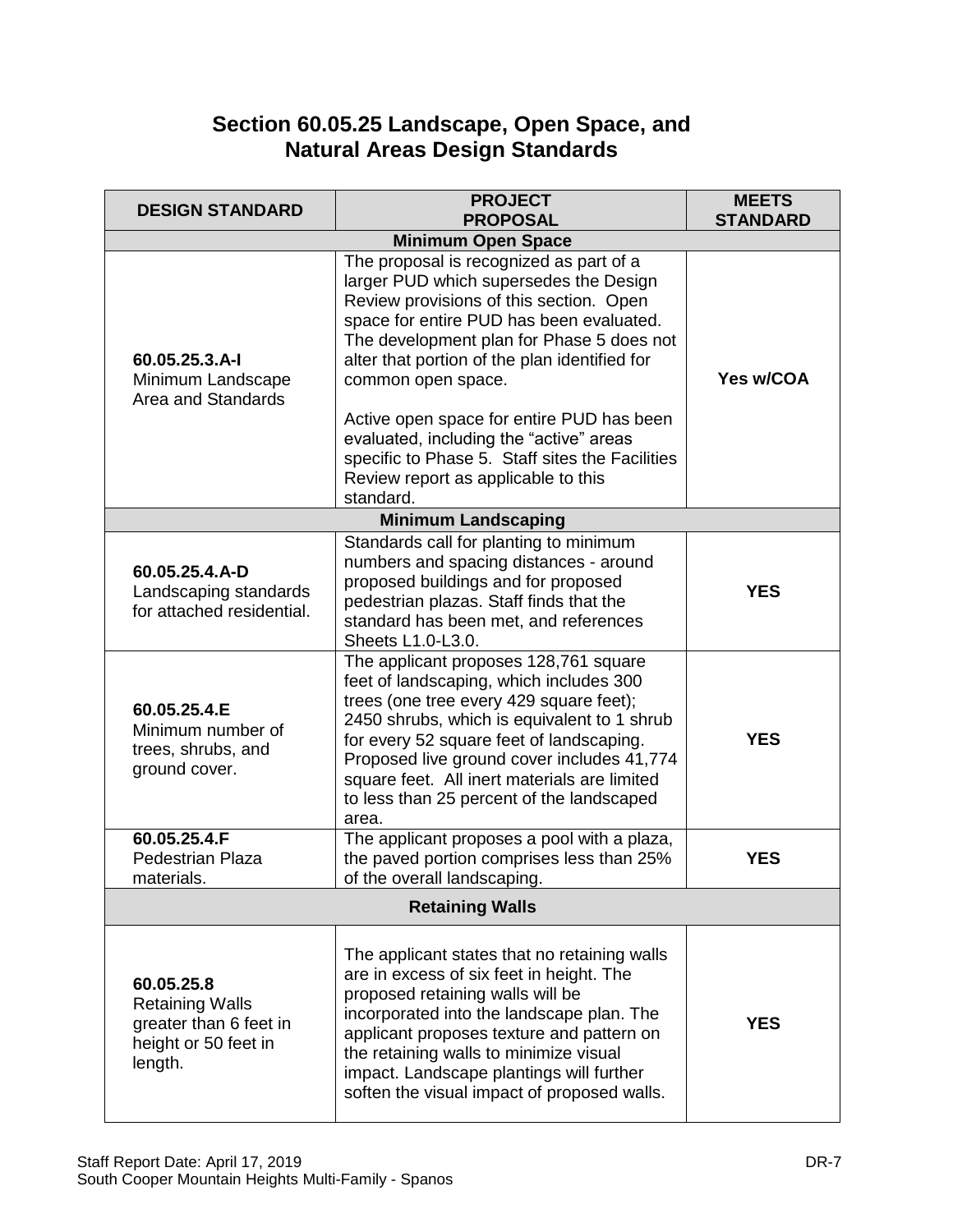| <b>DESIGN STANDARD</b>                                                               | <b>PROJECT</b><br><b>PROPOSAL</b>                                                                                                                                                                                                                                                                                                                                                                                                                                                                                                                                                                 | <b>MEETS</b><br><b>STANDARD</b> |  |  |
|--------------------------------------------------------------------------------------|---------------------------------------------------------------------------------------------------------------------------------------------------------------------------------------------------------------------------------------------------------------------------------------------------------------------------------------------------------------------------------------------------------------------------------------------------------------------------------------------------------------------------------------------------------------------------------------------------|---------------------------------|--|--|
| <b>Fences and Walls</b>                                                              |                                                                                                                                                                                                                                                                                                                                                                                                                                                                                                                                                                                                   |                                 |  |  |
| 60.05.25.9.A-E<br><b>Fences and Walls</b><br><b>Materials</b>                        | The applicant states that retaining walls will<br>be constructed of materials commonly used<br>in walls and will not exceed 3 feet in height<br>in a required front yard. The applicant also<br>identifies a split-rail fence along the natural<br>resource area and trail. If required the<br>stormwater facility will be fenced.                                                                                                                                                                                                                                                                | <b>YES</b>                      |  |  |
|                                                                                      | Minimize Significant Changes to Existing On-Site Surface Contours                                                                                                                                                                                                                                                                                                                                                                                                                                                                                                                                 |                                 |  |  |
|                                                                                      | <b>At Residential Property Lines</b>                                                                                                                                                                                                                                                                                                                                                                                                                                                                                                                                                              |                                 |  |  |
| 60.05.25.10.A-C<br>Maximum grade<br>differential changes to<br>abutting residential. | The Proposed project is adjacent to<br>residentially zoned property (R5 and R2),<br>which comprises the South Cooper<br>Mountain Heights PUD residential units.<br>Site grading will be coordinated between<br>developments as necessary. Proposed<br>storm water facilities and roads are exempt<br>from these standards.                                                                                                                                                                                                                                                                        | <b>YES</b>                      |  |  |
|                                                                                      | Integrate water quality, quantity, or both facilities                                                                                                                                                                                                                                                                                                                                                                                                                                                                                                                                             |                                 |  |  |
| 60.05.25.11<br>Location of facilities                                                | Location of above ground water quality<br>facilities were evaluated as part of the<br>overall South Cooper Mountain Heights<br>PUD. One facility is located at the<br>northwest corner of the site, and a new<br>facility is proposed along the southern<br>boundary of the site. Neither facility will be<br>located between a street and the front of an<br>adjacent building.                                                                                                                                                                                                                  | N/A                             |  |  |
|                                                                                      | <b>Natural Areas</b>                                                                                                                                                                                                                                                                                                                                                                                                                                                                                                                                                                              |                                 |  |  |
| 60.05.25.12<br>Encroachment into buffer<br>areas.                                    | Clean Water Services has issued a Service<br>Provider Letter (Amended 1/23/2019) in<br>review of the PUD, and inclusive of the area<br>delineated for Phase 5, the multi-family site.<br>Natural areas have been identified<br>immediately to the east of the project site,<br>including a small portion of encroachment<br>at the southeastern boundary of the project<br>site. The resource buffer area will be<br>subject to mitigation requirements of CWS,<br>as stated in the Service Provider Letter,<br>dated January 23, 2019 and any<br>subsequent updated Service Provider<br>Letters. | <b>YES</b>                      |  |  |
| <b>Landscape Buffering Requirements</b>                                              |                                                                                                                                                                                                                                                                                                                                                                                                                                                                                                                                                                                                   |                                 |  |  |
| 60.05.25.13.A-D<br>Landscape buffering<br>between contrasting<br>zoning districts    | Abutting properties east of the project site<br>are zoned R2 and R5. The R2 portion of the<br>site across the street from the townhomes<br>has a minimum 5 foot buffer of landscaping<br>meeting the B1 buffer requirement. The                                                                                                                                                                                                                                                                                                                                                                   | <b>YES</b>                      |  |  |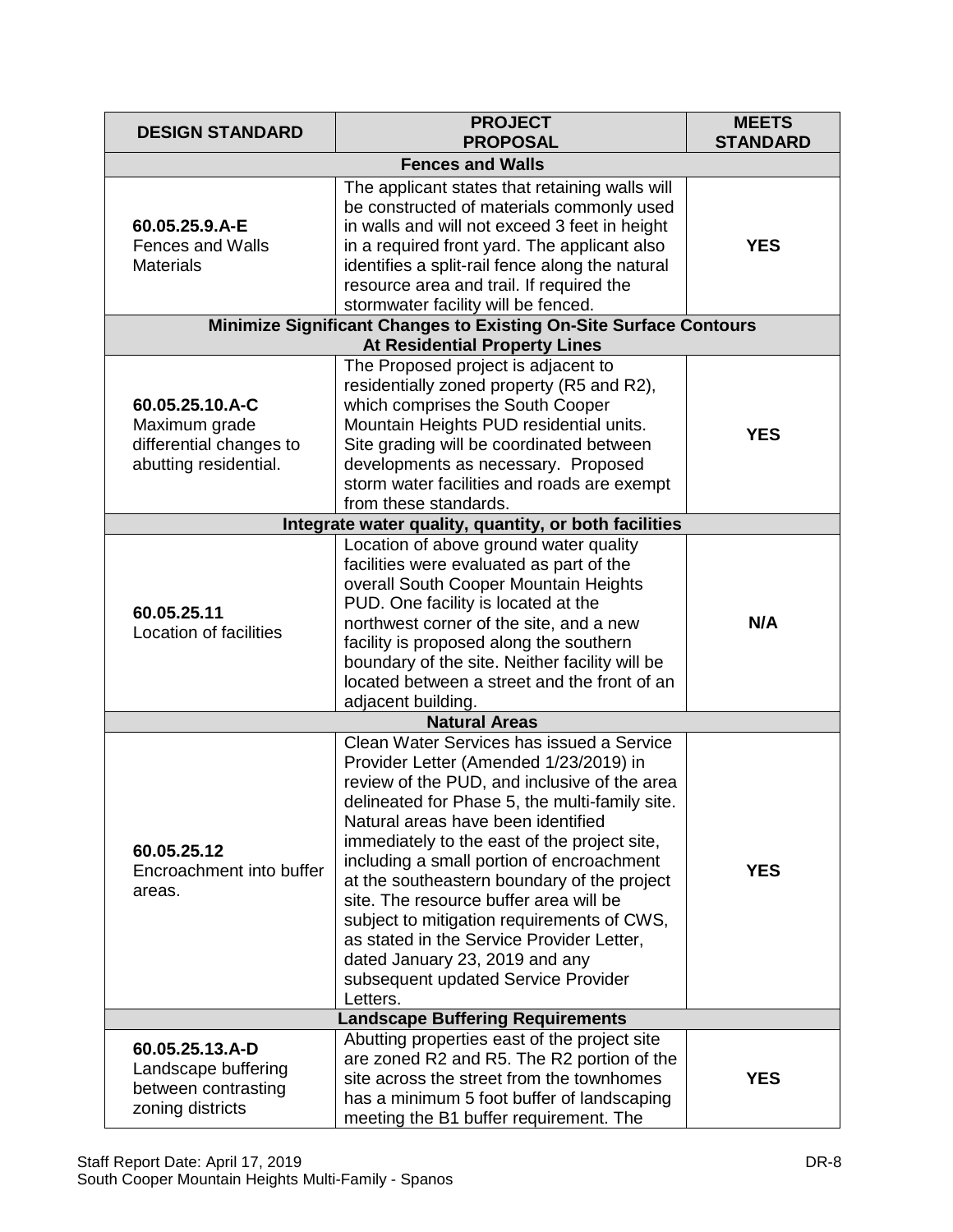| <b>DESIGN STANDARD</b> | <b>PROJECT</b><br><b>PROPOSAL</b>                                                                          | <b>MEETS</b><br><b>STANDARD</b> |
|------------------------|------------------------------------------------------------------------------------------------------------|---------------------------------|
|                        | area abutting the R5 is separated by a<br>natural feature from the R5, meeting the<br>buffer requirements. |                                 |

# **Section 60.05.30 Lighting Design Standards**

| <b>DESIGN STANDARD</b>                                                                                                        | <b>PROJECT</b><br><b>PROPOSAL</b>                                                                                                                                                                                                                                                                                                                                                                                                                                                                                               | <b>MEETS</b><br><b>STANDARD</b> |  |  |
|-------------------------------------------------------------------------------------------------------------------------------|---------------------------------------------------------------------------------------------------------------------------------------------------------------------------------------------------------------------------------------------------------------------------------------------------------------------------------------------------------------------------------------------------------------------------------------------------------------------------------------------------------------------------------|---------------------------------|--|--|
| Adequate on-site lighting and minimize glare on adjoining properties                                                          |                                                                                                                                                                                                                                                                                                                                                                                                                                                                                                                                 |                                 |  |  |
| 60.05.30.1.A<br>Lighting complies with<br>the City's Technical<br><b>Lighting Standards</b>                                   | The applicant provides a lighting plan with<br>photometric details which show general<br>compliance with the City's Technical<br>Lighting Standards for minimum and<br>maximum illumination. Portions of the<br>lighting plan, such as those adjacent to the<br>pool area, are not shown. Staff<br>recommends a condition of approval that<br>the applicant provide a revised lighting plan<br>showing on-site lighting complying with the<br>City's Technical Lighting Standards prior to<br>Site Development permit issuance. | <b>YES w/ COA</b>               |  |  |
| 60.05.30.1.B<br>Lighting provided in<br>vehicular and pedestrian<br>circulation areas                                         | The applicant proposes lighting of vehicular<br>and pedestrian circulations areas with the<br>exception of the plaza area, which requires<br>pedestrian scale lighting. Staff recommends<br>a condition of approval that the applicant<br>provide a revised lighting plan showing on-<br>site lighting complying with the City's<br>Technical Lighting Standards prior to Site<br>Development permit issuance.                                                                                                                  | <b>YES w/ COA</b>               |  |  |
| 60.05.30.1.C<br>Lighting provided in<br>pedestrian plazas                                                                     | The applicant's plan does not show lighting<br>of the pedestrian plaza area around the<br>pool or the pedestrian walkway between<br>SW 172 <sup>nd</sup> and SW 175 <sup>th</sup> . Staff recommends<br>a condition of approval that prior to Site<br>Development Permit Issuance the applicant<br>provide plans showing lighting of the<br>pedestrian plaza as well as the pedestrian<br>connection consistent with the City's<br><b>Technical Lighting Standards.</b>                                                         | <b>YES w/ COA</b>               |  |  |
| 60.05.30.1.D<br>Lighting shall be provided<br>at building entrances                                                           | The applicant proposes lights at all building<br>entrances.                                                                                                                                                                                                                                                                                                                                                                                                                                                                     | <b>YES</b>                      |  |  |
| 60.05.30.1.E<br>Canopy Lighting shall be<br>recessed so that the bulb<br>or lens is not visible from<br>a public right-of-way | Canopy lighting is proposed and shall be<br>recessed in accordance with this standard.                                                                                                                                                                                                                                                                                                                                                                                                                                          | <b>YES</b>                      |  |  |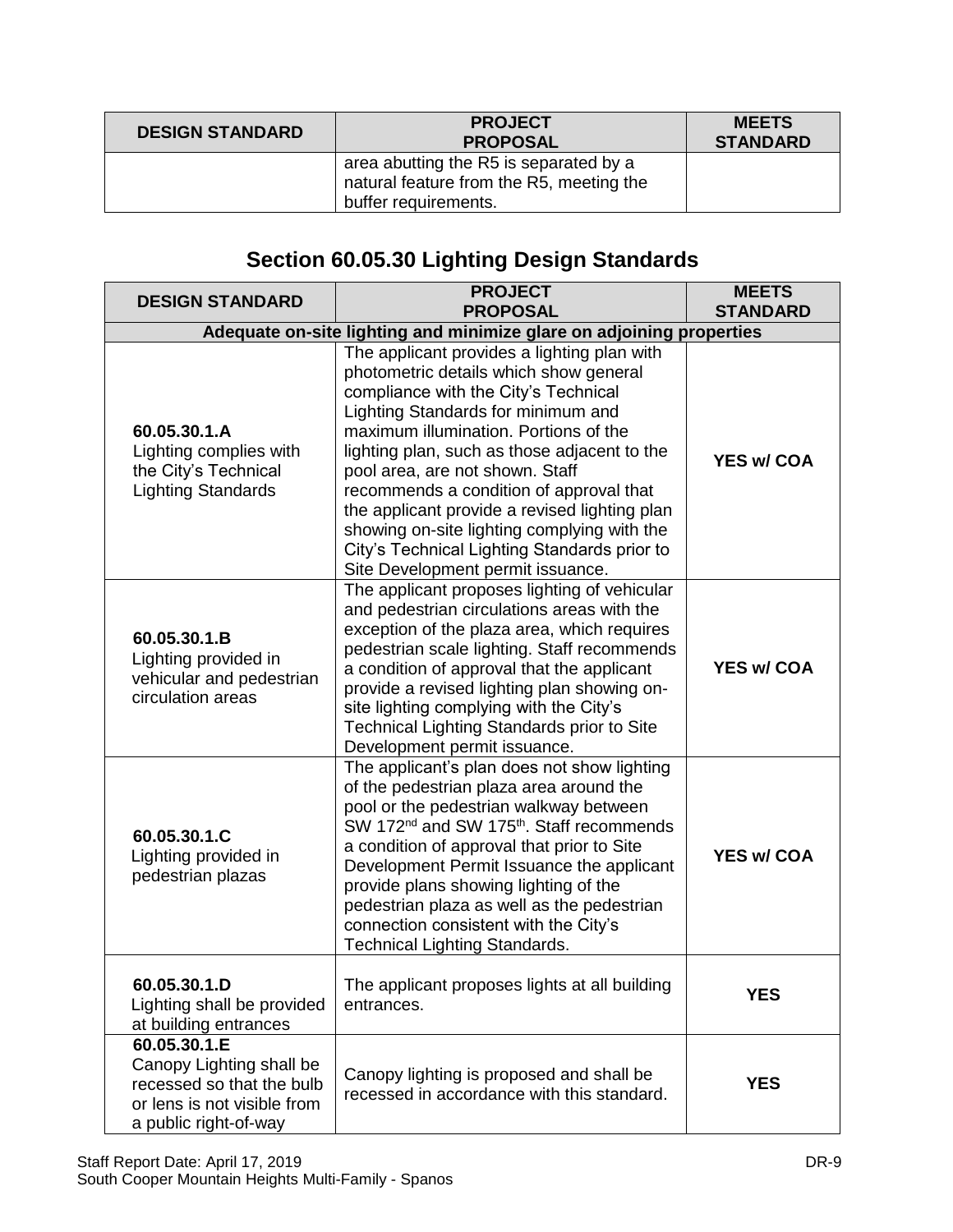| <b>DESIGN STANDARD</b>                                                           | <b>PROJECT</b><br><b>PROPOSAL</b>                                                                                                                                                                                                                                                                                                                   | <b>MEETS</b><br><b>STANDARD</b> |  |  |
|----------------------------------------------------------------------------------|-----------------------------------------------------------------------------------------------------------------------------------------------------------------------------------------------------------------------------------------------------------------------------------------------------------------------------------------------------|---------------------------------|--|--|
| Pedestrian-scale on-site lighting                                                |                                                                                                                                                                                                                                                                                                                                                     |                                 |  |  |
| 60.05.30.2.A<br>Pedestrian Lighting                                              | Applicant describes luminaries as provided<br>for pedestrian areas, including bollards and<br>pole mounted lights. Proposed lights<br>comply with the height limitations<br>described. Lighting must comply with the<br>City's Technical Lighting Standards, per the<br>condition of approval previously discussed.                                 | <b>YES w/ COA</b>               |  |  |
| 60.05.30.2.B<br>Compliance with<br><b>Technical Lighting</b><br><b>Standards</b> | The applicants plans show general<br>compliance with the City's Technical<br>Lighting Standards, some modifications are<br>necessary. Staff recommends a condition of<br>approval that prior to Site Development<br>permit issuance the applicant provide a<br>plan showing full compliance with the City's<br><b>Technical Lighting Standards.</b> | <b>YES w/ COA</b>               |  |  |
| 60.05.30.2.C<br>Bollard Max Height is 48<br>inches.                              | Bollard lights are proposed to be less than<br>48 inches in height.                                                                                                                                                                                                                                                                                 | <b>YES</b>                      |  |  |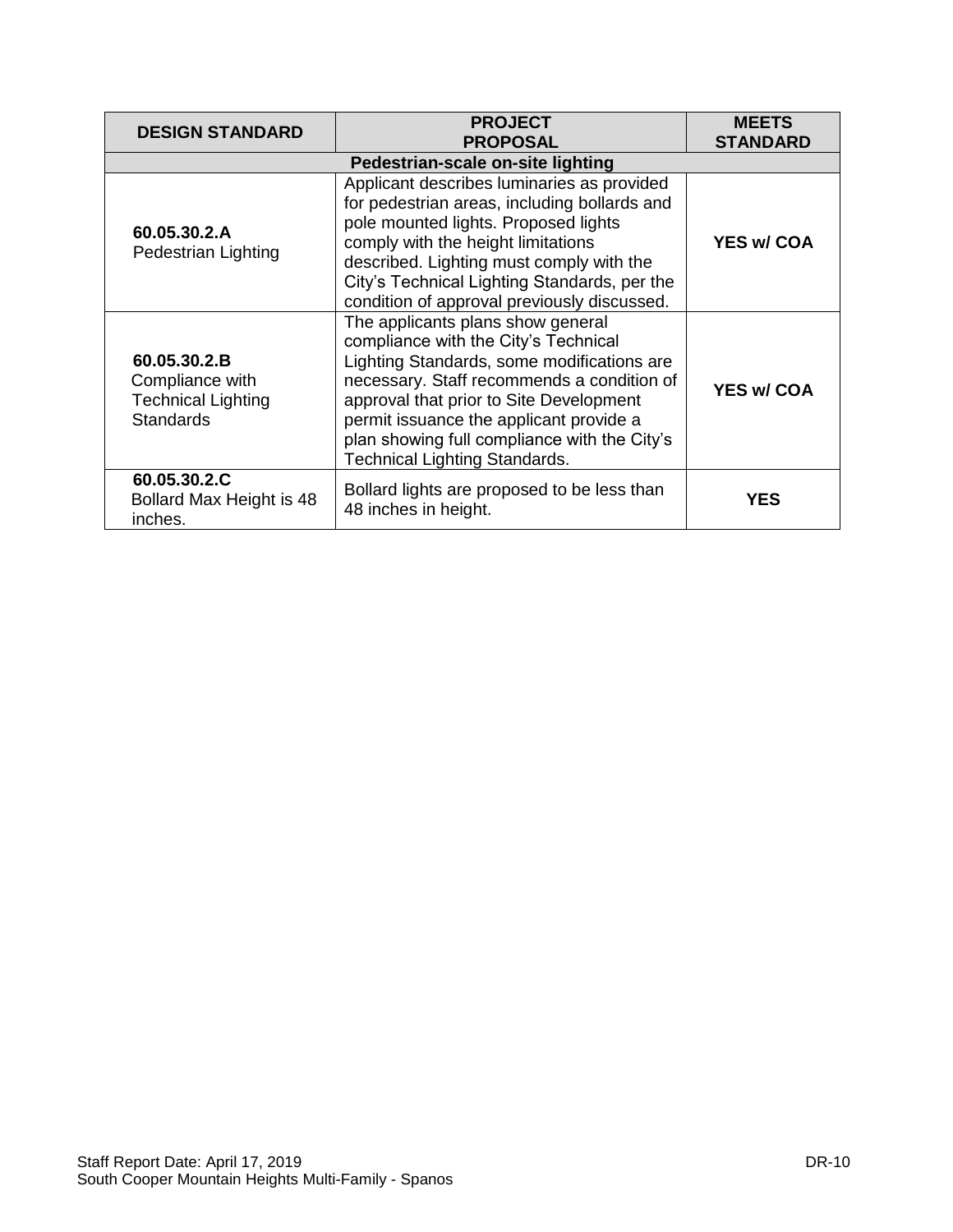## **Design Review Guideline Analysis**

In the following analysis, staff have only identified the Design Guidelines which are relevant to the subject development proposal. Non-relevant Guidelines have been omitted.

- **60.05.35** *Building Design and Orientation Guidelines. Unless otherwise noted, all guidelines apply in all zoning districts.*
- **1.** *Building Elevation Design though Articulation and Variety*
	- *A. Residential buildings should be of a limited length in order to avoid undifferentiated building elevations, reduce the mass of individual buildings, and create a scale of development that is pedestrian friendly and allow circulation between buildings by pedestrians.* **(Standards 60.05.15.1.A)**

The applicant states that the proposed buildings 1 and 2 are longer than 200 feet in length and are situated around a parking garage structure. The buildings wrap the garage from 175<sup>th</sup> Avenue. There is a separation between buildings 1 and 2 in order to provide a pedestrian connection through the buildings as well as the parking deck and connecting to the internal private street and resource trail. The longer buildings allow the majority of the parking to be screened by the residential uses. Buildings 1 and 2 are located within close proximity to the public street system, providing a building presence on the street. The buildings massing is stepped back and forth and provides a significant amount of windows to provide visual interest to pedestrians.

Buildings 3 and 4 are located interior to the site and are approximately 228 feet in length each. The applicant states that the narrow nature of the site limits the ability to provide smaller buildings without providing less units or crowding the north-south trail and creating a canyon effect for trail users. Pedestrian connections are provided between buildings 3 and 4 as well as to the north and south of each building, allowing multiple accesses to the trail system. Similar to buildings 1 and 2, buildings 3 and 4 step in and out and provide windows and balconies to provide visual interest to pedestrians. Staff concurs with the applicant's assessment.

## **Therefore, staff finds the Guideline is met.**

*B. Building elevations should be varied and articulated to provide visual interest to pedestrians. Within larger projects, variations in architectural elements such as: building elevations, roof levels, architectural features, and exterior finishes should be provided.* **(Standards 60.05.15.1.A and B)**

The applicant states that all buildings are four stories and have the same architectural theme. Each building contains a mix of design features to differentiate portions of the buildings. Each building contains changes in relief, varying architectural features such as window size and location, recessed balcony areas, colors changes and changes to the direction of siding, stonework and vertical changes to rooflines. Staff concur that the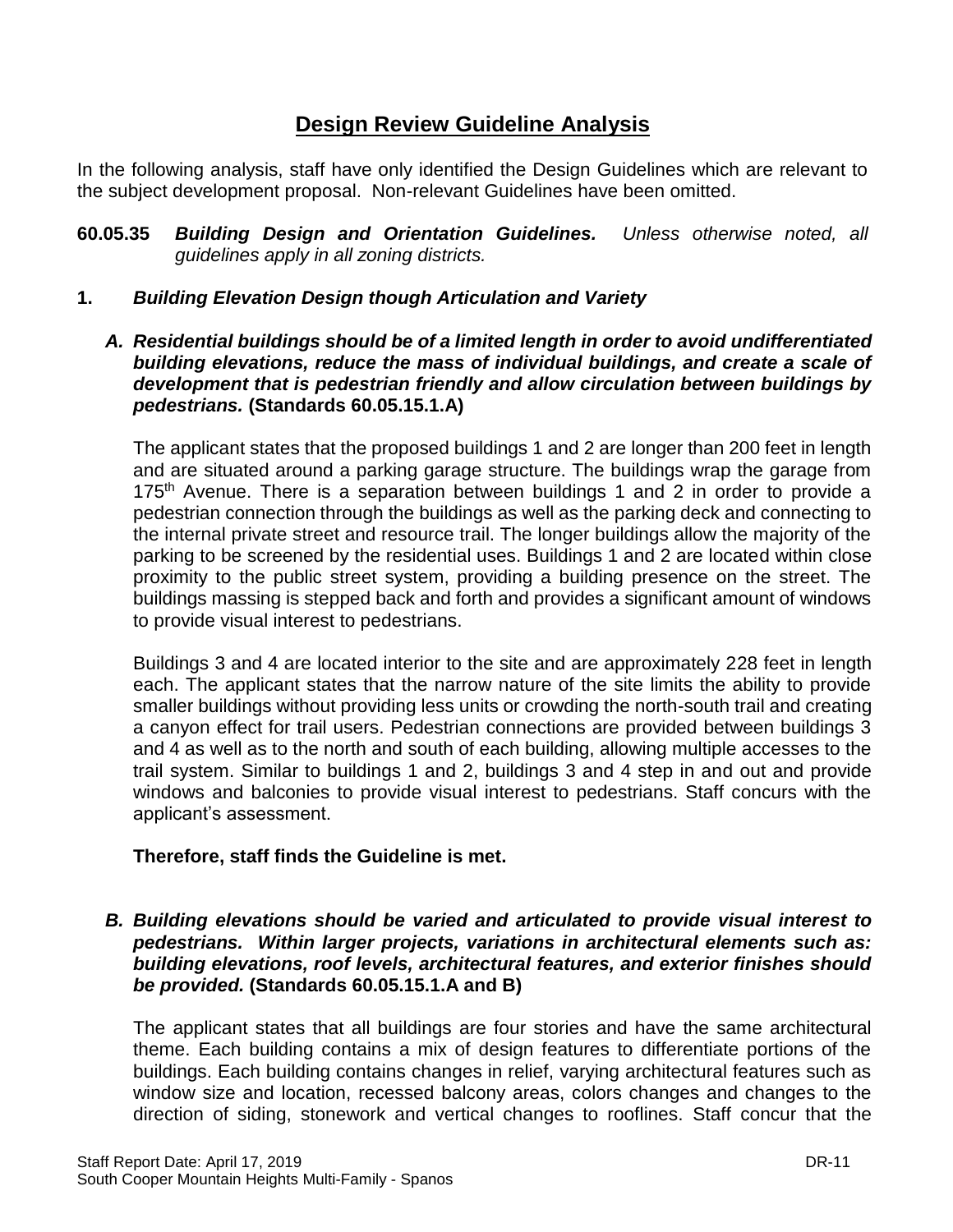applicant has proposed visual diversity by using a variety of architectural treatments and relief changes to provide articulation, variety, and visual interest to the buildings.

#### **Therefore, staff finds the Guideline is met.**

*E***.** *Building elevations visible from and within 200 feet of an adjacent street or major parking area should be articulated with architectural features such as windows, dormers, off-setting walls, alcoves, balconies or bays, or by other design features that reflect the building's structural system. Undifferentiated blank walls facing a street, common green, shared court, or major parking area should be avoided.*  **(Standards 60.05.15.1.B, C, and D)**

The applicant states that each of the buildings elevations contain permanent architectural features including windows, bays, balconies, offsetting walls, recessed entrances, and changes in material. Each building contains three types of siding as well as stonework around the base of the structures. Staff concur that the combination of architectural elements and materials meets the design aspiration of avoiding the use of undifferentiated blank walls facing streets or major parking areas.

#### **Therefore, staff finds the Guideline is met.**

**60.05.40** *Circulation and Parking Design Guidelines. Unless otherwise noted, all guidelines apply in all zoning districts.*

### **5.** *Parking area landscaping. Landscape islands and a tree canopy should be provided to minimize the visual impact of large parking areas.* **(Standards 60.05.20.5.A through D)**

The proposal complies with the Design Standard of one landscape island for every eight (8) parking stalls in all areas of the site except one row of parking in the southeast parking lot which has ten (10) parking spaces without a landscape island to break them up. That parking row has trees in landscape areas on each side of the parking bank as well as landscaping between the parking bank and SW Scholls Ferry Road to meet the intent of the Design Guideline. Staff finds that the proposal provides adequate landscape islands and tree canopy to minimize the visual impacts of the parking areas.

#### **Therefore, staff finds the Guideline is met.**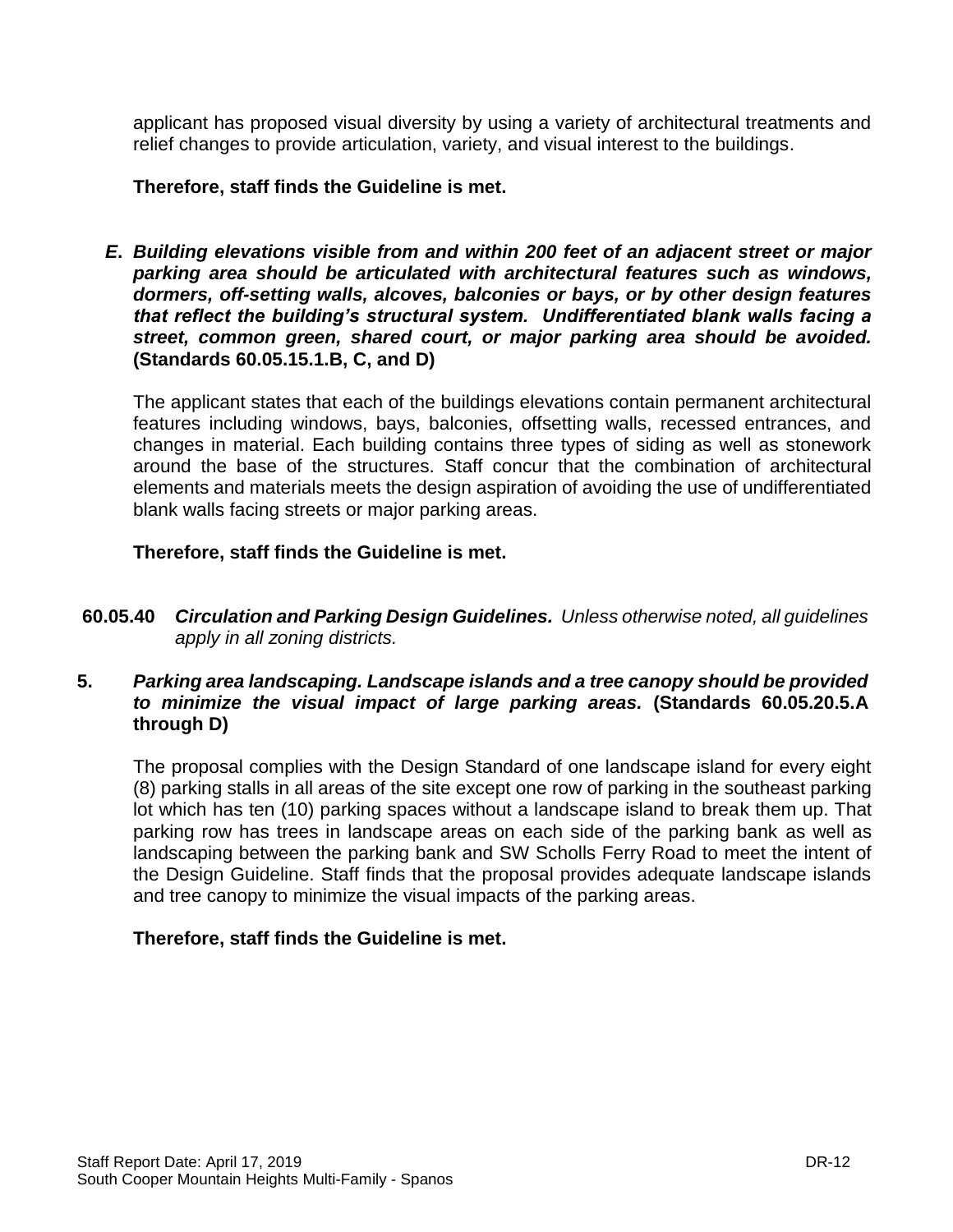#### **LD2018-0039 ANALYSIS AND FINDINGS FOR LAND DIVISION-PRELIMINARY PARTITION**

#### **Section 40.03.1 Facilities Review Approval Criteria:**

The applicant for development must establish that the application complies with all relevant *standards in conformance with Section 50.25.1.B and all the following criteria have been met:* 

#### **Facilities Review Approval Criteria Section 40.03.1.A-L**

Staff has reviewed the applicable Facilities Review criteria in Attachment A to this report. Staff cites the findings presented in Attachment A in response to the Facilities Review approval criteria. As identified in Attachment A, above, the proposal meets Criteria A-L, and therefore meets the criterion for approval.

#### **Therefore, the Committee finds that the proposal meets the criteria.**

**Section 40.45.05. Land Division-Purpose:** The purpose of the Land Division applications is to establish regulations, procedures, and standards for the division or reconfiguration of the boundaries of land within the City of Beaverton. This Section is carried out by the approval criteria listed herein.

**Section 40.45.15.4.C Preliminary Partition Approval Criteria:** In order to approve a Preliminary Partition application, the decision making authority shall make findings based on evidence provided by the applicant demonstrating that all the following criteria are satisfied.

*1. The application satisfies the threshold requirements for a Preliminary Partition. If the parent parcel is subject to a pending Legal Lot Determination under Section 40.47., further division of the parent parcel shall not proceed until all of the provisions of Section 40.47.15.1.C. have been met.*

Threshold number 1 for Preliminary Partition states:

*1. The creation of up to and including three (3) new parcels from at least one (1) lot of record (parent parcel) in one (1) calendar year.*

The proposal includes dividing single lot of record, into two lots. The parent parcel is not subject to a Legal Lot Determination. Therefore, the proposal satisfies the threshold for a Preliminary Partition application.

**Therefore, staff finds that the proposal meets the criterion for approval.**

#### *2. All City application fees related to the application under consideration by the decision making authority have been submitted.*

The applicant submitted the required fee for a Preliminary Partition application.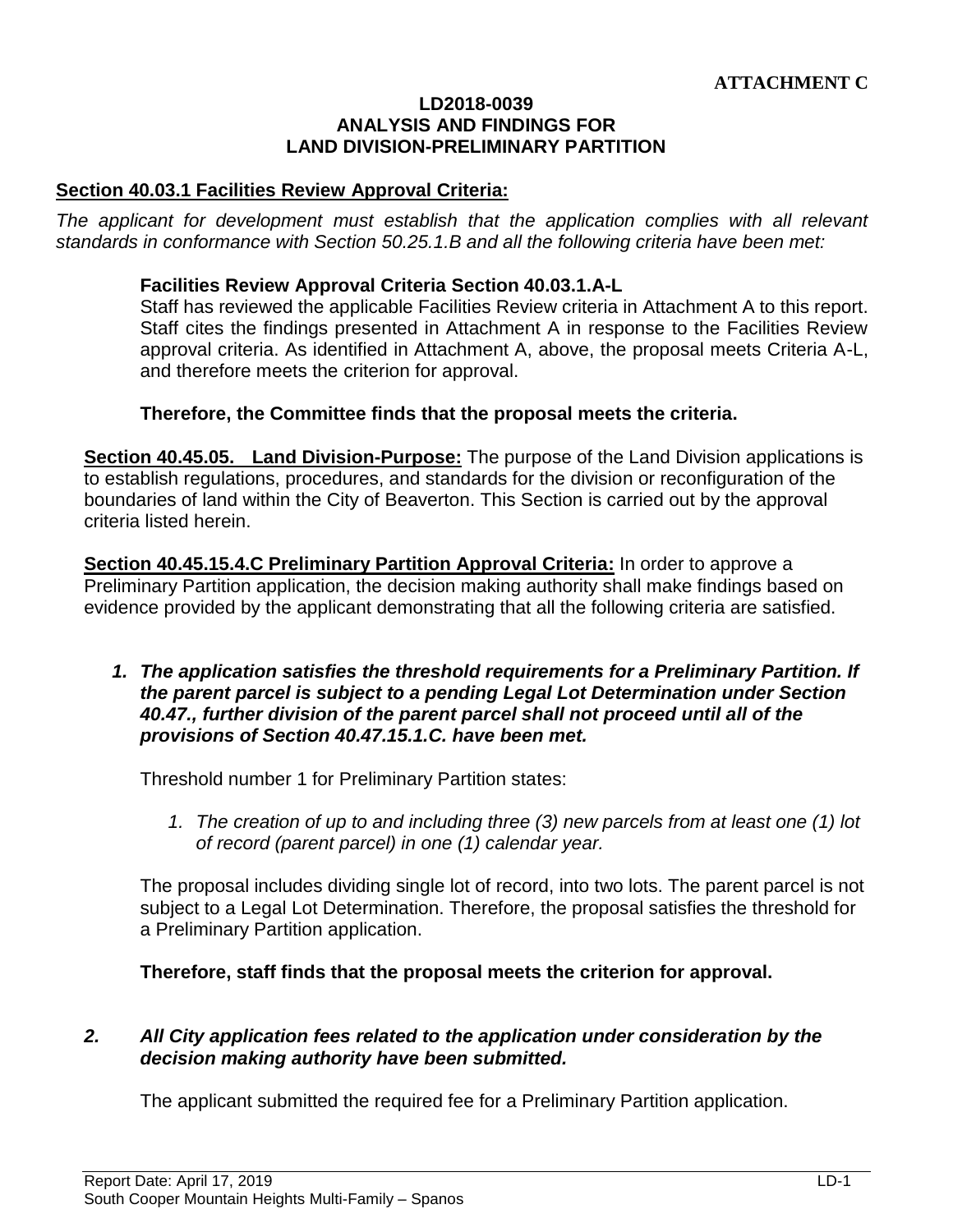**Therefore, staff finds that the proposal meets the criterion for approval.**

#### *3. The proposed partition does not conflict with any existing City approval, except the City may modify prior approvals through the partition process to comply with current Code standards and requirements.*

The applicant has requested concurrently with this Preliminary Partition application, a Modification of a Decision application to modify a condition of approval of the South Cooper Mountain Heights PUD. The proposed partition will not affect the request to modify the condition of approval, therefore staff finds the proposed partition does not conflict with any existing City approval.

**Therefore, staff finds that the proposal meets the criterion for approval.**

*4. Oversized parcels (oversized lots) resulting from the Partition shall have a size and shape that facilitates the future potential partitioning or subdividing of such oversized lots in accordance with the requirements of the Development Code. In addition, streets, driveways, and utilities shall be sufficient to serve the proposed partition and future potential development on oversized lots. Easements and rights-of-way shall either exist or be proposed to be created such that future partitioning or subdividing is not precluded or hindered, for either the oversized lot or any affected adjacent lot.*

An "oversized lot" is defined in the Development Code as, "A lot which is greater than twice the required minimum lot size allowed by the subject zoning district." The minimum lot size required within the R1 zoning district is 1,000 square feet per dwelling unit. The applicant proposes a 7.85 acre (342,051 square foot) parcel for the currently proposed development and a 2.15 (93,575 square foot) parcel to accommodate future development to meet the minimum PUD density. The proposal is part of the South Cooper Mountain Heights PUD which allows the transfer of density throughout the PUD area. The subject site is currently entitled for a minimum of 310 dwelling units. The applicant has proposed to build 283 dwelling units with the current proposal and create a parcel which can accommodate an additional 27 dwelling units at minimum to meet the 310 dwelling unit minimum. The applicant has provided a plan showing how the additional 27 units can be accommodated on the parcel proposed for future development. Staff finds that the proposed parcel can accommodate future development to meet minimum density in the zoning district.

## **Therefore, staff finds that the proposal meets the criterion for approval.**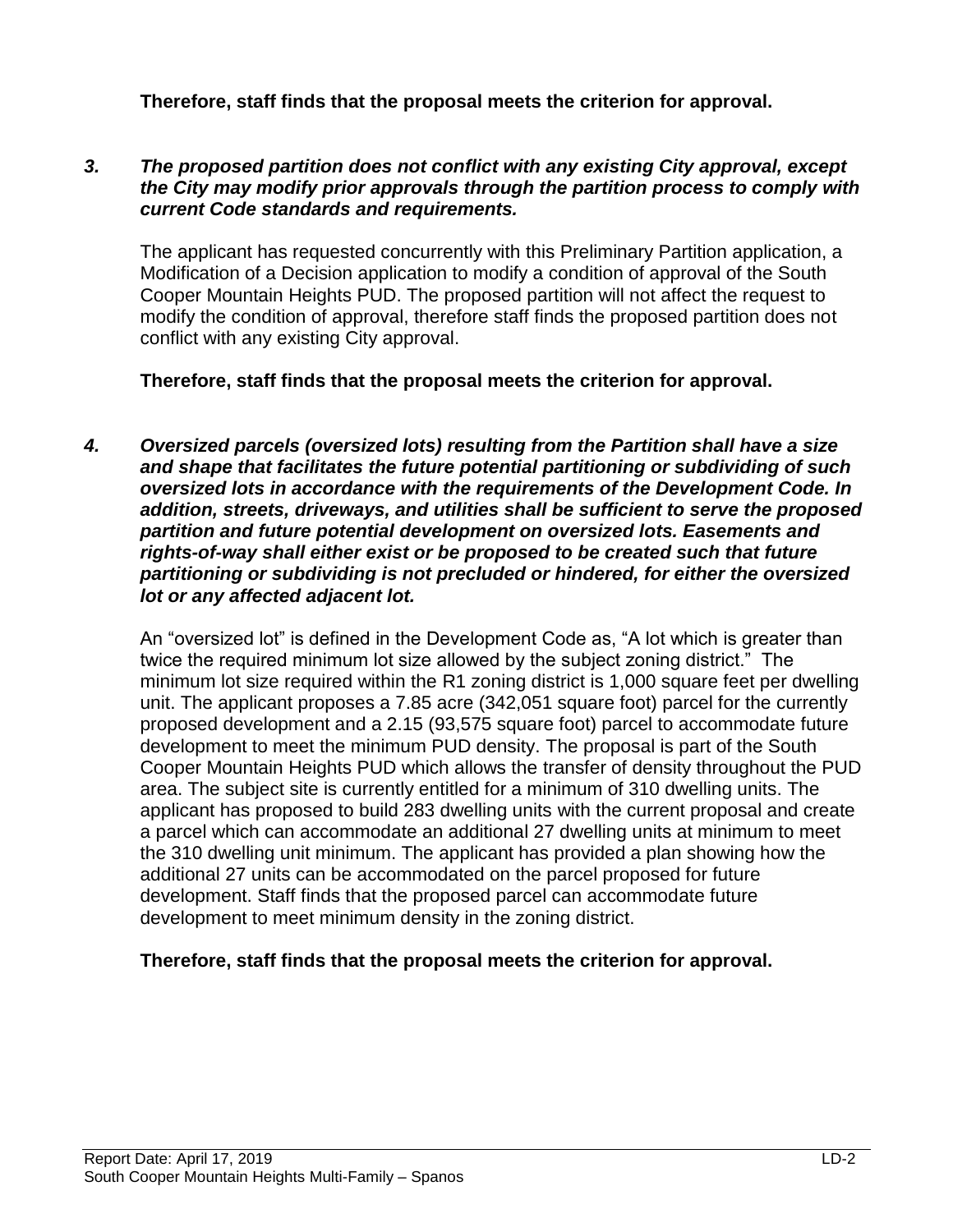- *5. Applications that apply the lot area averaging standards of Section 20.05.15.D. shall demonstrate that the resulting land division facilitates the following:*
	- *a) Preserves a designated Historic Resource or Significant Natural Resource (Tree, Grove, Riparian Area, Wetland, or similar resource); or,*
	- *b) Complies with minimum density requirements of the Development Code, provides appropriate lot size transitions adjacent to differently zoned properties, minimizes grading impacts on adjacent properties, and where street improvements are proposed, provides a standard street cross section with sidewalks.*

The applicant is not proposing to apply lot averaging standards.

**Therefore, staff finds that the criterion is not applicable.**

*6. Applications that apply the lot area averaging standards of Section 20.05.15.D. shall not require further Adjustment or Variance approvals for the Land Division.*

The applicant is not proposing to apply lot averaging standards.

**Therefore, staff finds that the criterion is not applicable.**

*7. The proposal does not create a parcel which will have more than one (1) zoning designation.*

The resulting two lots with both be zoned Urban High Density (R1).

**Therefore, staff finds that the proposal meets the criterion for approval.**

## *8. Applications and documents related to the request requiring further City approval shall be submitted to the City in the proper sequence.*

The applicant has submitted all documents related to this request for Preliminary Partition approval. This application is not dependent upon the approval of the Design Review Three (DR2018-0165) and Modification of a Decision (LD2018-0040) being reviewed concurrently.

**Therefore, staff finds that the proposal meets the criterion for approval.**

# **Recommendation**

Based on the facts and findings presented, staff recommends **APPROVAL** of **LD2018-0039 (South Cooper Mountain Heights Multi-Family - Spanos),** subject to the proposed conditions of approval in Attachment E.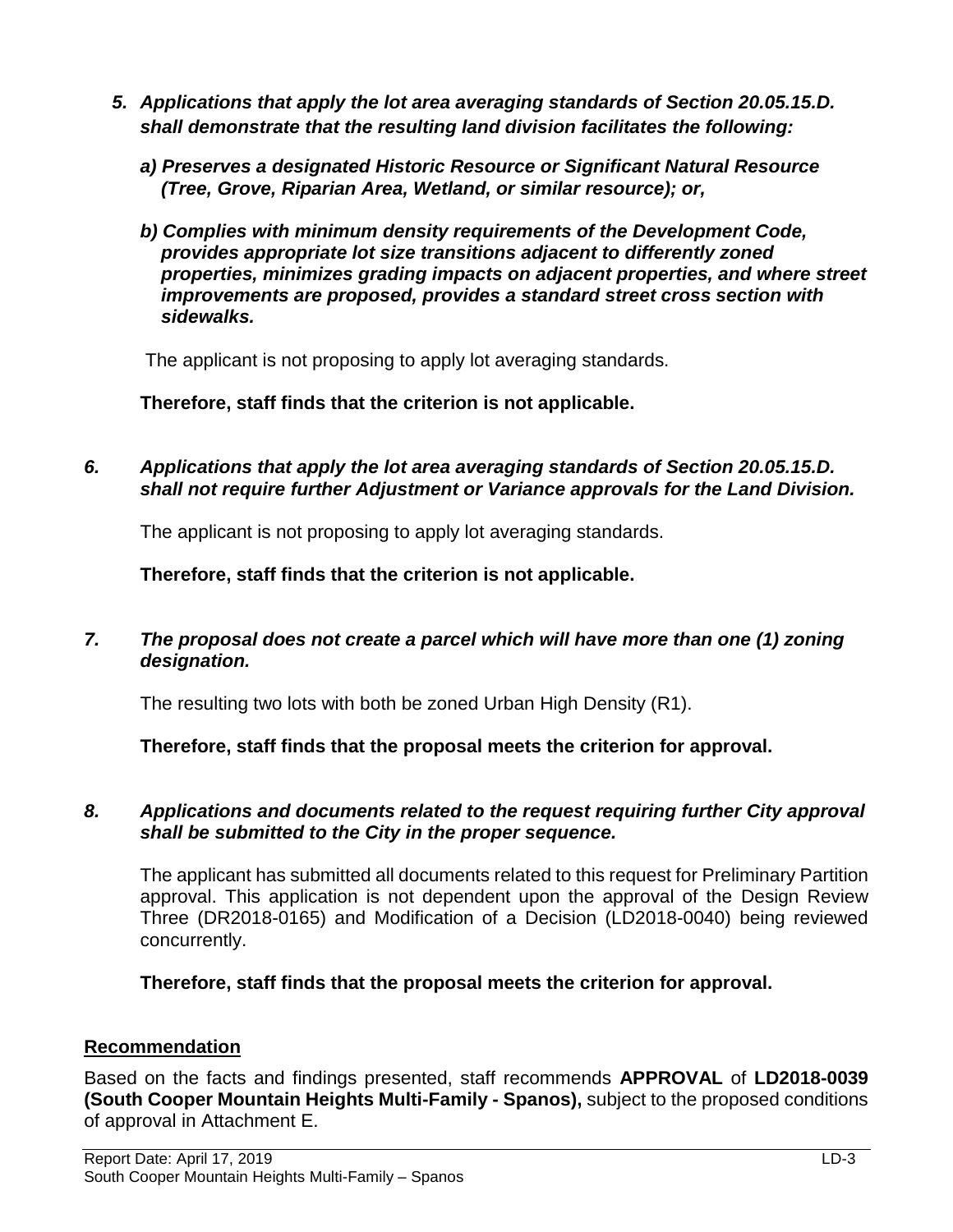# **Land Division Standards Code Conformance Analysis**

| <b>CODE</b><br><b>STANDARD</b>                   | <b>CODE REQUIREMENT</b>                                                                                                               | <b>PROJECT PROPOSAL</b>                                                                                                               | <b>MEETS</b><br>CODE? |  |  |
|--------------------------------------------------|---------------------------------------------------------------------------------------------------------------------------------------|---------------------------------------------------------------------------------------------------------------------------------------|-----------------------|--|--|
| <b>Grading Standards</b>                         |                                                                                                                                       |                                                                                                                                       |                       |  |  |
| 60.15.10.1<br>Applicability                      | Grading standards apply to all land<br>divisions where grading is<br>proposed but do not supersede<br>Section 60.05.25 Design Review. | The proposal is compliant with<br>Section 60.05.25 of Design<br>Review. Staff cites the findings<br>in response to 60.05.25<br>above. | <b>YES</b>            |  |  |
| 60.15.10.3.A-G<br>0-5 Feet From Property<br>Line | Maximum of two (2) foot slope<br>differential from the existing or<br>finished slope of the abutting<br>property.                     | The proposal is compliant with<br>Section 60.05.25 of Design<br>Review. Staff cites the findings<br>in response to 60.05.25<br>above. | <b>YES</b>            |  |  |
| <b>Significant Trees and Groves</b>              |                                                                                                                                       |                                                                                                                                       |                       |  |  |
| 60.15.10.4<br>Significant Trees and<br>Groves    | Standards for grading within 25<br>feet of significant trees or groves.                                                               | No grading is proposed within<br>25 feet of significant trees or<br>groves.                                                           | N/A                   |  |  |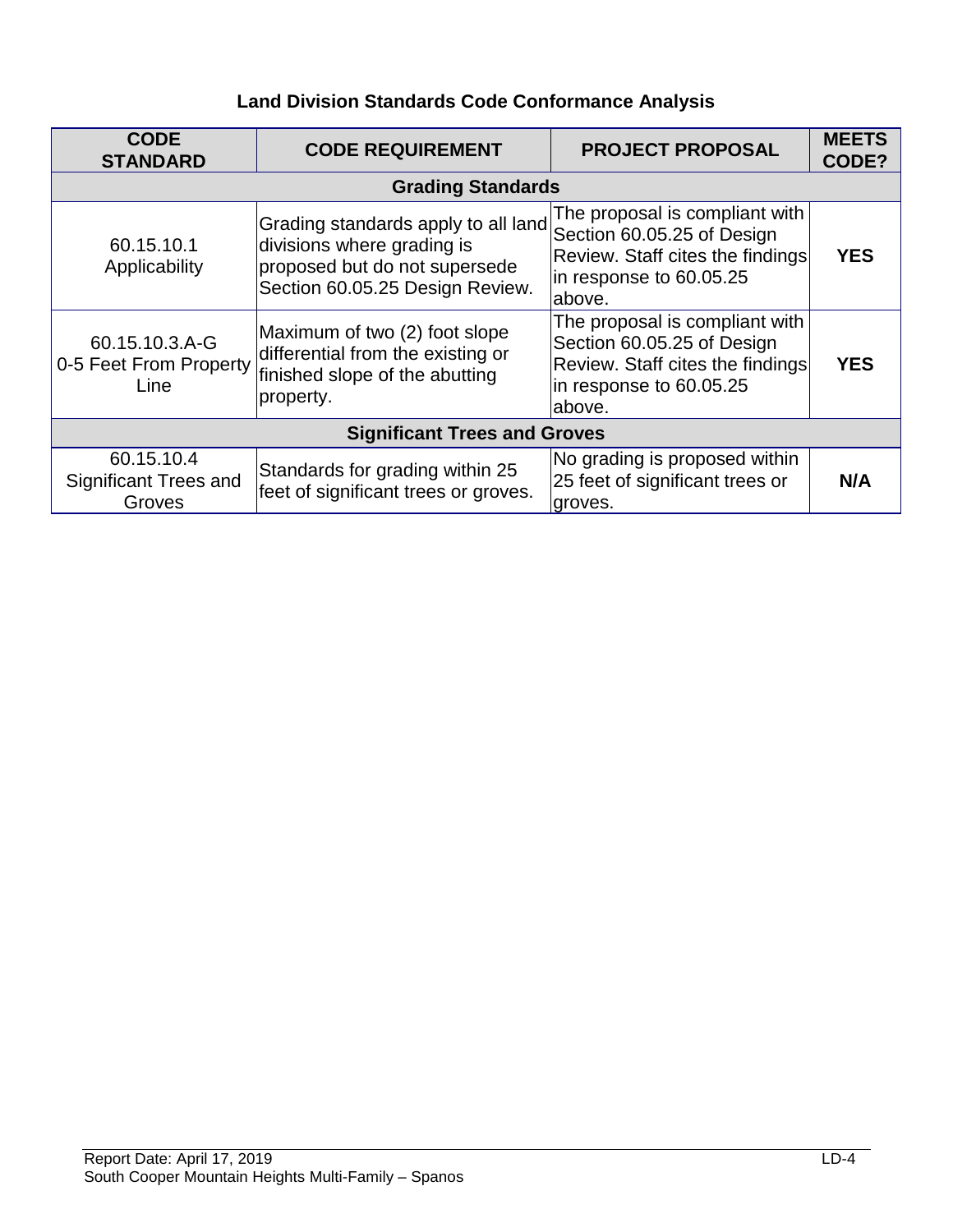#### **LD2018-0040 ANALYSIS AND FINDINGS FOR LAND DIVISION-PRELIMINARY SUBDIVISION MODIFICATION OF A DECISION**

#### **Section 40.03.1 Facilities Review Approval Criteria:**

*The applicant for development must establish that the application complies with all relevant standards in conformance with Section 50.25.1.B and all the following criteria have been met:* 

#### **Facilities Review Approval Criteria Section 40.03.1.A-L**

Staff has reviewed the applicable Facilities Review criteria in Attachment A to this report. Staff cites the findings presented in Attachment A in response to the Facilities Review approval criteria. As identified in Attachment A, above, the proposal meets Criteria A-L, and therefore meets the criterion for approval.

#### **Therefore, the Committee finds that the proposal meets the criteria.**

**Section 40.45.05 Land Division Applications; Purpose.** The purpose of the Land Division applications is to establish regulations, procedures, and standards for the division or reconfiguration of land within the City of Beaverton.

**Section 40.45.15.5.C Approval Criteria.** In order to approve a Preliminary Subdivision application, the decision making authority shall make findings of fact based on evidence provided by the applicant demonstrating that all the following criteria are satisfied:

#### *1. The application satisfies the threshold requirements for a Preliminary Subdivision application. If the parent parcel is subject to a pending Legal Lot Determination under Section 40.47, further division of the parent parcel shall not proceed until all of the provisions of Section 40.47.15.1.C have been met.*

Threshold 1 for a Preliminary Subdivision states that an application for Preliminary Subdivision shall be required when the following threshold applies:

*1. The creation of four (4) or more new lots from at least one (1) lot of record in one (1) calendar year.*

The applicant proposes to modify a condition of approval for a previously approved 382 lot subdivision (281 lots for detached single-family homes, 110 single family attached homes, and one (1) lot for310 multi-family dwelling units). The applicant proposes to modify one condition of approval from LD2017-0006, number 150, related to continuation of streets into the multi-family development site. This proposal relates only to the modification of a condition of approval from a preliminary subdivision application. No additional lots are proposed.

#### **Therefore, staff finds that the criterion for approval does not apply.**

*.*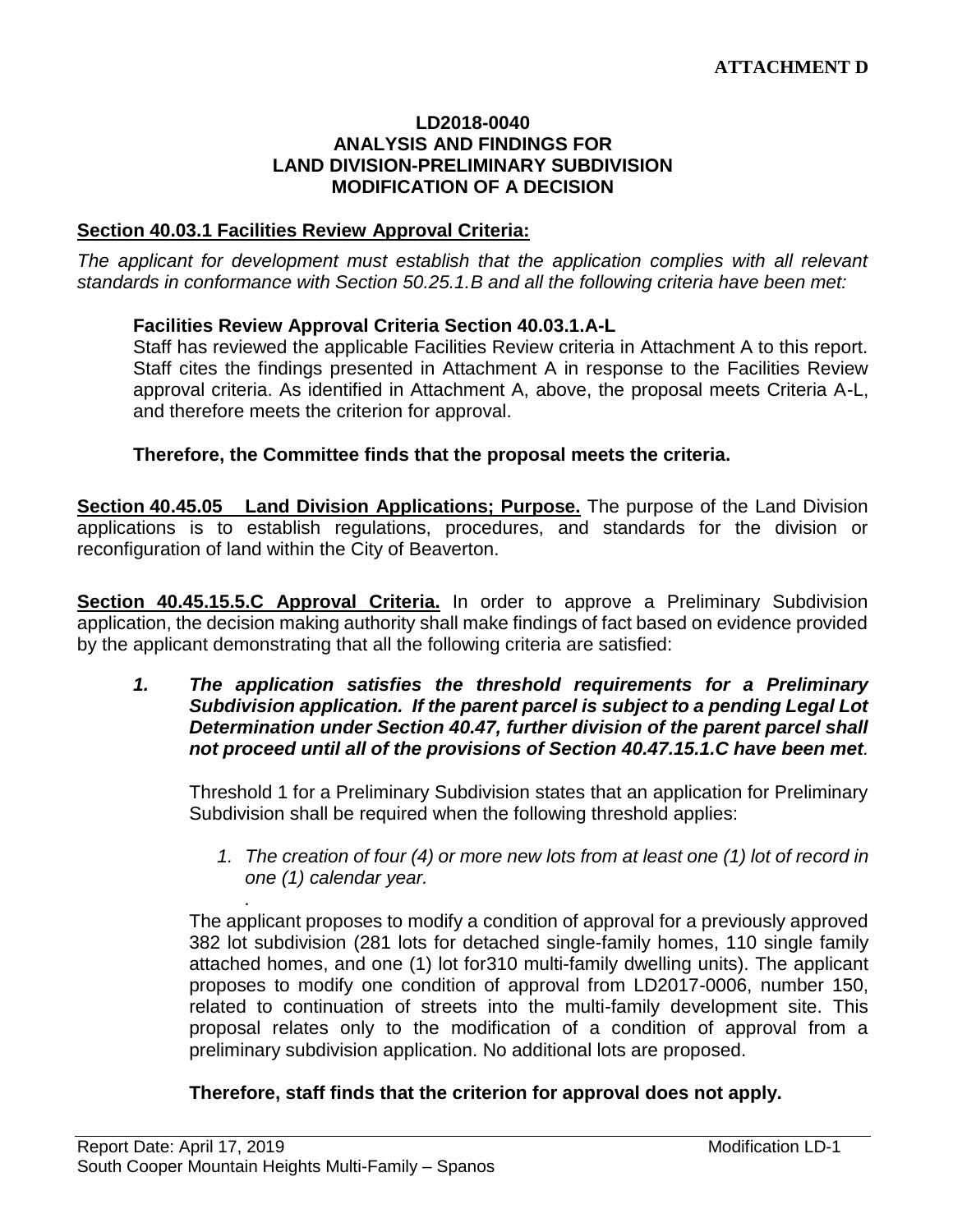#### *2. All City application fees related to the application under consideration by the decision making authority have been submitted.*

The applicant has paid the required application fee for a Preliminary Subdivision (Modification of a Decision) application.

## **Therefore, staff finds that the proposal meets the criterion for approval.**

#### *3. The proposed development does not conflict with any existing City approval, except the City may modify prior approvals through the subdivision process to comply with current Code standards and requirements.*

The applicant proposes to modify condition of approval number 150 from LD2017- 0006 (South Cooper Mountain Heights PUD Modifications) which require the applicant to demonstrate that streets H (SW Albatross Lane) and K (SW 172nd Terrace) can be extended in a logical, efficient, and well connected manner into the multi-family section of the development. The applicant proposes to connect Street K (172<sup>nd</sup>) into the development via a private street connection. For Street H (SW Albatross Lane) the applicant proposes to not continue the full connection into the site but instead provide a pedestrian and bike access from SW 172<sup>nd</sup> Terrace to SW 175<sup>th</sup> Avenue, slightly north of SW Albatross Lane. This Modification of a Decision-Preliminary Subdivision is the appropriate tool to modify the original preliminary subdivision decision and request changes to condition of approval number 150 of LD2017-0006.

**Therefore, staff finds that the proposal meets the criterion for approval.**

*4. Oversized lots resulting from the subdivision shall have a size and shape which will facilitate the future potential partitioning or subdividing of such oversized lots in accordance with the requirements of the Development Code. In addition, streets, driveways, and utilities shall be sufficient to serve the proposed subdivision and future potential development on oversized lots.*

This proposal relates only to the modification of a condition of approval from a preliminary subdivision application.

**Therefore, staff finds that the criterion for approval does not apply.**

*5. If phasing is requested by the applicant, the requested phasing plan meets all applicable City standards and provides for necessary public improvements for each phase as the project develops.*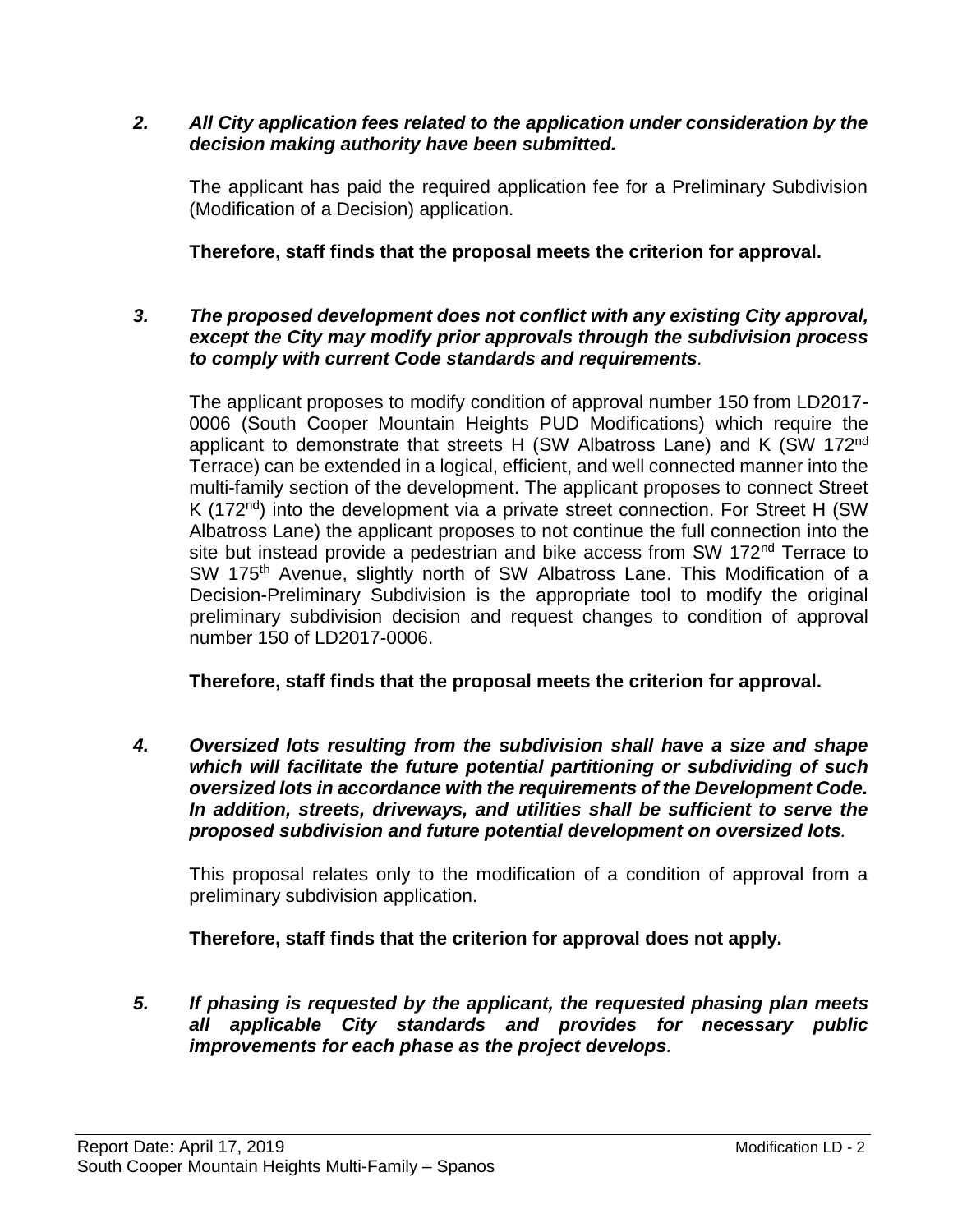This proposal relates only to the modification of a condition of approval from a preliminary subdivision application.

**Therefore, staff finds that the criterion for approval does not apply.**

- *6. Applications that apply the lot area averaging standards of Section 20.05.50.1.B shall demonstrate that the resulting land division facilitates the following:*
	- *a) Preserves a designated Historic Resource or Significant Natural Resource (Tree, Grove, Riparian Area, Wetland, or similar resource); or,*
	- *b) Complies with minimum density requirements of [the Development] Code, provides appropriate lot size transitions adjacent to differently zoned properties, and where a street is proposed provides a standards street cross section with sidewalks.*

This proposal relates only to the modification of a condition of approval from a preliminary subdivision application.

**Therefore, staff finds that the criterion for approval does not apply.**

#### *7. Applications that apply the lot area averaging standards of Section 20.05.50.1.B do not require further Adjustments or Variance for the Land Division.*

This proposal relates only to the modification of a condition of approval from a preliminary subdivision application.

**Therefore, staff finds that the criterion for approval does not apply.**

#### *8. The proposal does not create a parcel which will have more than one (1)*  **zoning designation**.

This proposal relates only to the modification of a condition of approval from a preliminary subdivision application.

**Therefore, staff finds that the criterion for approval does not apply.**

*9. Applications and documents related to the request, which will require further City approval, shall be submitted to the City in the proper sequence.*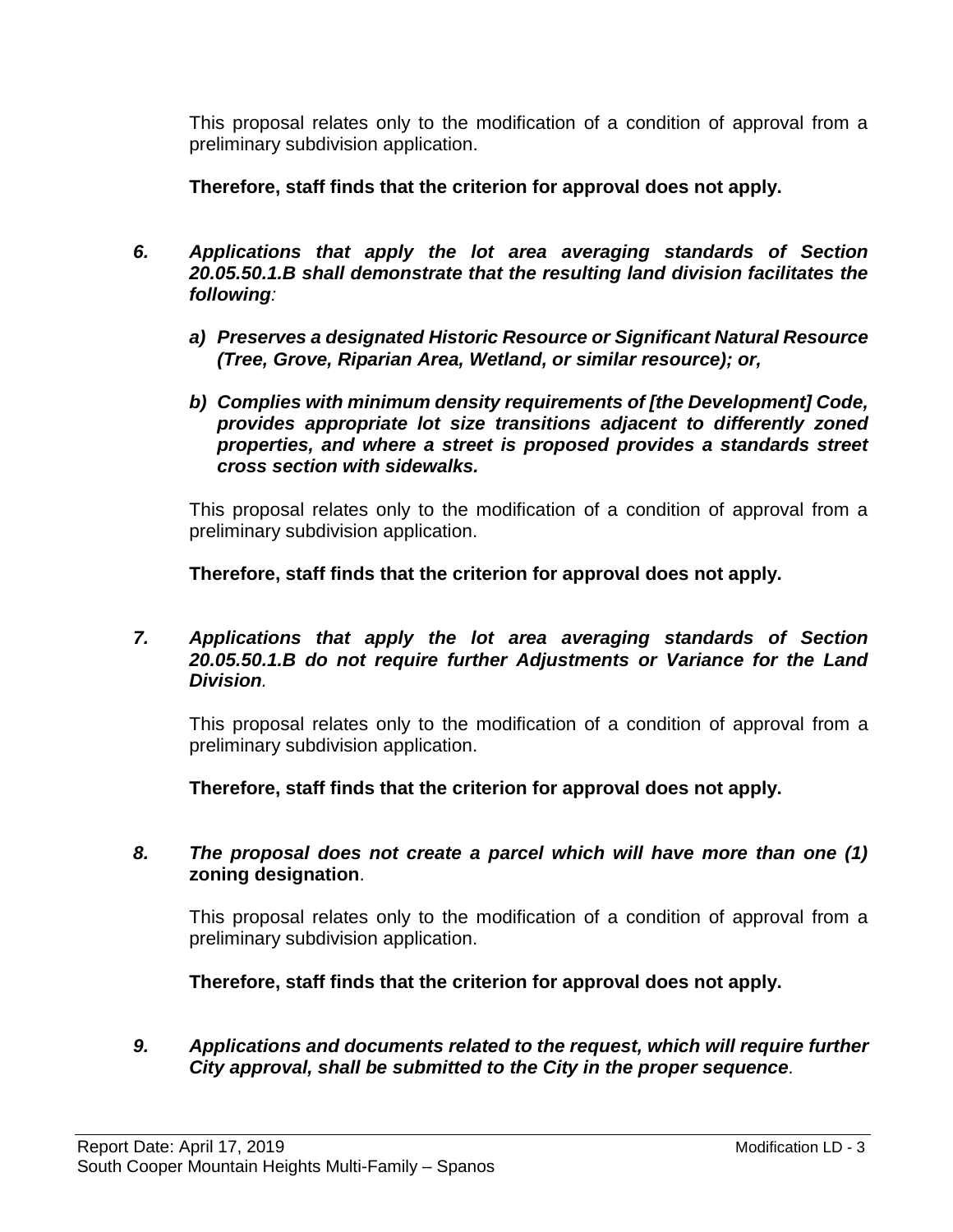The applicant has submitted the required application materials for review of a Modification of a Decision-Preliminary Subdivision application in the proper sequence. The Modification of a Decision-Preliminary Subdivision application is being processed concurrently with the following applications Design Review Three (DR2018-0165) and Preliminary Partition (LD2018-0039). The Modification of a Decision-Preliminary Subdivision application is dependent upon approval of the Design Review Three application, as such staff recommends a condition of approval that the Design Review Three application must be approved in order for this Modification of a Decision-Preliminary Subdivision to be approved.

#### **Therefore, staff finds that by meeting the conditions of approval the proposal meets the criterion.**

## **Section 50.95 Modification of a Decision**

The applicant has requested modifications to Condition of Approval number 150 of a previously approved Preliminary Subdivision (LD2017-0006). Condition of approval 150 of LD2017-0006 reads as follows;

"The applicant shall submit plans that demonstrate that Street H and Street K can be extended in a logical, efficient, and well-connected manner into the multi-family section of the development."

The applicant proposes to extend Street K (now SW 172<sup>nd</sup> Terrace) into the development site but given the updated design of the multi-family wishes to provide a pedestrian connection in lieu of a full street connection into the multi-family site from Street H (now SW Albatross Lane). Section 50.95 of the Development Code is applicable to the request.

**1. An applicant or successor in interest may file with the Director an application to modify a prior decision that was the subject of a Type 1, Type 2 or Type 3 procedure. In addition to other requirements, such an application to modify a prior decision shall describe the nature of the proposed change to the original decision and the basis for that change, including the applicable facts and law, together with the fee prescribed for that application type necessary to modify the prior decision. Such an application to modify a prior decision shall be subject to the approval criteria and development regulations in effect when the Director receives a complete application for the modification.**

The applicant has requested this modification to a decision, originally approved through a Type 3 procedure, in order to modify condition of approval number 150 of the decision for South Cooper Mountain Heights PUD Modifications (LD2017- 0006), the applicant must return to the Planning Commission to request a modification. The applicant proposes to remove the requirement to extend Street H (SW Albatross) into the multi-family site as a full street. The revised condition of approval, as proposed would read;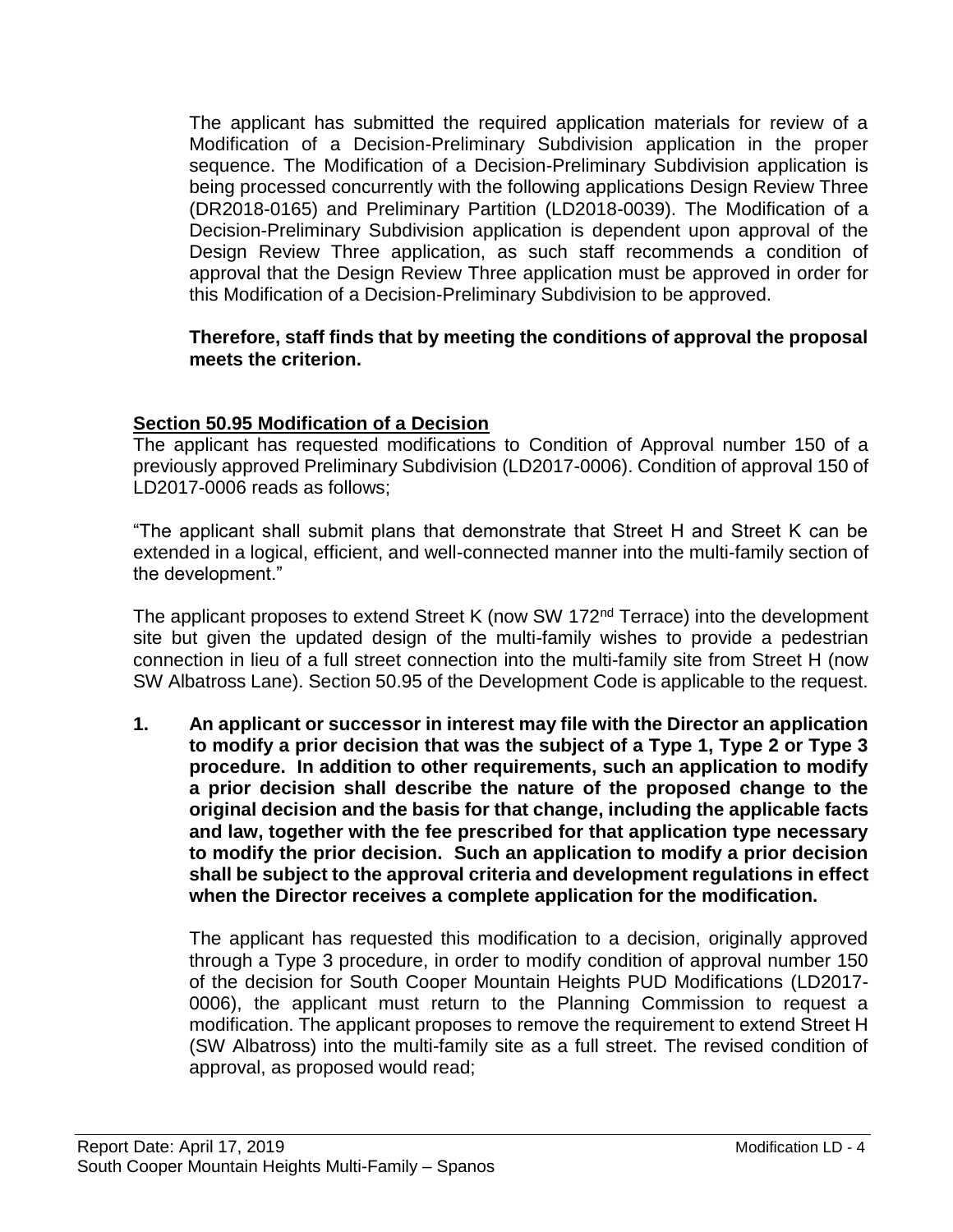"The applicant shall submit plans that demonstrate that Street H and Street K can be extended in a logical, efficient, and well-connected manner into the multi-family section of the development."

Staff has addressed the relevant approval criterion for this decision above, in the Facilities Review section of this report, and in response to the criterion of 50.95, and found that the proposal is compliant with the applicable approval criterion. The remaining conditions of approval of LD2017-0006 remain effective except for the modified condition which supersedes condition of approval number 150 of LD2017- 0006.

**Therefore, staff find by meeting the Conditions of Approval, the proposal meets the criterion for approval.**

**2. An application for modification is subject to pre-application conference and completeness review; provided, the Director shall only require an application for modification to contain information that is relevant or necessary to address the requested change or the facts and regulations on which it is based. An application for modification is not subject to the neighborhood review meeting requirement.**

The applicant met with staff accordingly for a pre-application conference on October 3, 2018, and was provided the information necessary to apply for a Modification of Decision application, along with the other appropriate applications necessary to make the changes as proposed. The applicant has been subject to the standard Type 3 procedure.

**Therefore, staff find the proposal meets the criterion for approval.**

**3. An application for modification does not extend the deadline for filing an appeal and does not stay appeal proceedings. An application for modification is subject to the 120 day requirement pursuant to ORS 227.178.**

The appeal period for the original South Cooper Mountain Heights PUD Mods applications expired without an appeal filed.

**Therefore, staff finds that the criterion for approval does not apply.**

**4. Only a decision that approves or conditionally approves an application can be modified. A decision denying an application cannot be modified. Refer to Section 50.99.**

The applicant has applied to modify the conditionally approved Land Division – Preliminary Subdivision LD2017-0006, part of the South Cooper Mountain Heights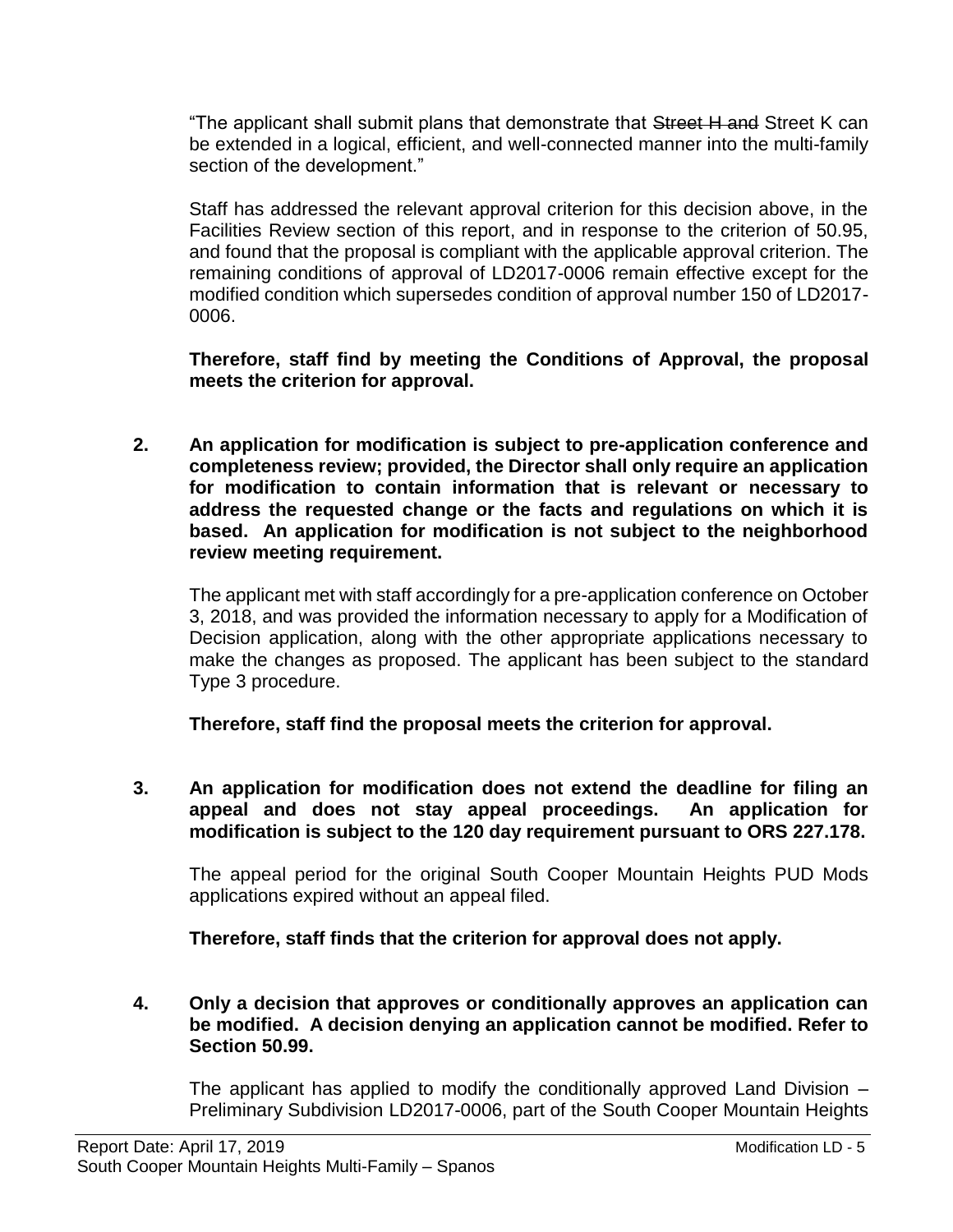PUD Modifications.

**Therefore, staff find the proposal meets the criterion for approval.**

**5. An application for modification shall be subject to a Type 1, Type 2, or Type 3 procedure as determined by the Director.**

The originally approved South Cooper Mountain Heights PUD Mods project was originally processed under the Type 3 review procedures. The requested modifications to the approved project, and all submitted applications as part of this Modification of Decision will follow the Type 3 review procedures.

**Therefore, staff find the proposal meets the criterion for approval.**

- **5. The process type for an application to modify a decision shall be based upon the thresholds for the appropriate application listed in Chapter 40. In all cases, regardless of the thresholds listed in Chapter 40, when a proposed modification involves a condition of approval, that condition of approval can be modified or removed only by the same decision making authority that issued the original decision and through the same procedure that was followed to establish the condition to be modified. Modification or removal of a condition of approval shall only be granted if the decision making authority determines any one of the following:**
	- **A. The applicant or owner has demonstrated that a mistake of law or fact occurred, and that the mistake was substantial enough to warrant modification or removal of the condition to correct the mistake.**
	- **B. The condition could not be implemented for reasons beyond the control of the applicant and the modification will not require a significant modification of the original decision.**
	- **C. The circumstances have changes to the extent that the condition is no longer needed or warranted.**

## **D. A new or modified condition would better accomplish the purpose of the original condition.**

The applicant states that criterion D applies to the proposed modification. The applicant states that the intent of condition 150 was to create a street grid and enable efficient access to the site. Washington County's arterial spacing standards preclude access to SW Scholls Ferry Road or SW 175<sup>th</sup> Avenue, limiting the potential access points for vehicles into the site. The grade difference and intersection spacing along SW Goldencrest Lane to the north also limit the ability to access the site from the north, leaving the only possible access points from SW 172<sup>nd</sup> Terrace and SW Albatross Lane.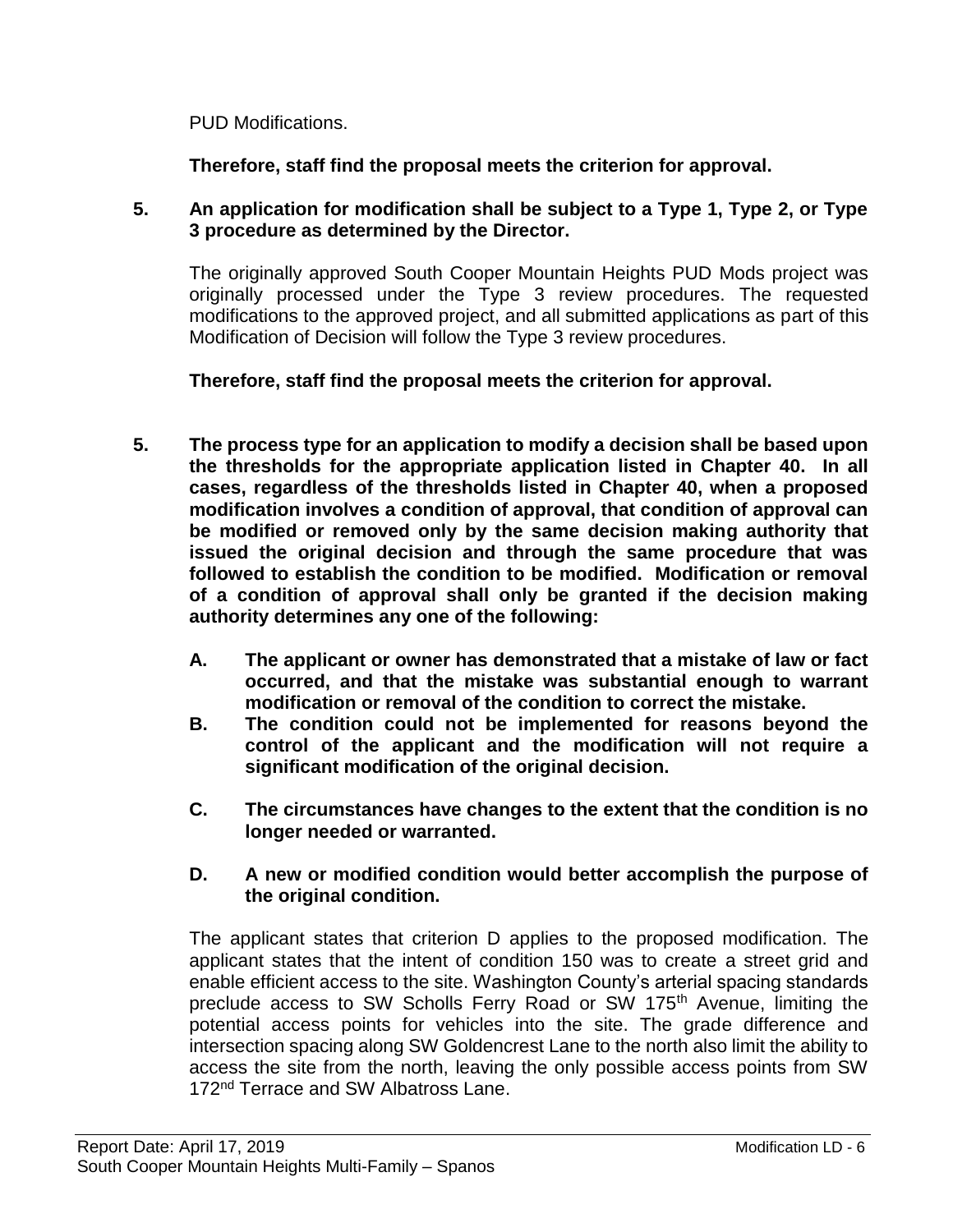In addition the current proposal is significantly different from the previously approved multi-family developments on which the condition of approval was based. The original conceptual development with the PUD as well as the first two Design Review approvals for the multi-family site were comprised of seven smaller buildings spread throughout the site and surface parking. Given the large amount of the site dedicated to surface parking in the previous proposals an internal grid pattern was necessary to ensure vehicles, as well as pedestrians could access parking for their individual building.

The applicant proposes to provide the Street K (SW 172<sup>nd</sup> Terrace) connection into the site as a public street which provides access to the parking structure which serves to provide the majority of parking for the site as well as a smaller surface parking area near SW Scholls Ferry Road. The original approval for the PUD did not contemplate a parking structure and the unique design challenges of creating structured parking wrapped with buildings. The requirement to provide storm water treatment on site to SLOPES 5 standards necessitates that the storm water facility be placed at the lowest points of the site, including adjacent to SW Scholls Ferry Road. Additionally SW Scholls Ferry Road is a high volume street and placing dwelling units directly adjacent to it would impact the livability of the units, given the traffic volumes and associated noise. As such, the applicant placed the small surface parking lot needed for additional parking between the storm water facility and the building to provide an additional setback buffer from SW Scholls Ferry Road to the dwelling units.

The parking structure is sized to accommodate the necessary parking for the 283 proposed dwelling units, as such it is a large structure which requires two large buildings to wrap around and screen the structure from SW Scholls Ferry Road and SW 175<sup>th</sup> Avenue while providing convenient access to residents from the structure itself. Given the unique site constraints and density requirements the proposed buildings encroach into the area which would be needed to extend SW Albatross Lane (Street H) into the development site.

In lieu of the full vehicular connection to the site at SW Albatross Lane the applicant proposes a pedestrian promenade which contains an 8 foot wide paved walkway with a minimum of 7 feet of landscaping on each side as well as benches. This access way provides a pedestrian grid and easy connection for bikes and pedestrians from SW 172<sup>nd</sup> Terrace to SW 175<sup>th</sup> Avenue, meeting the intent of the condition of approval of providing a gridded access at this location. To ensure the pedestrian connection is provided in a manner that meets the intent of the original condition staff recommends a condition of approval that a minimum paved width of ten (10) feet be provided and that a public access easement be recorded over the path area. Ten (10) feet is sufficient width to allow two way traffic as well as bikes and pedestrians to safety occupy the space and is consistent with City of Beaverton Trail standards. Staff finds that with the proposed conditions of approval the proposed pedestrian connection accomplishes the purposes of providing adequate access into and through the multi-family site. Given the proposed development is significantly different than the previously approved development and the pedestrian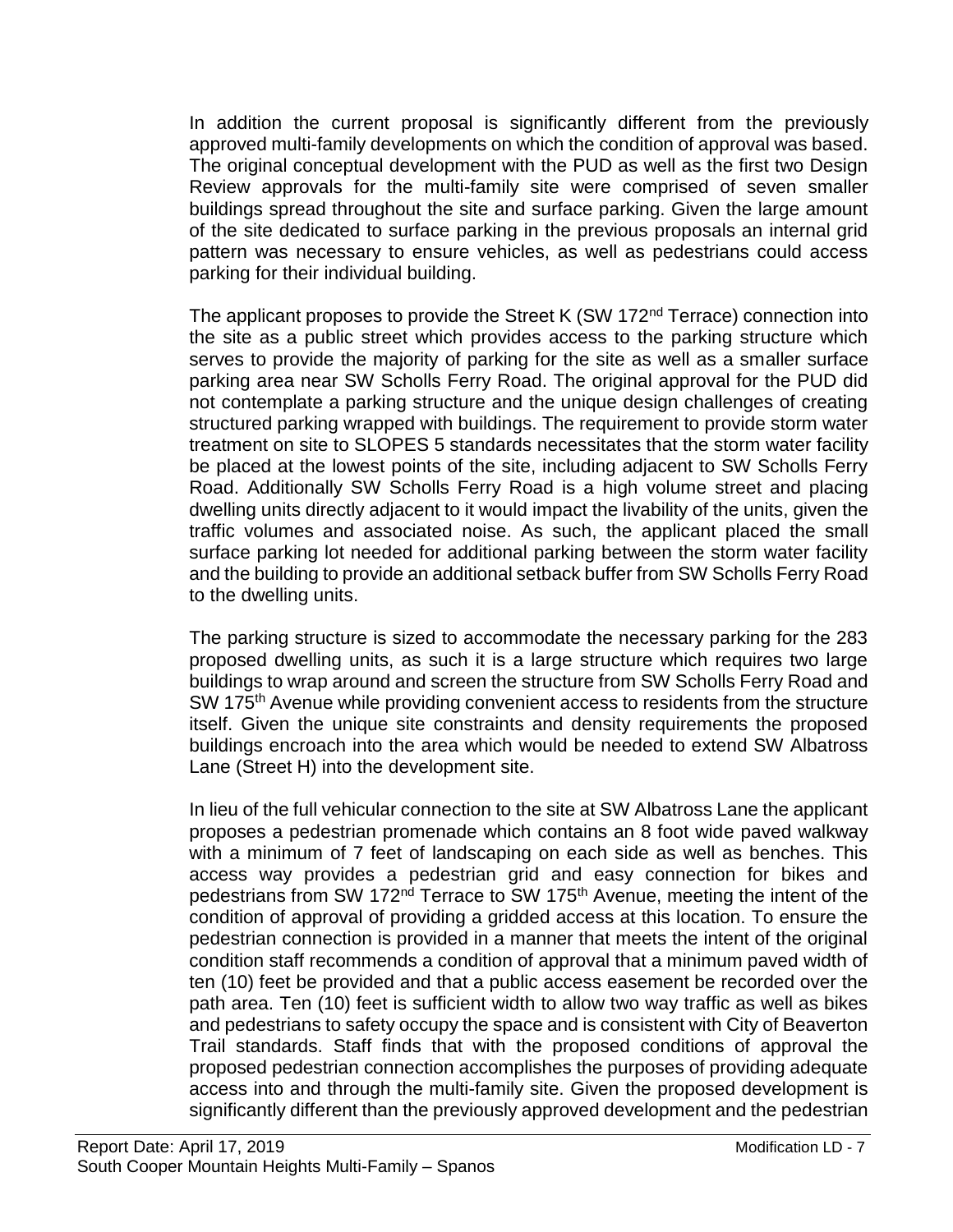network through the site, staff finds that the proposal meets criterion C and D above.

**Therefore, staff finds that by meeting the conditions of approval the criterion is met.**

#### **Recommendation**

Based on the facts and findings presented, staff recommend **APPROVAL** of **LD2018-0040 (South Cooper Mountain Heights Multi-Family - Spanos)** subject to the applicable conditions identified in Attachment E.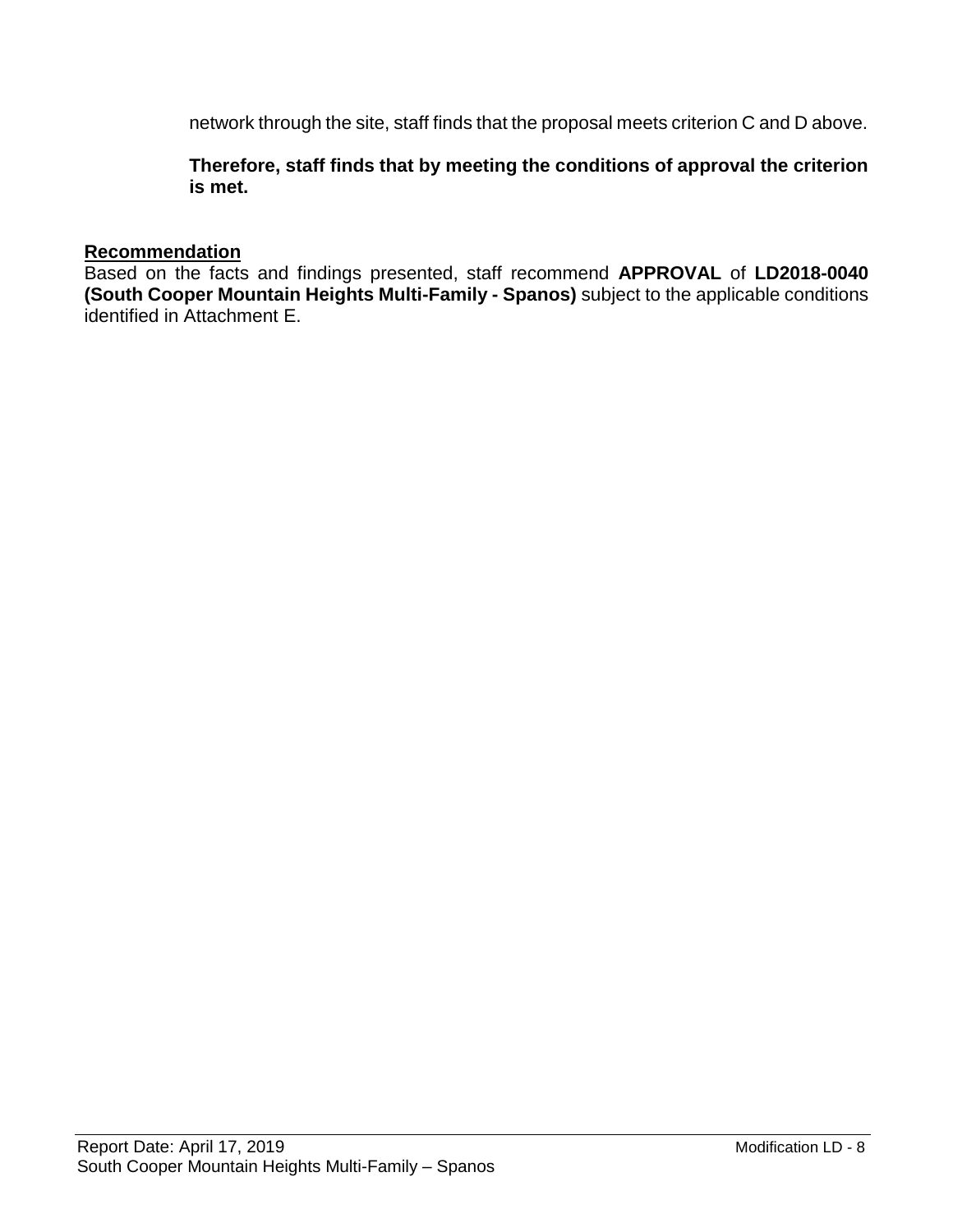## **PROPOSED CONDITIONS OF APPROVAL**

#### **DR2018-0165 (Design Review Three)**

#### **A. General Conditions:**

1. All conditions of approval from South Cooper Mountain Heights PUD (TP2015-0008) and South Cooper Mountain Heights PUD Modifications (CU2017-0005 / LD2017-0006 / TP2017-0011) related to Phase 5 remain effective in their current form, unless altered through a Modification of a Decision application. (Planning / JF)

#### **B. Prior to Issuance of Site Development Permits, the applicant shall:**

- 2. Submit the required plans, application form, fee, and other items needed for a complete site development permit application per the applicable review checklist. (Site Development Div./JJD/NP)
- 3. Verify external permits are held by the owner and applicant of the proposed development (Spanos). Alternately, provide documentation to the satisfaction of the City Attorney, verifying the external (other governmental jurisdiction) permits have been transferred or a private agreement has been reached. (Site Development Div./JJD/NP)
- 4. Contract with a professional engineer to design and monitor the construction for any work governed by Beaverton Municipal Code 9.05.020, current standards in place per the City Engineering Design Manual and Standard Drawings, Beaverton Development Code (Ordinance 2050, 4010 +rev.), the current standards in place per the Clean Water Services District, Design and Construction Standards, and the City Standard Agreement to Construct and Retain Design Professionals in Oregon. (Site Development Div./JJD/NP)
- 5. Submit a completed and executed City Standard Agreement to Construct Improvements and Retain Design Professional(s) Registered in Oregon. After the site development permit is issued, the City Engineer and the Planning Director must approve all revisions utilizing the process set out in the Beaverton Development Code, and the City Engineering Design Manual; however, any required land use action shall be final prior to City staff approval of the engineering plan revision and work commencing as revised. (Site Development Div./JJD/NP)
- 6. Have the ownership of the subject property guarantee all public improvements, site grading, storm water management (quality and quantity) facilities, Clean Water Services SPL (Service Provider Letter) required plantings, private streets, and common driveway paving by submittal of a City-approved security. The security approval by the City consists of a review by the City Attorney for form and the City Engineer for amount, equivalent to 100 percent or more of estimated construction costs. The guaranteed value shall also include any performance or maintenance security obligation of the issued Phase 5 grading permit (SD2018-004) of South Cooper Mountain Heights. (Site Development Div./JJD/NP)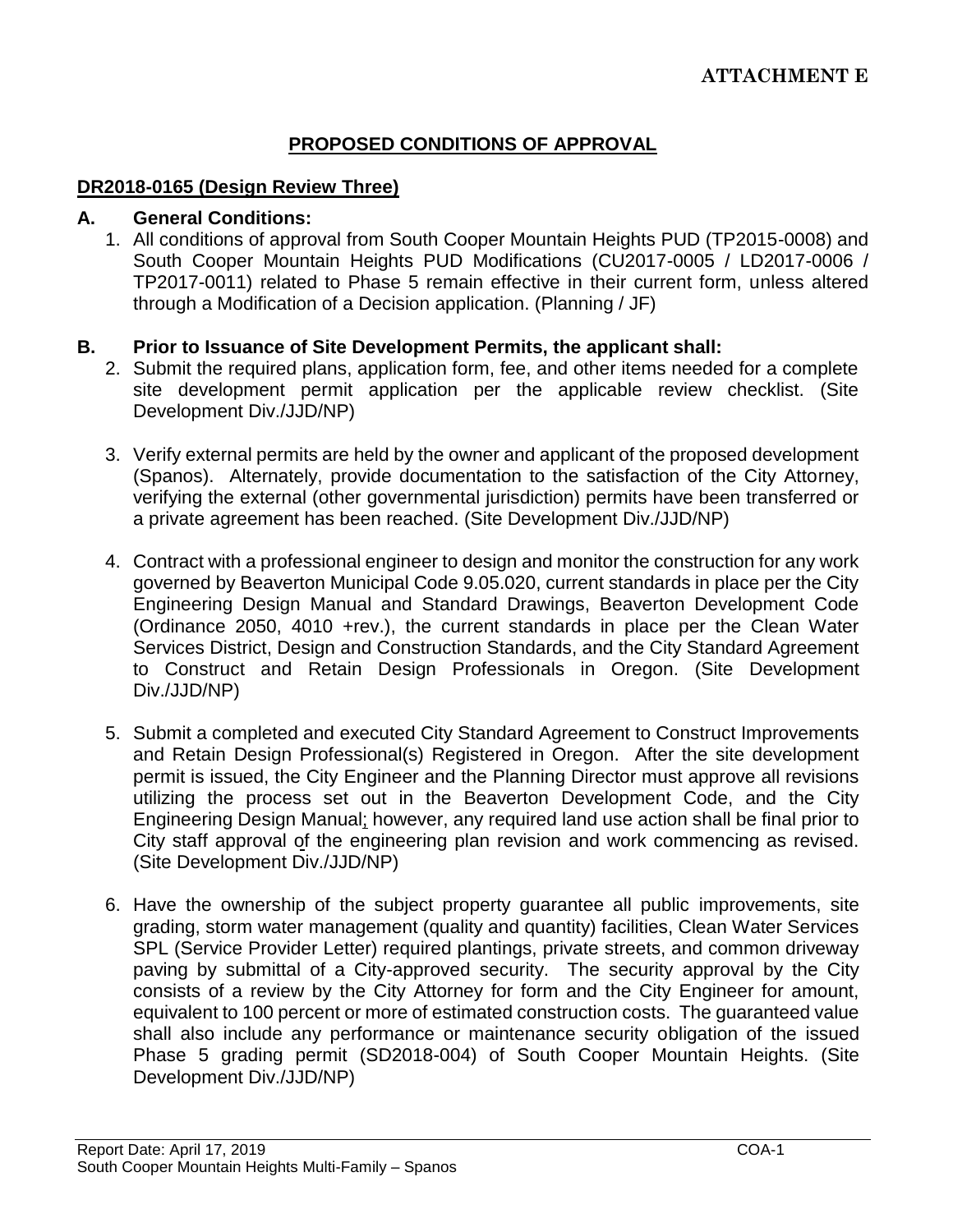- 7. Submit any required off-site easements, executed and ready for recording, to the City after approval by the City Engineer for legal description of the area encumbered and City Attorney as to form. (Site Development Div./JJD/NP)
- 8. Submit to the City a copy of issued permits or other approvals needed from Washington County for work within, and/or construction access to the 175<sup>th</sup> Avenue and/or Scholls Ferry right of way. (Site Development Div./JJD/NP)
- 9. Submit a geotechnical and structural report with the site development permit application for review and approval by the City Engineer. It shall be prepared by a professional engineer or registered geologist to the specifications of the City Engineer. For grading adjacent to Scholls Ferry Road frontage, show that the beginning of an excavation shall be located one-half its vertical height but not less than ten feet from an adjoining property line. Request for waiver of this requirement may be made to the City Engineer by presentation of detailed plans along with appropriate substantiating evidence in the form of a written opinion of a soils engineer or engineering geologist to support justification for the waiver. (Site Development Div./JJD/NP)
- 10.Submit a design for all retaining walls greater than four feet in height, designed by a civil engineer or structural engineer for the expected soil and ground water conditions. (Site Development Div./JJD/NP)
- 11.Submit a copy of issued permits or other approvals as needed from the State of Oregon Division of State Lands and the United States Army Corps of Engineers (for work within or affecting a jurisdictional wetland). (Site Development Div./JJD/NP)
- 12.Provide a public utility plan for water and sanitary sewer provision as documented in the South Cooper Mountain utility masterplans. The project shall be eligible for a water system development charge credit equal to the estimated construction cost value of extra capacity improvements as determined and administered by the City Utilities Engineer. (Site Development Div./JJD/NP)
- 13.Obtain the Tualatin Valley Fire and Rescue District Fire Marshal's approval of the site development plans as part of the City's plan review process. (Site Development Div./JJD/NP)
- 14.Submit a detailed water demand analysis (fire flow calculations) in accordance with the requirements of the Fire Code as adopted by the Tualatin Valley Fire and Rescue. If determined to be needed by the City Building Official, this analysis shall be supplemented by an actual flow test and evaluation by a professional engineer (meeting the standards set by the City Engineer as specified in the Engineering Design Manual). (Site Development Div./JJD/NP)
- 15.Obtain approvals needed from the Clean Water Services District for storm system connections as a part of the City's plan review process. (Site Development Div./JJD/NP)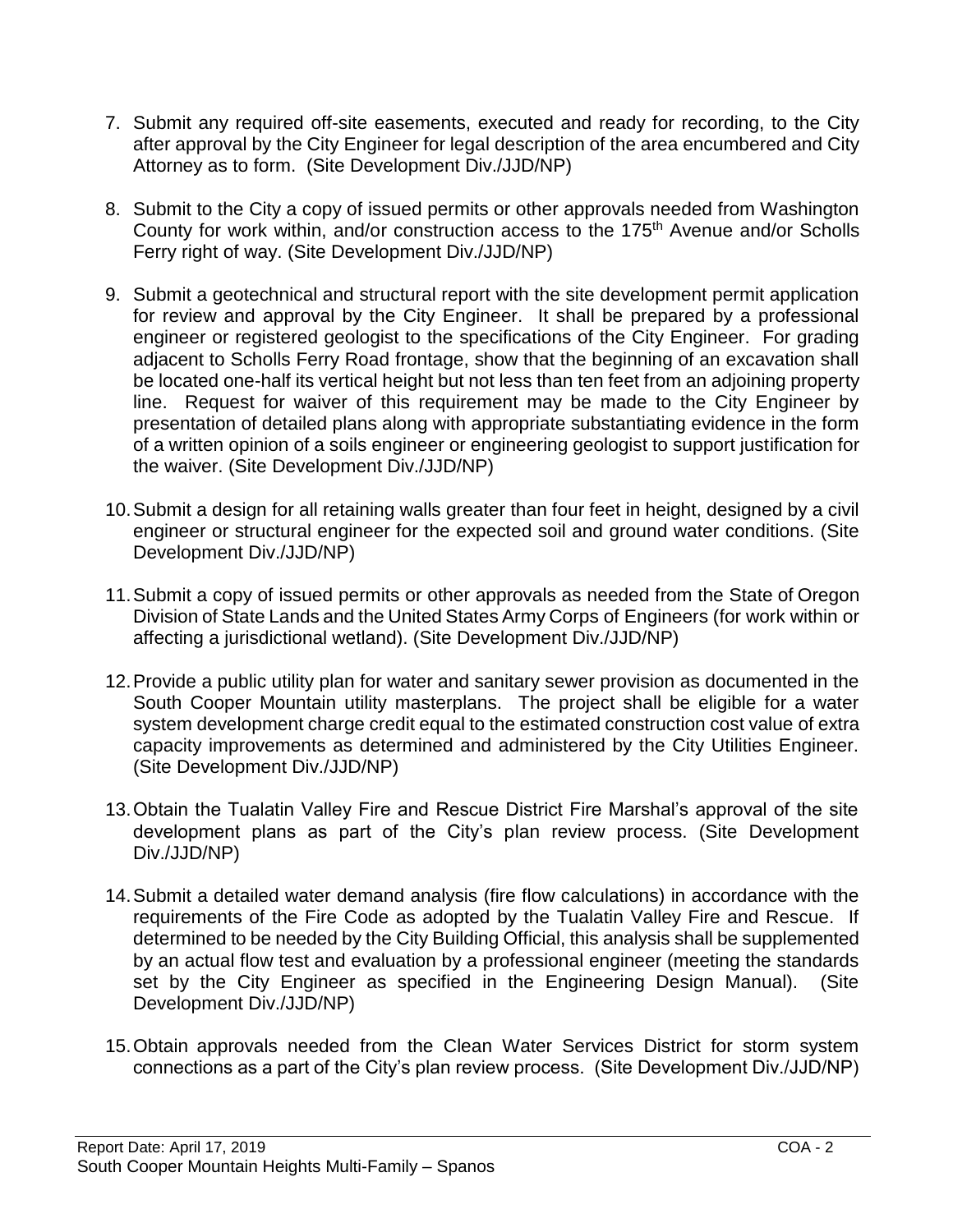- 16.Submit a completed 1200-C Permit (DEQ/CWS/City Erosion Control Joint Permit) application to the City if a new 1200-C permit is the selected choice of the applicant/owner. The applicant shall use the standard plan format per requirements for sites 5 acres or larger adopted by Clean Water Services. Or, submit a copy of the notification of proposed revisions to the Oregon Department of Environmental Quality (DEQ) for the previously issued 1200-C General Permit (DEQ/CWS/City Erosion Control Joint Permit) if this is the selected choice of the applicant/owner. The DEQ process is independent of a City or CWS plan revision approval. (Site Development Div./JJD/NP)
- 17.Provide final construction plans and a final drainage report demonstrating compliance with City surface water management requirements per Section 530, of City Resolution 4542 and with CWS Resolution and Order 2017-05. In addition, the final drainage report shall also demonstrate that the entire development proposal shall meet the SLOPES V requirement for stormwater management per the City Engineer's directive. Plans must show access for a maintenance vehicle to all control structures unless otherwise specifically approved by the City Engineer. (Site Development Div./JJD/NP)
- 18.Provide plans that delineate all areas on the site that are inundated during a 100-year storm event, including the safe overflow conveyance from proposed constructed stormwater management facilities. On all plan sheets that show grading and elevations, the 100 year inundation level shall be identified. (Site Development Div./JJD/NP)
- 19.Obtain, the City Building Official's courtesy review and approval of the proposed private site utility plans, if required by OAR 918-780-0040 for plumbing needed to serve water, backflow prevention, storm and sanitary sewer systems and any covered parking/trash enclosure areas. (Site Development Div./JY/NP)
- 20.Provide plans that show the drainage within the covered parking shall be piped as approved by the City Building Official. To prevent spills from entering the sanitary sewer system, an automatic or manual shut-off valve shall be installed in the discharge line prior to the connection with the public sanitary sewer. The areas immediately adjacent to any opening in the structure where precipitation may fall, track, or be blown into the covered vehicle parking or service area shall be reverse-graded, trench drained, or bermed from other portions of the facility to minimize the amount of stormwater being transported beneath the cover. The cover must have a minimum overhang of 5 feet on each side. The cover overhang is to be measured relative to a berm, trench drain, or pavement grade break that separates the vehicle service area outside the building from that inside the building or covered area. (Site Development Div./JJD/NP)
- 21.Provide construction plans that show how each lot will be independently served by utility systems as required by the City Engineer and City Building Official per City standards. Any extra-capacity water, sanitary, and storm water facility improvements, as defined and determined by the City Utilities Engineer, shall be eligible for system development charge credits to be assigned to meters within the development. All site sewer (storm and sanitary) plumbing that serves more than one lot, or crosses onto another lot, shall be considered a public system and shall be constructed to the requirements of the City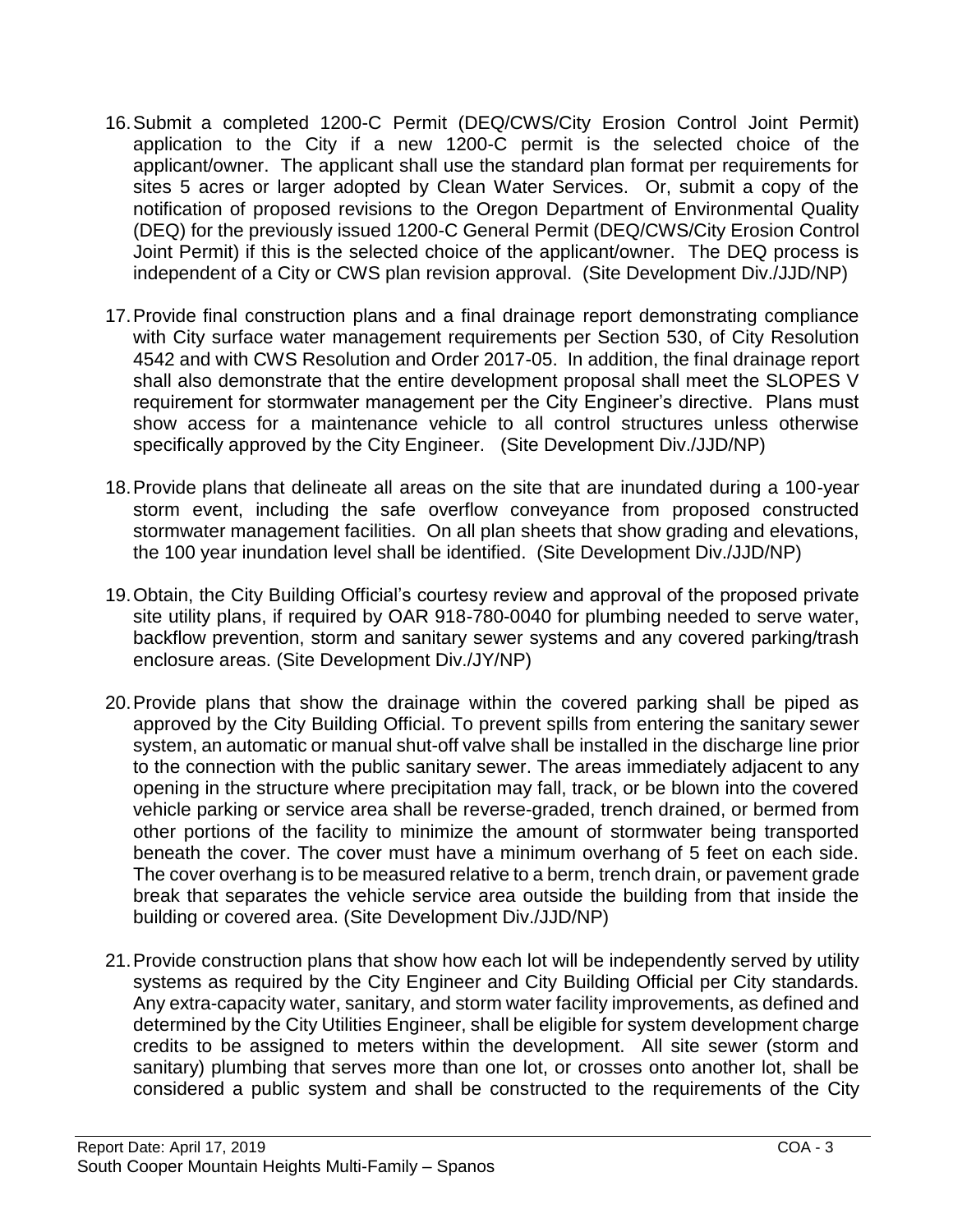Engineer. Sheet flow of surface water from one lot's paved area to another lot's paved area shall not be considered a direct plumbing service. (Site Development Div./JJD/NP)

- 22.Submit a grading plan showing the proposed building lowest finished floor elevation is based on service provision needs and whichever of the following three is highest in elevation: 1) at least two feet higher than the rim elevation of the downstream public sanitary sewer manhole; 2) two feet higher than the rim/overflow of the storm facility; and 3) as necessary to provide adequate fall per engineering and plumbing code standards to the furthest service point. Additionally, the minimum finished floor elevation shall be established and clearly documented on all building and site development plan sheets that include elevations and/or contours. This land-use approval shall provide for minor grade changes less than four vertical feet variance to comply with this condition without additional land-use applications, as determined by the City Engineer and City Planning Director. (Site Development Div./JJD/NP)
- 23.Submit to the City a certified impervious surface determination of the proposed project prepared by the applicant's engineer, architect, or surveyor. The certification shall consist of an analysis and calculations determining the square footage of all impervious surfaces on the site. In addition, specific types of impervious area totals, in square feet, shall be given for roofs, equipment pads, parking lots and driveways, sidewalk and pedestrian areas, and any gravel or pervious pavement surfaces. Calculations shall also indicate the square footage of pre-existing impervious surfaces, modified existing impervious, the new impervious surface area created, and total final impervious surface area on the entire site after completion. (Site Development Div./JJD/NP)
- 24.Submit an owner-executed, notarized, City/CWS standard private stormwater facilities maintenance agreement, with maintenance plan and all standard exhibits, and applicable fees, ready for recording with Washington County Records. (Site Development Div./JJD/NP)
- 25.Pay a storm water system development charge (overall system conveyance) for the net new impervious area proposed for any common areas or private streets. (Site Development Div./JJD) (Site Development Div./JJD)
- 26.Provide plans showing a City standard commercial driveway apron at the intersection of any private, common driveway and a public street. (Site Development Div./JJD/NP)
- 27.Ensure that associated land use applications LD2018-0039 and LD2018-0040 have been approved and are consistent with the submitted plans. (Planning/JF)
- 28.Provide a plan showing compliance with the City's Technical Lighting Standards for all areas of the development, including the plaza and pedestrian areas. (Planning/JF)
- 29.Provide a plan showing: (TVF&R / JF)
	- a. FIRE APPARATUS ACCESS ROAD DISTANCE FROM BUILDINGS AND FACILITIES: Access roads shall be within 150 feet of all portions of the exterior wall of the first story of the building as measured by an approved route around the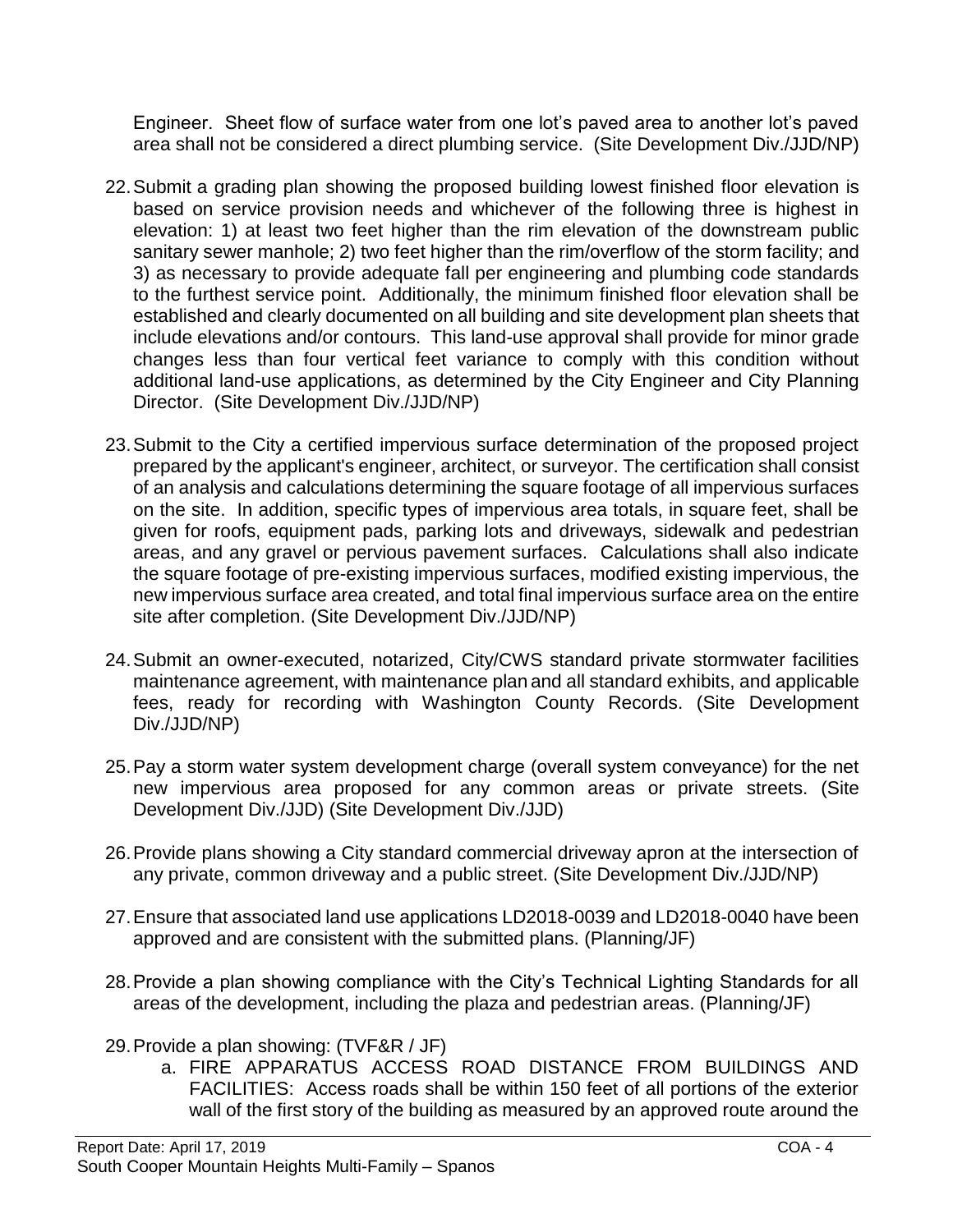exterior of the building or facility. An approved turnaround is required if the remaining distance to an approved intersecting roadway, as measured along the fire apparatus access road, is greater than 150 feet. (OFC 503.1.1) The parking garage has a continuous fire lane that accommodates hose pull for the east sides of buildings 1 and 2. Bollards shown on sheet P4.00 will require dog ears/ grab handles on both sides. Provide detail of the bollards on sheet P4.00.

- b. AERIAL APPARATUS OPERATIONS: At least one of the required aerial access routes shall be located within a minimum of 15 feet and a maximum of 30 feet from the building, and shall be positioned parallel to one entire side of the building. The side of the building on which the aerial access road is positioned shall be approved by the Fire Marshal. Overhead utility and power lines shall not be located over the aerial access road or between the aerial access road and the building. (D105.3, D105.4) Aerial access staging areas are in the wrong spots on sheets P4.00 and P4.01. Contact me for help for the correct placement on the plans.
- c. FIRE APPARATUS ACCESS ROAD WIDTH AND VERTICAL CLEARANCE: Fire apparatus access roads shall have an unobstructed driving surface width of not less than 20 feet (26 feet adjacent to fire hydrants (OFC D103.1) and an unobstructed vertical clearance of not less than 13 feet 6 inches. (OFC 503.2.1 & D103.1) Vertical clearance must be maintained for all 26' of width on the top deck of the parking garage fire lanes (Distance between the edge canopy's and edge of fire lane).
- d. PAINTED CURBS: Where required, fire apparatus access roadway curbs shall be painted red (or as approved) and marked "NO PARKING FIRE LANE" at 25 foot intervals. Lettering shall have a stroke of not less than one inch wide by six inches high. Lettering shall be white on red background (or as approved). (OFC 503.3) Fire lanes must be marked as indicated. This includes the top of the parking garage and the space between the buildings 3 and 4. Revise sheets P4.00 and P4.01 to identify all required fire lanes.
- e. SURFACE AND LOAD CAPACITIES: Fire apparatus access roads shall be of an all-weather surface that is easily distinguishable from the surrounding area and is capable of supporting not less than 12,500 pounds point load (wheel load) and 75,000 pounds live load (gross vehicle weight). Documentation from a registered engineer that the final construction is in accordance with approved plans or the requirements of the Fire Code may be requested. (OFC 503.2.3) The top deck of the parking garage has a continuous fire lane. The parking structure and access ramp must be designed to meet the above noted minimum loads. Also, the access ramp (north end) must be posted with a durable all-weather sign stating the maximum loading of the parking garage. A sign on the top deck of the parking garage at the access ramp (south end) will be required to prevent fire apparatus from trying to descend down the ramp. Revise sheets P4.00 and P4.01 to include this information.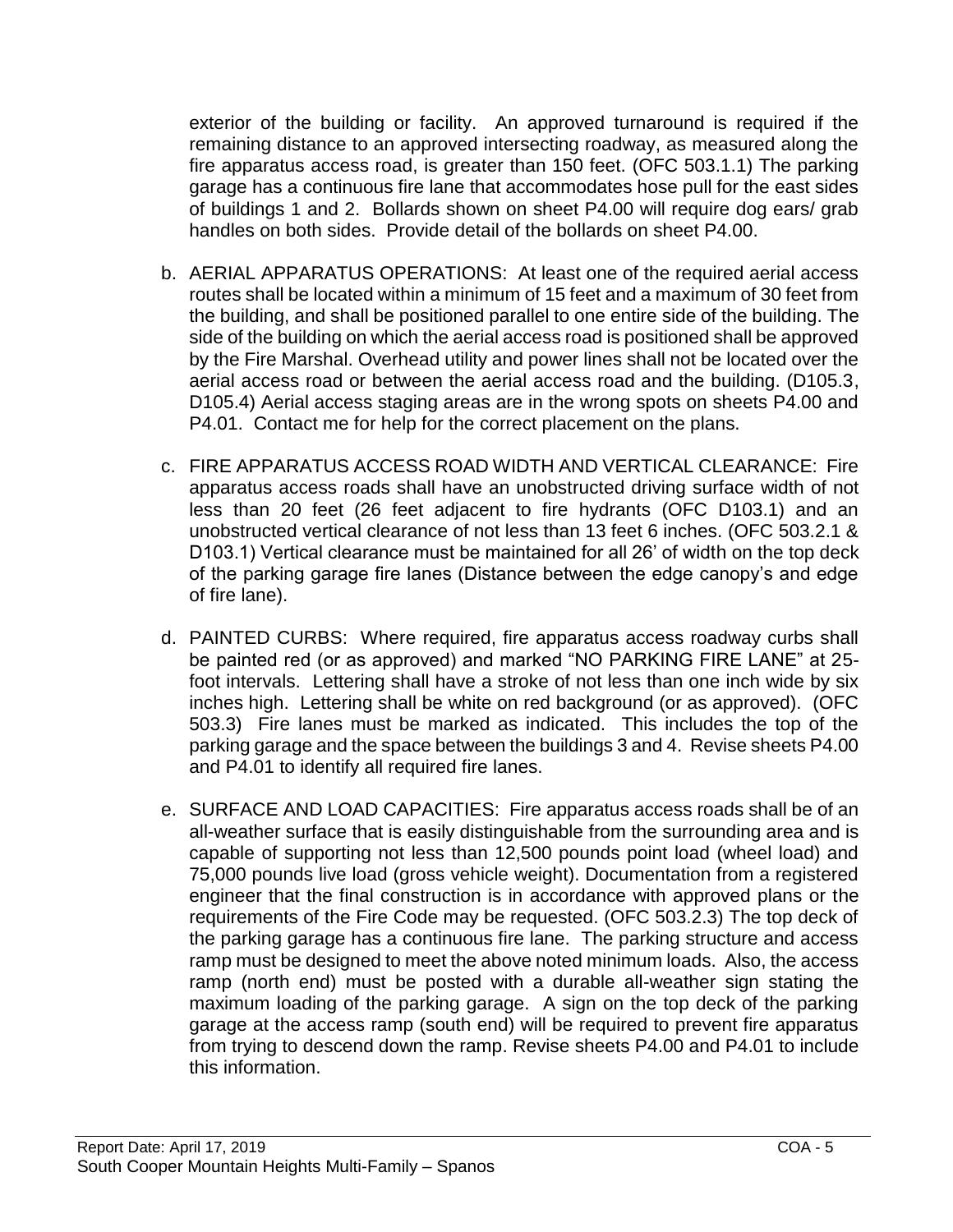- f. TURNING RADIUS: The inside turning radius and outside turning radius shall not be less than 28 feet and 48 feet respectively, measured from the same center point. (OFC 503.2.4 & D103.3) Provide details for the mountable curbing at the roundabout are shown on sheet P4.00.
- g. ACCESS ROAD GRADE: Fire apparatus access roadway grades shall not exceed 15%. Alternate methods and materials may be available at the discretion of the Fire Marshal (for grade exceeding 15%). This includes the access ramp to the top deck of the parking garage.
- h. GATES: Gates securing fire apparatus roads shall comply with all of the following (OFC D103.5, and 503.6):
	- i. Minimum unobstructed width shall be not less than 20 feet (or the required roadway surface width).
	- ii. Gates shall be set back at minimum of 30 feet from the intersecting roadway or as approved.
	- iii. Electric gates shall be equipped with a means for operation by fire department personnel
	- iv. Electric automatic gates shall comply with ASTM F 2200 and UL 325.
	- v. Provide details for the secondary emergency vehicle access gate on sheets P4.00 and P4.01.
- i. COMMERCIAL BUILDINGS REQUIRED FIRE FLOW: The minimum fire flow and flow duration shall be determined in accordance with OFC Table B105.2. The required fire flow for a building shall not exceed the available GPM in the water delivery system at 20 psi residual. (OFC B105.3) Note: OFC B106, Limiting Fire-Flow is also enforced, except for the following:
	- i. The maximum needed fire flow shall be 3,000 GPM, measured at 20 psi residual pressure.
	- ii. Tualatin Valley Fire & Rescue does not adopt Occupancy Hazards Modifiers in section B105.4-B105.4.1
- j. FIRE FLOW WATER AVAILABILITY: Applicants shall provide documentation of a fire hydrant flow test or flow test modeling of water availability from the local water purveyor if the project includes a new structure or increase in the floor area of an existing structure. Tests shall be conducted from a fire hydrant within 400 feet for commercial projects, or 600 feet for residential development. Flow tests will be accepted if they were performed within 5 years as long as no adverse modifications have been made to the supply system. Water availability information may not be required to be submitted for every project. (OFC Appendix B) Provide fire flow calculations.
- k. WATER SUPPLY DURING CONSTRUCTION: Approved firefighting water supplies shall be installed and operational prior to any combustible construction or storage of combustible materials on the site. (OFC 3312.1)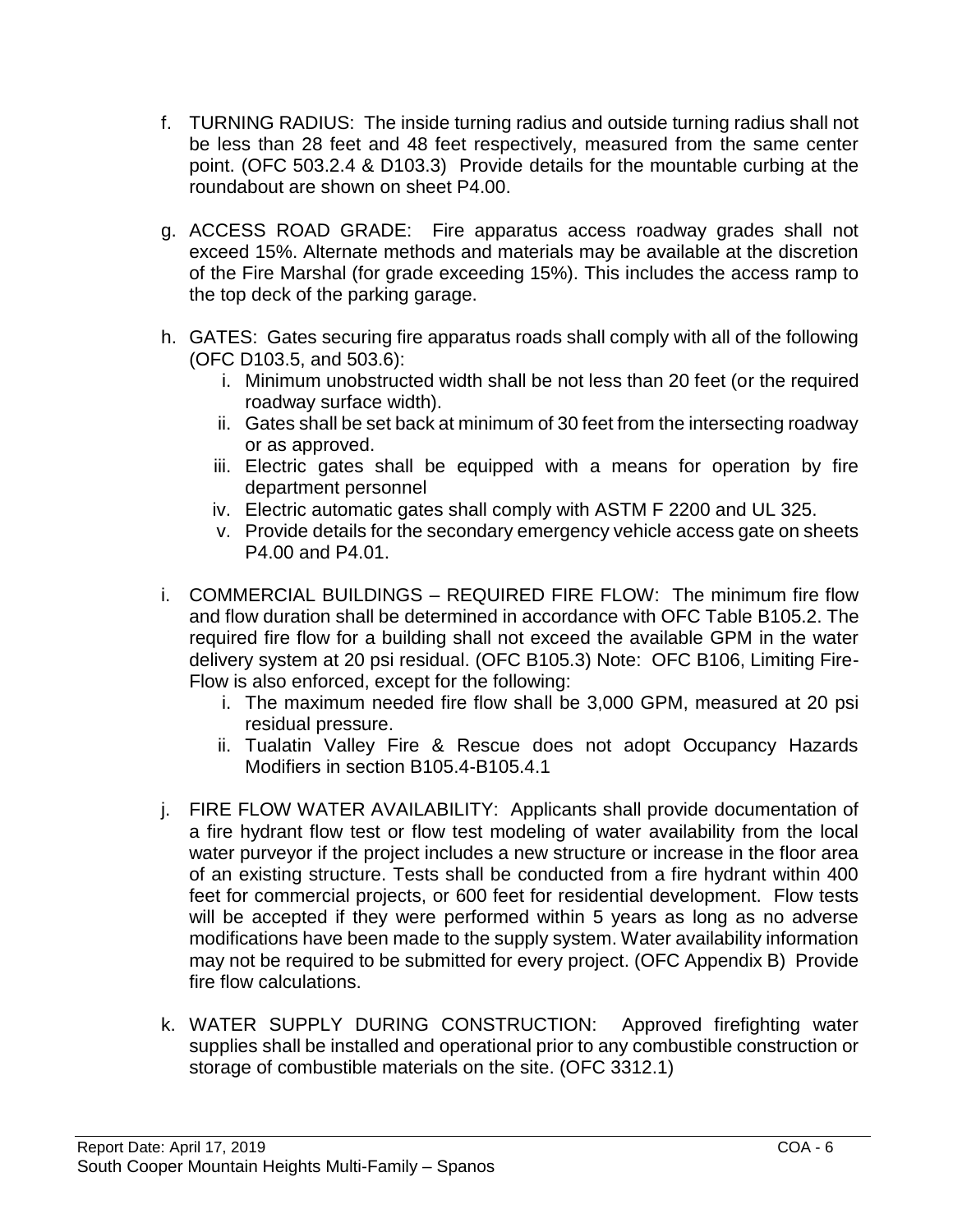- l. PHYSICAL PROTECTION: Where fire hydrants are subject to impact by a motor vehicle, guard posts, bollards or other approved means of protection shall be provided. (OFC 507.5.6 & OFC 312) The two internal fire hydrants shown on sheet P4.00 will require this protect. Note this requirement on sheet P4.00.
- m. FIRE DEPARTMENT CONNECTION (FDC) LOCATIONS: FDCs shall be located within 100 feet of a fire hydrant (or as approved). Hydrants and FDC's shall be located on the same side of the fire apparatus access roadway or drive aisle, fully visible, and recognizable from the street or nearest point of the fire department vehicle access or as otherwise approved. (OFC 912.2.1 & NFPA 13) FDC's shall be clearly labeled with building addresses.
- n. FIRE HYDRANT(S) PLACEMENT: (OFC C104) The existing hydrant on the SW corner of SW 175th and SW Scholls Ferry Rd. is a required hydrant for this project due to hydrant spacing. Revise sheet P4.00 to show this hydrant on the plans.

## **C. Prior to Building Permit Issuance, the applicant shall:**

- 30. Submit a complete site development permit application and obtain the issuance of site development permit from the Site Development Division. (Site Development Div./JJD/NP)
- 31. If an Early Grading permit is issued, prior to the full Site Development permit being issued, upon concurrence with the City Building Official, a Foundation only permit for the garage facility may be issued upon payment of all plan review and inspection fees. (Site Development Div./JY/NP)
- 32. Make provisions for installation of all mandated erosion control measures to achieve City inspector approval at least 24 hours prior to call for foundation footing form inspection from the Building Division. (Site Development Div./JJD/NP)
- 33. Provide proof of recording the necessary documents with Washington County Records, for existing easements that conflict with a proposed building location including any necessary easement quit claim deeds and a filed survey consistent with the approved site plan. (Site Development Div./JJD/NP)
- 34. Have submitted the paper copies of the draft final plat needed for City review and to the County Surveyor to begin processing. (Site Development Div./JJD/NP)
- 35. Provide a plan showing: (TVF&R / JF)
	- a. KNOX BOX: A Knox Box for building access may be required for structures and gates. See Appendix B for further information and detail on required installations. Order via www.tvfr.com or contact TVF&R for assistance and instructions regarding installation and placement. (OFC 506.1) A Knox Box will be required on the clubhouse building and the gate.
	- b. EMERGENCY RESPONDER RADIO COVERAGE SYSTEM: Any building in excess of 50,000 square feet will be required to be tested to identify any deficient radio coverage areas. All areas of the building that are deficient must be provided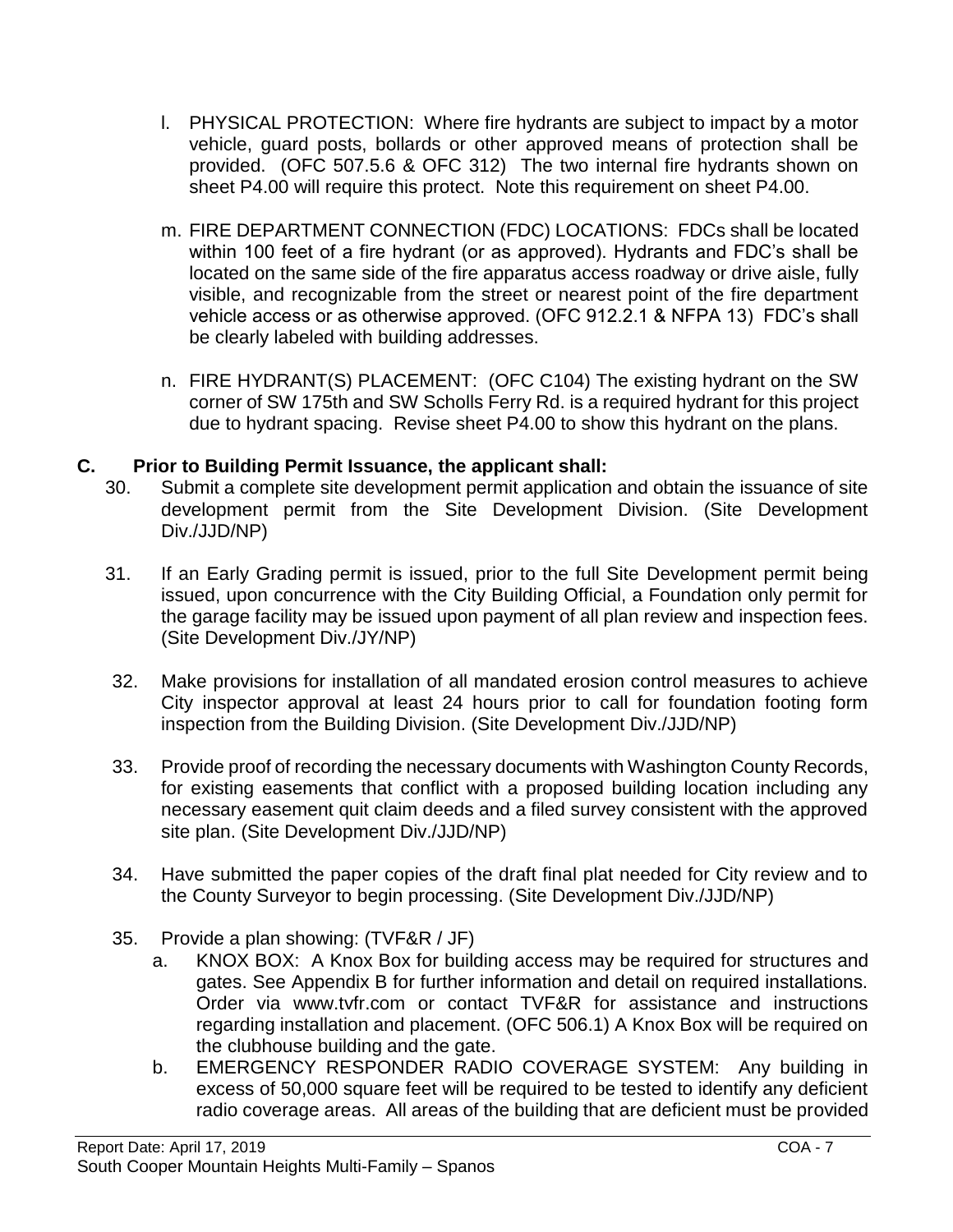with an ERRC system in accordance with OFC Section 510. Testing is typically done at 80% completion of the building. It is recommended to provide appropriate conduits shaft, wiring etc. during construction to accommodate for the system. Additionally, make sure you budget and appropriate time for the installation of this system. Please contact DFM Jeremy Foster at 503.259.1414 for further information including an alternate means of compliance that is available. If the alternate method is preferred, it must be requested from TVF&R prior to issuance of building permit.

#### **D. Prior to final inspection of any building permit or issuance of a certificate of occupancy, the applicant shall:**

- 36. Have substantially completed the site development improvements as determined by the City Engineer. (Site Development Div./JJD/NP)
- 37. Have placed underground all affected, applicable existing overhead utilities and any new utility service lines within the project and along any existing street frontage as determined at permit issuance. (Site Development Div./JJD/NP)
- 38. Install or replace, to City specifications, all sidewalks, curb ramps and driveway aprons which are missing, damaged, deteriorated, or removed by construction. (Site Development Div./JJD/NP)
- 39. Have the landscaping completely installed or provide for erosion control measures around any disturbed or exposed areas per Clean Water Services standards. (Site Development Div./JJD/NP).
- 40. Have obtained a Source Control Sewage Permit from the Clean Water Services District (CWS) and submitted a copy to the City Building Official if a Source Control Sewage permit is required, as determined by CWS. (Site Development Div./JJD/NP)
- 41. Have recorded the final plat in County records and submitted a recorded copy to the City. (Site Development Div./JJD/NP)
- 42. Ensure all site improvements, including grading and landscaping are completed in accordance with plans marked "Exhibit A", except as modified by the decision making authority in conditions of approval. (On file at City Hall). (Planning/JF)
- 43. Ensure all construction is completed in accordance with the Materials and Finishes form and Materials Board, both marked "Exhibit B", except as modified by the decision making authority in conditions of approval. (On file at City Hall). (Planning/JF)
- 44. Ensure construction of all buildings, walls, fences and other structures are completed in accordance with the elevations and plans marked "Exhibit C", except as modified by the decision making authority in conditions of approval. (On file at City Hall). (Planning/JF)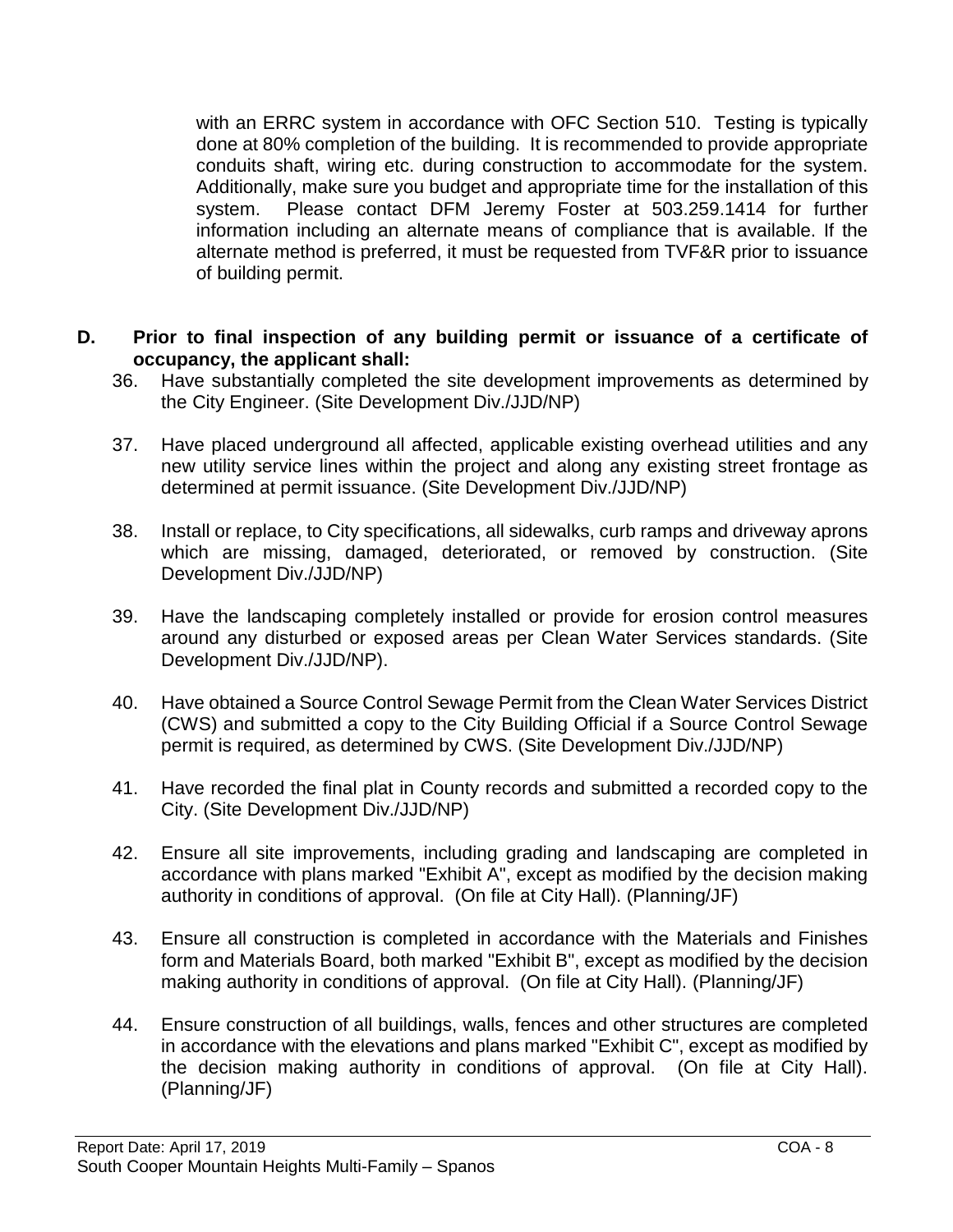## **E. Prior to release of performance security, the applicant shall:**

- 45. Have completed the site development improvements as determined by the City Engineer and met all outstanding conditions of approval as determined by the City Engineer and Planning Director. Additionally, the applicant and professional(s) of record shall have met all obligations under the City Standard Agreement to Construct Improvements and Retain Design Professional Registered in Oregon, as determined by the City Engineer. (Site Development Div./JJD/NP)
- 46. Submit any required on-site easements, executed and ready for recording, to the City after approval by the City Engineer for area encumbered and City Attorney as to form. The applicant's engineer or surveyor shall verify all pre-existing and proposed easements are of sufficient width to meet City standards. (Site Development Div./JJD/NP)
- 47. Provide an additional performance security for 100 percent of the cost of plants, planting materials, and any maintenance labor (including irrigation) necessary to achieve establishment of the vegetation within surface water quality facilities, vegetated corridors, and any wetland mitigation areas, as determined by the City Engineer. If the plants are not well established (as determined by the City Engineer and City Public Works Director) within a period of two years from the date of substantial completion, a plan shall be submitted by the engineer of record and landscape architect (or wetland biologist) that documents any needed remediation. The remediation plan shall be completely implemented and deemed satisfactory by the City prior to release of the security. (Site Development Div./JJD/NP)

## **LD2018-0039 (Preliminary Partition)**

## **A. Prior to approval of the final plat, the applicant shall:**

- 1. Have commenced construction of the site development improvements to provide minimum critical public services to the lot (access graded, cored and rocked; wet utilities installed) as determined by the City Engineer and to allow for verification that the location and width of proposed rights of way and easements are adequate for the completed infrastructure, per adopted City standards. (Site Development Div./JJD/NP)
- 2. Show granting of any required on-site easements, along with plat notes as approved by the City Engineer for area encumbered and County Surveyor as to form and nomenclature. The applicant's engineer or surveyor shall verify all pre-existing and proposed easements are of sufficient width to meet current City standards in relation to the physical location of existing site improvements. (Site Development Div./JJD/NP)
- 3. Have verified to the satisfaction of the City Engineer that the location and width of all existing and proposed rights of way and easements are adequate; that each parcel and tract has proper access provisions; and that each parcel and tract has adequate public utility service provision/availability per adopted City standards and requirements. (Site Development Div./JJD/NP)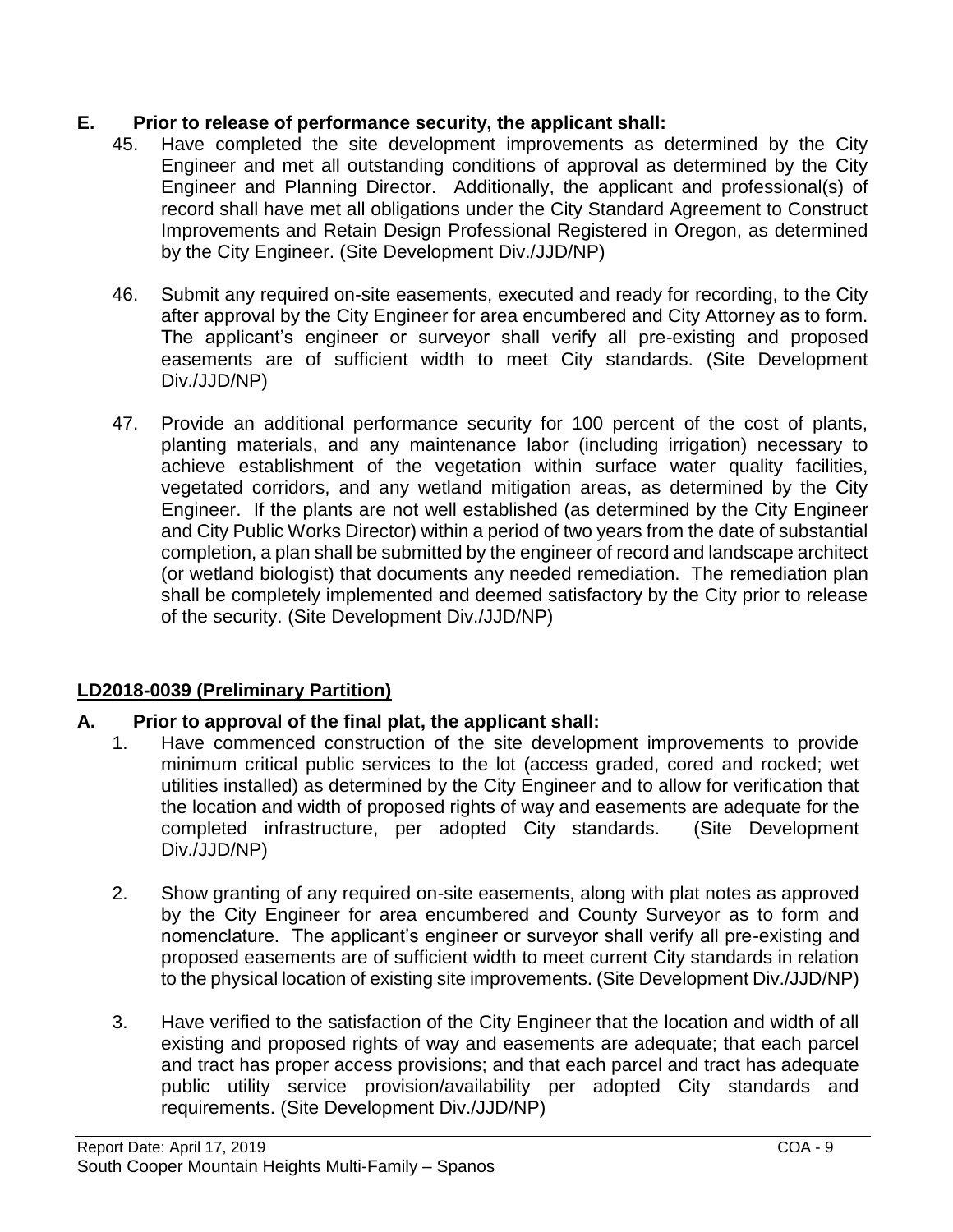- 4. Show the granting of public easements over the entirety of all trails and pedestrian connections shown on the applicants approved plans. (Planning / JF)
- 5. Demonstrate that all lots meet ordinance standards for lot size, dimension and frontage, as approved. The final plat shall be fully dimensioned and indicate the square footage of each lot. (Planning / JF)
- 6. Provide a plan for each lot indicating all approved yard setbacks. (Planning / JF)
- 7. Provide written assurance to the Planning Division that each and every lot is buildable without variance under City Ordinances effective as of the date of preliminary plat approval. Tracts and other parcels not proposed for development shall also be listed with a statement of their purpose. (Planning / JF)
- 8. Pay all City liens, taxes and assessments or apportion to individual lots. Any liens, taxes and assessments levied by Washington County shall be paid to them according to their procedures. (Planning / JF)
- 9. Submit a completed Land Division Agreement form to provide assurance that all the conditions of approval shall be met and that the development will be constructed in accordance with City requirements. (Planning / JF)
- 10. Submit a Final Land Division Application. In accordance with Section 50.90 of the Development Code, submittal of a complete final land division application shall be made within 2 years after preliminary plat approval, unless a time extension is approved. (Planning / JF)

## **LD2018-0040 (Modification of a Decision)**

## **A. General Conditions:**

- 1. All conditions of approval from South Cooper Mountain Heights PUD Mods (LD2017- 0006) remain in full effect, except for condition of approval 150 which has been replaced with COA 2 below. (Planning / JF)
- 2. The applicant shall submit plans that demonstrate that Street K can be extended in a logical, efficient, and well-connected manner into the multi-family section of the development."

## **B. Prior to Site Development Permit Issuance, the applicant shall:**

- 3. Ensure the associated land use application DR2018-0165 has been approved and is consistent with the submitted plans. (Planning/JF)
- 4. Provide plans showing a minimum 10 foot wide pedestrian connection with a minimum landscape are of 6 feet on either side between SW 172<sup>nd</sup> Terrace and SW 175<sup>th</sup> Avenue.